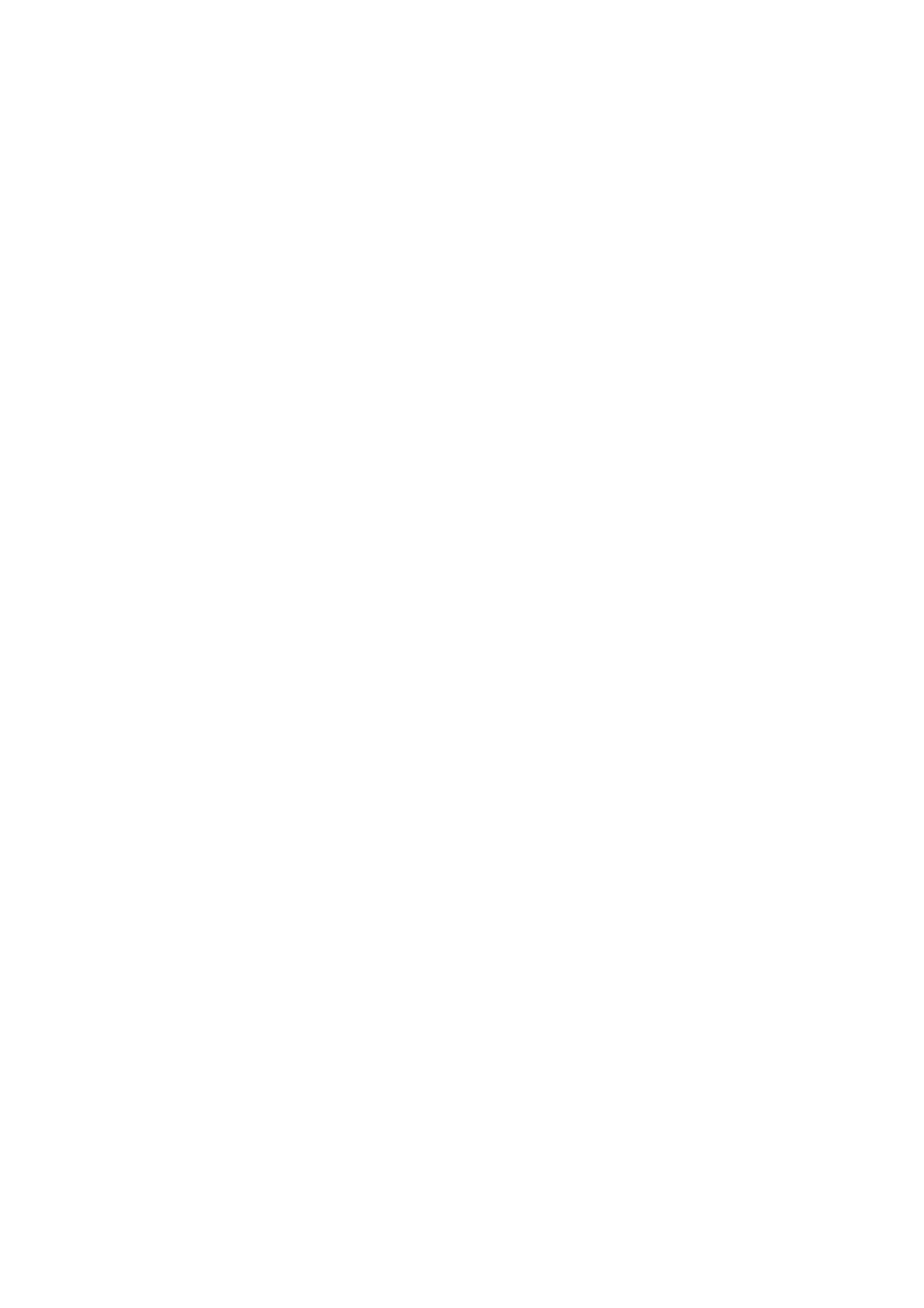



# **Eurachem/CITAC Guide**

# **Guide to Quality in Analytical Chemistry An Aid to Accreditation Third edition**

#### **Acknowledgements**

This document has been prepared by members of the Eurachem Education and Training Working Group and others co-opted for this task. Those who have contributed to this edition are listed below. The authors are grateful to those other individuals and organisations who have contributed comments, advice and assistance.

The revision of this Guide was in part supported by the UK government Department for Business, Energy & Industrial Strategy (BEIS).

#### **Editor**

Vicki Barwick LGC (UK)

|  | <b>Task Group</b> |
|--|-------------------|
|--|-------------------|

| TUSK OTOUP                 |                                                                                           |
|----------------------------|-------------------------------------------------------------------------------------------|
| Fatma Akçadağ              | TUBITAK Ulusal Metroloji Enstitusu (UME) (TR)                                             |
| Mine Bilsel                | TUBITAK Ulusal Metroloji Enstitusu (UME) (TR)                                             |
| Renata Borroni             | Department of Public Veterinary Health and Food Safety, Istituto Superiore di Sanitá (IT) |
| Pedro Pablo Morillas Bravo | Canal de Isabel II Gestión (ES)                                                           |
| Ales Fajgelj               | International Atomic Energy Agency (CITAC member)                                         |
| Martina Hedrich            | Federal Institute for Materials Research and Testing (BAM) (DE)                           |
| Nineta Hrastelj            | EuCheMS                                                                                   |
| Perihan Yolcı Ömeroğlu     | Uludag University (TR)                                                                    |
| Mariana Arce Osuna         | Centro Nacional de Metrología (CENAM) (MX) (CITAC member)                                 |
| Marina Patriarca           | Department of Public Veterinary Health and Food Safety, Istituto Superiore di Sanitá (IT) |
| Elizabeth Prichard         | Consultant (UK)                                                                           |
| Riin Rebane                | University of Tartu (EE)                                                                  |
| Lorens Sibbesen            | LAB Quality (DK)                                                                          |
| Kevser Topal               | TUBITAK Ulusal Metroloji Enstitusu (UME) (TR)                                             |
| Kyriacos Tsimillis         | Pancyprian Union of Chemists (CY)                                                         |
| Isabelle Vercruysse        | Belab (BE)                                                                                |
| Alex Williams              | Consultant (UK)                                                                           |

#### **Recommended citation**

This publication should be cited\* as: "V. Barwick (Ed), Eurachem/CITAC Guide: Guide to Quality in Analytical Chemistry: An Aid to Accreditation (3<sup>rd</sup> ed. 2016). ISBN 978-0-948926-32-7. Available from www.eurachem.org."

\*Subject to journal requirements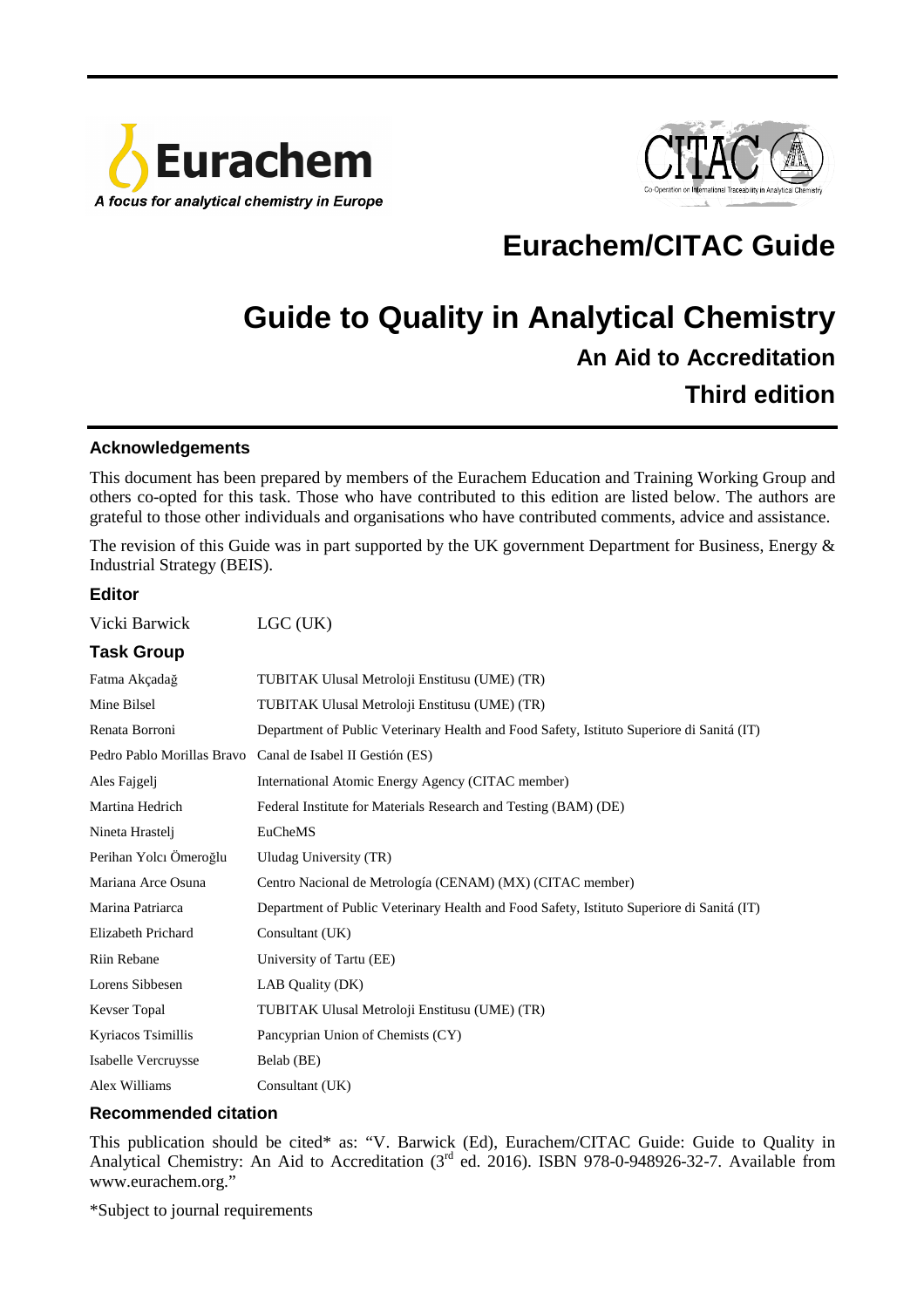Guide to Quality in Analytical Chemistry: An Aid to Accreditation

English edition

Third edition 2016

ISBN 978-0-948926-32-7

Copyright © 2016

Copyright in this document is held by the contributing authors. All enquiries regarding reproduction in any medium, including translation, should be directed to the Eurachem secretariat.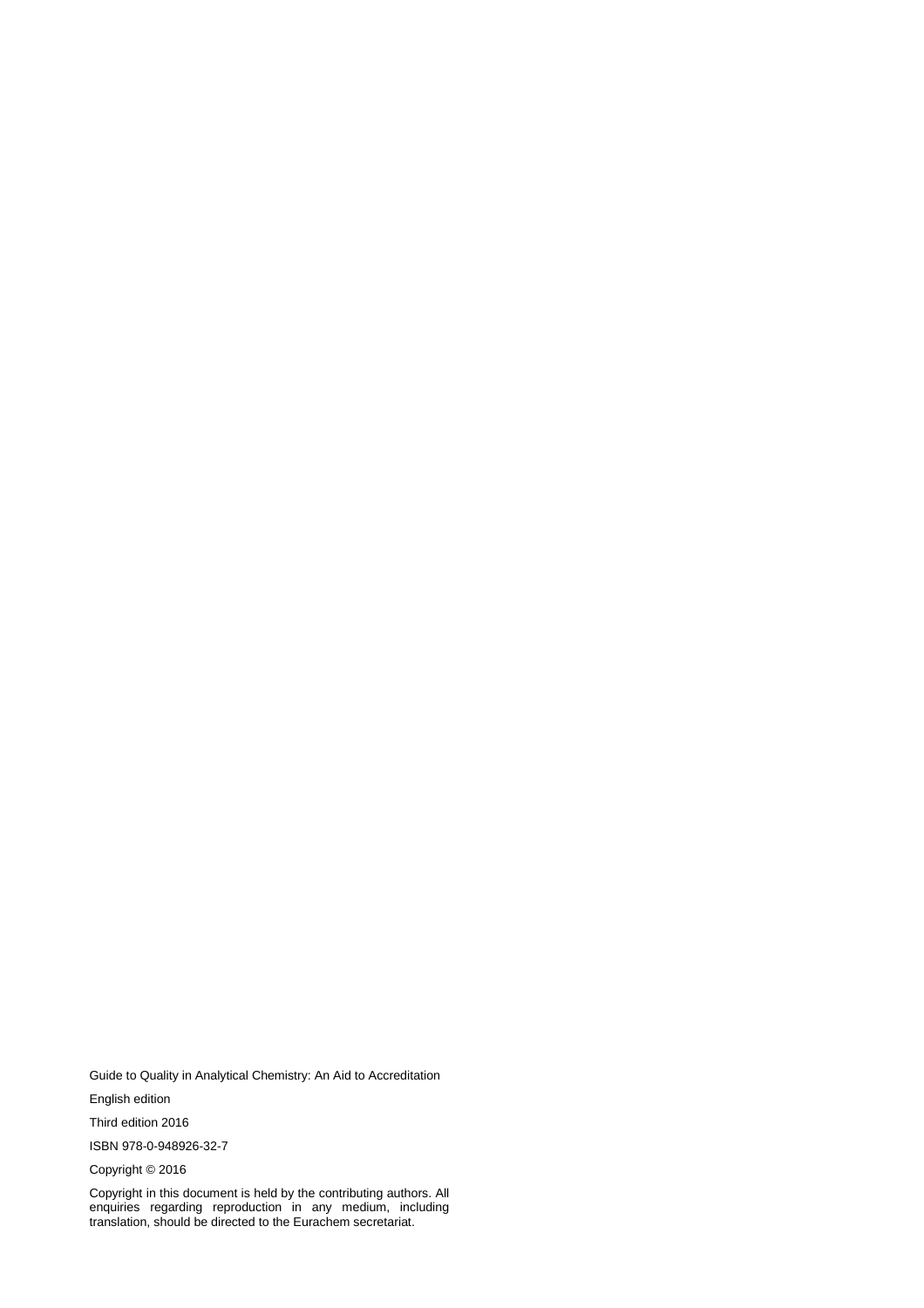#### **Contents**

|              | <b>Foreword</b>                                                                      | 1            |
|--------------|--------------------------------------------------------------------------------------|--------------|
|              | <b>Abbreviations and symbols</b>                                                     | $\mathbf{2}$ |
| $\mathbf 1$  | Notes for the reader                                                                 | 4            |
| $\mathbf{2}$ | <b>Introduction</b>                                                                  | 5            |
| 3            | <b>Definitions and terminology</b>                                                   | 7            |
| 4            | <b>Accreditation</b>                                                                 | 10           |
| 5            | <b>Scope of accreditation</b>                                                        | 12           |
| 6            | The analytical task                                                                  | 13           |
| 7            | Specification of analytical requirement                                              | 14           |
| 8            | <b>Analytical strategy</b>                                                           | 15           |
| 9            | <b>Non-routine analysis</b>                                                          | 16           |
| 10           | <b>Personnel</b>                                                                     | 17           |
| 11           | Sampling, sample handling and preparation                                            | 19           |
| 12           | <b>Environment</b>                                                                   | 23           |
| 13           | <b>Equipment</b>                                                                     | 24           |
| 14           | <b>Reagents and consumables</b>                                                      | 27           |
| 15           | <b>Metrological traceability</b>                                                     | 28           |
| 16           | <b>Measurement uncertainty</b>                                                       | 30           |
| 17           | Methods/procedures for calibrations and tests                                        | 32           |
| 18           | <b>Method validation</b>                                                             | 33           |
| 19           | <b>Calibration</b>                                                                   | 36           |
| 20           | <b>Reference materials</b>                                                           | 38           |
| 21           | Quality control and proficiency testing                                              | 40           |
| 22           | <b>Computers and computer controlled systems</b>                                     | 42           |
| 23           | Laboratory audit and review                                                          | 45           |
|              | Appendix A - Quality audit: Areas of particular importance to a chemistry laboratory | 46           |
|              | Appendix B - Instrument calibration and performance checks                           |              |
|              | <b>Bibliography</b>                                                                  |              |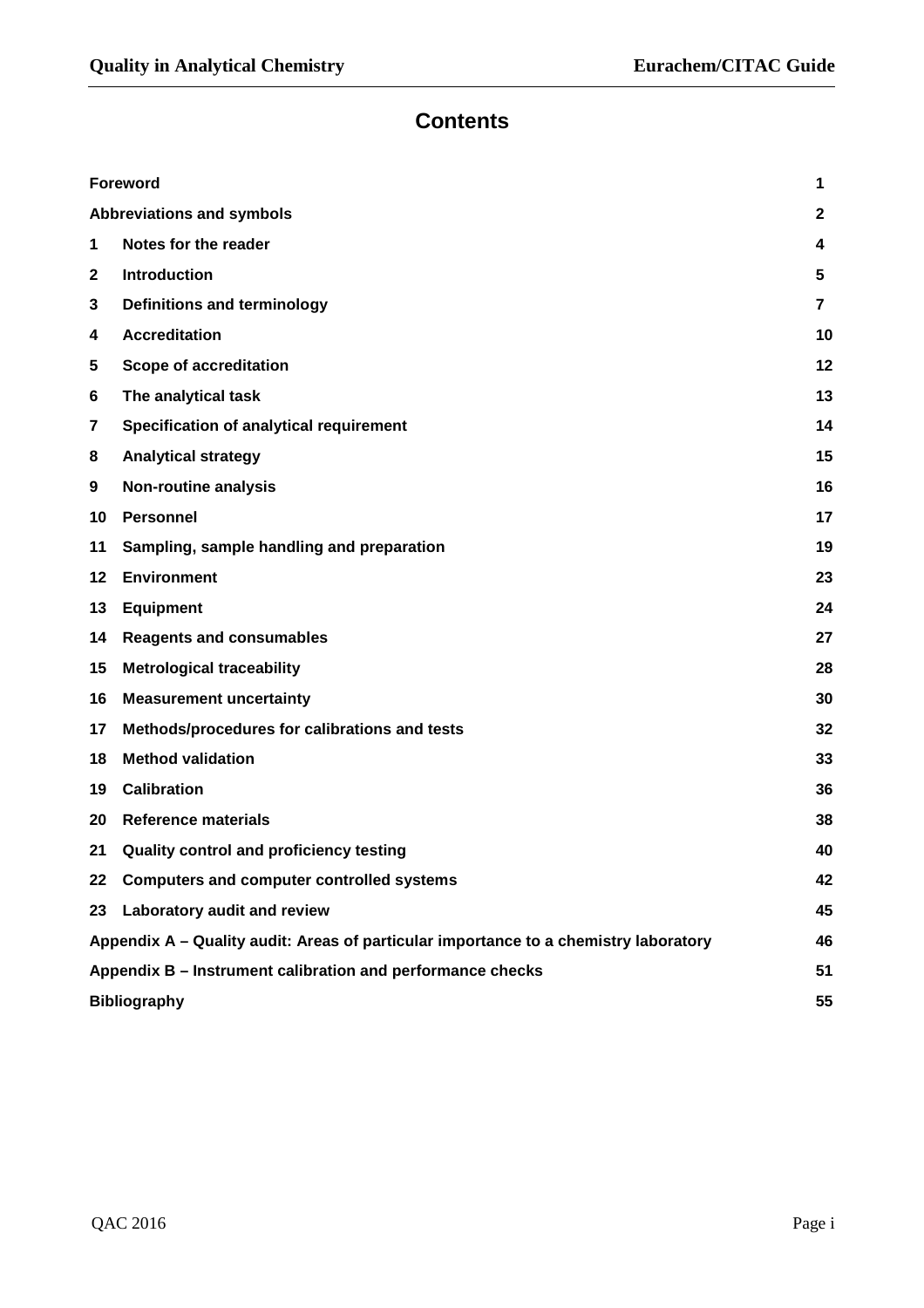#### **Foreword**

This edition is a revision of the CITAC/Eurachem Guide published in 2002. The 2002 edition was developed from CITAC Guide 1 (which in turn was based on the Eurachem/WELAC Guide).

This revision reflects changes that were introduced with the publication of the 2005 version of ISO/IEC 17025. The terminology has also been updated to take account of ISO/IEC 17000:2004, ISO 9000:2015 and the  $3<sup>rd</sup>$  edition of the International Vocabulary of Metrology – Basic and general concepts and associated terms (JCGM 200:2012 – VIM).

The Guide focuses on the requirements of ISO/IEC 17025, however the content should also be of use to organisations seeking accreditation or certification against the requirements of standards such as ISO 15189 or ISO 9001, or compliance with the Principles of Good Laboratory Practice. Similarly, although the Guide has the title 'Guide to Quality in Analytical Chemistry' it is anticipated that it will also be of benefit to disciplines other than chemistry. For those working in microbiology, it should be noted that Eurachem has published a Guide specifically for microbiological laboratories.†

The Guide will also provide useful information both for laboratories that wish to establish a quality management system but are not seeking formal recognition, and for those involved in education and training.

The 2002 edition of the Guide contained an extensive reference and bibliography section. For ease of management, the bibliography section in this edition contains only literature cited in the text. Additional documents related to accreditation and quality assurance can be found in a 'reading list' under the menu item 'Publications' on the Eurachem website at www.eurachem.org.

†M. Eleftheriadou and K. C. Tsimillis (eds.), Eurachem Guide: Accreditation for microbiological laboratories ( $2<sup>nd</sup>$  ed. 2013), ISBN 978-91-87017-92-6. Available from www.eurachem.org.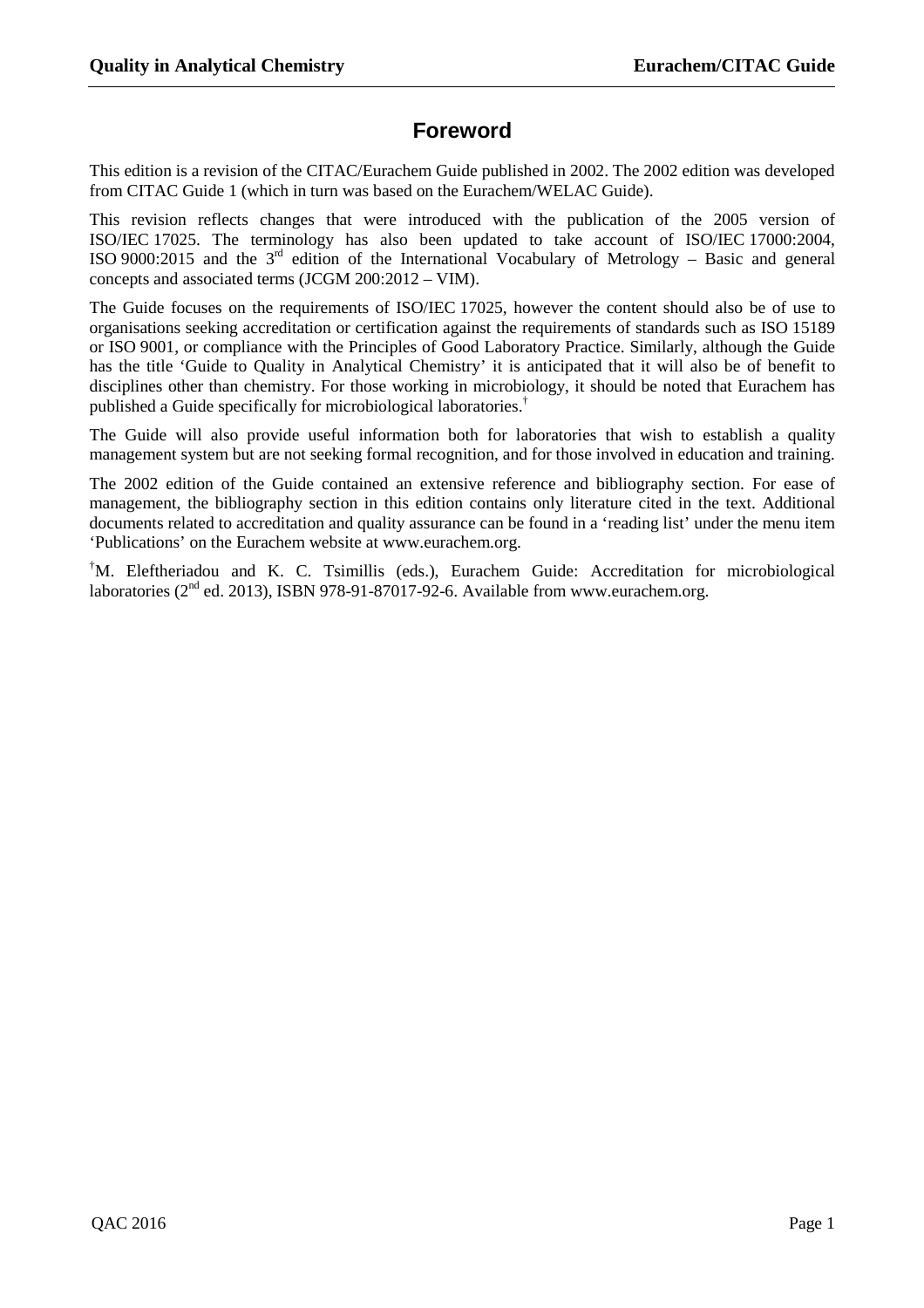# **Abbreviations and symbols**

| The following abbreviations, acronyms and symbols appear in this Guide.                   |  |  |
|-------------------------------------------------------------------------------------------|--|--|
| Analytical Methods Committee of the RSC                                                   |  |  |
| a globally recognised standards developing organisation                                   |  |  |
| International Bureau of Weights and Measures                                              |  |  |
| Cooperation on International Traceability in Analytical Chemistry                         |  |  |
| Clinical and Laboratory Standards Institute                                               |  |  |
| certified reference material                                                              |  |  |
| European cooperation for Accreditation                                                    |  |  |
| European Commission                                                                       |  |  |
| external quality assessment                                                               |  |  |
| European Union                                                                            |  |  |
| Good Laboratory Practice                                                                  |  |  |
| Good Manufacturing Practice                                                               |  |  |
| Evaluation of measurement data - Guide to the expression of uncertainty in<br>measurement |  |  |
| high performance liquid chromatography                                                    |  |  |
| <b>International Electrotechnical Commission</b>                                          |  |  |
| <b>International Laboratory Accreditation Cooperation</b>                                 |  |  |
| International Organization for Standardization                                            |  |  |
| International Union of Pure and Applied Chemistry                                         |  |  |
| Joint Committee for Guides in Metrology                                                   |  |  |
| coverage factor (used in the calculation of expanded uncertainty)                         |  |  |
| laboratory information management system                                                  |  |  |
| limit of detection                                                                        |  |  |
| limit of quantification                                                                   |  |  |
| Multilateral Agreement                                                                    |  |  |
| <b>Mutual Recognition Arrangement</b>                                                     |  |  |
| Organisation for Economic Cooperation and Development                                     |  |  |
| International Organization on Legal Metrology                                             |  |  |
| polymerase chain reaction                                                                 |  |  |
| poly vinyl chloride                                                                       |  |  |
| quality assurance                                                                         |  |  |
| quality control                                                                           |  |  |
| quality management system                                                                 |  |  |
| Royal Society of Chemistry (UK)                                                           |  |  |
| proficiency testing                                                                       |  |  |
|                                                                                           |  |  |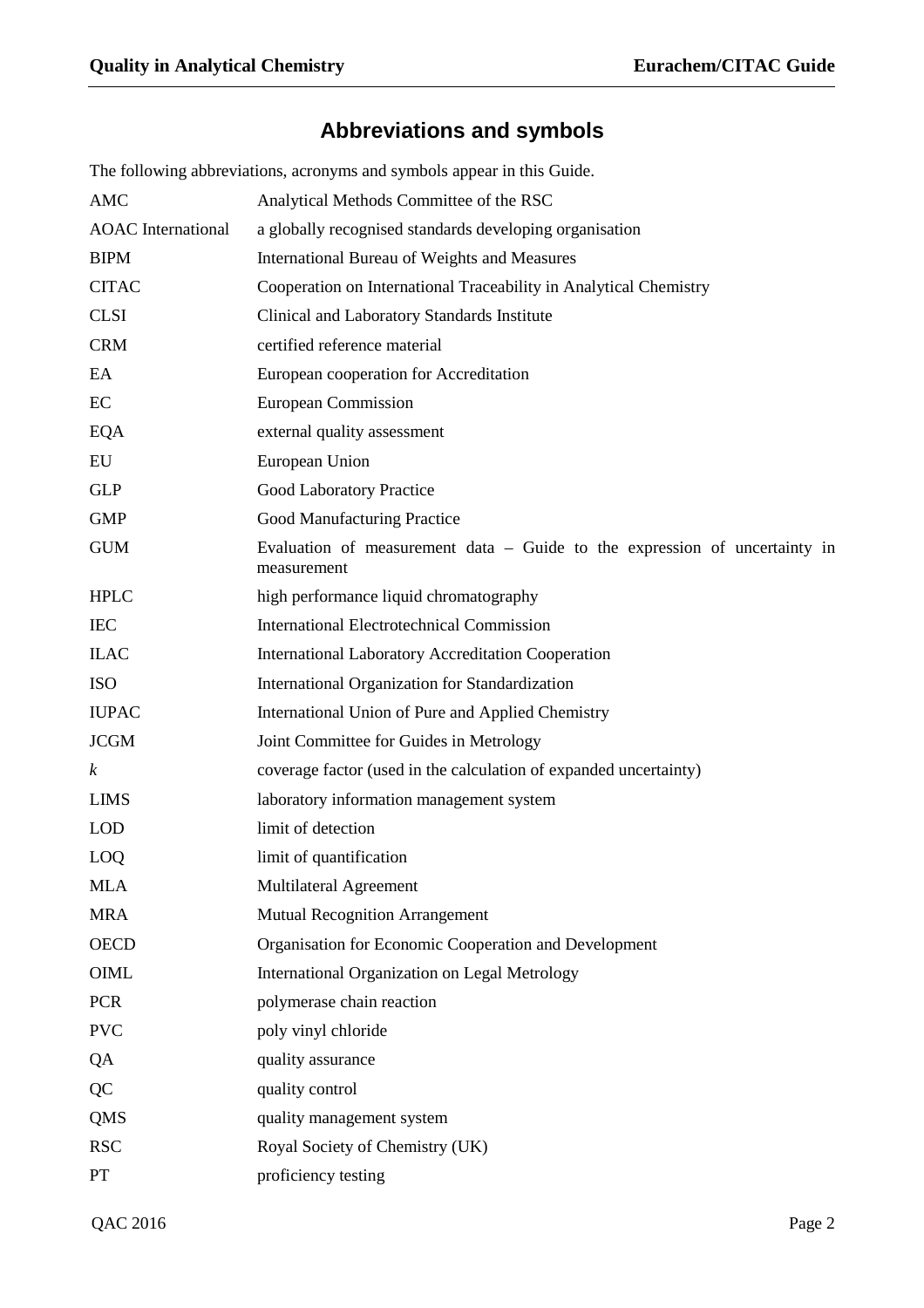| RM               | reference material                                                                         |
|------------------|--------------------------------------------------------------------------------------------|
| $\boldsymbol{S}$ | standard deviation                                                                         |
| <b>SI</b>        | international system of units                                                              |
| <b>SOP</b>       | standard operating procedure                                                               |
| $\boldsymbol{u}$ | standard measurement uncertainty                                                           |
| U                | expanded measurement uncertainty                                                           |
| <b>UV</b>        | ultraviolet                                                                                |
| <b>VCM</b>       | vinyl chloride monomer                                                                     |
| <b>VIM</b>       | International vocabulary of metrology – Basic and general concepts and associated<br>terms |
| <b>WHO</b>       | World Health Organization                                                                  |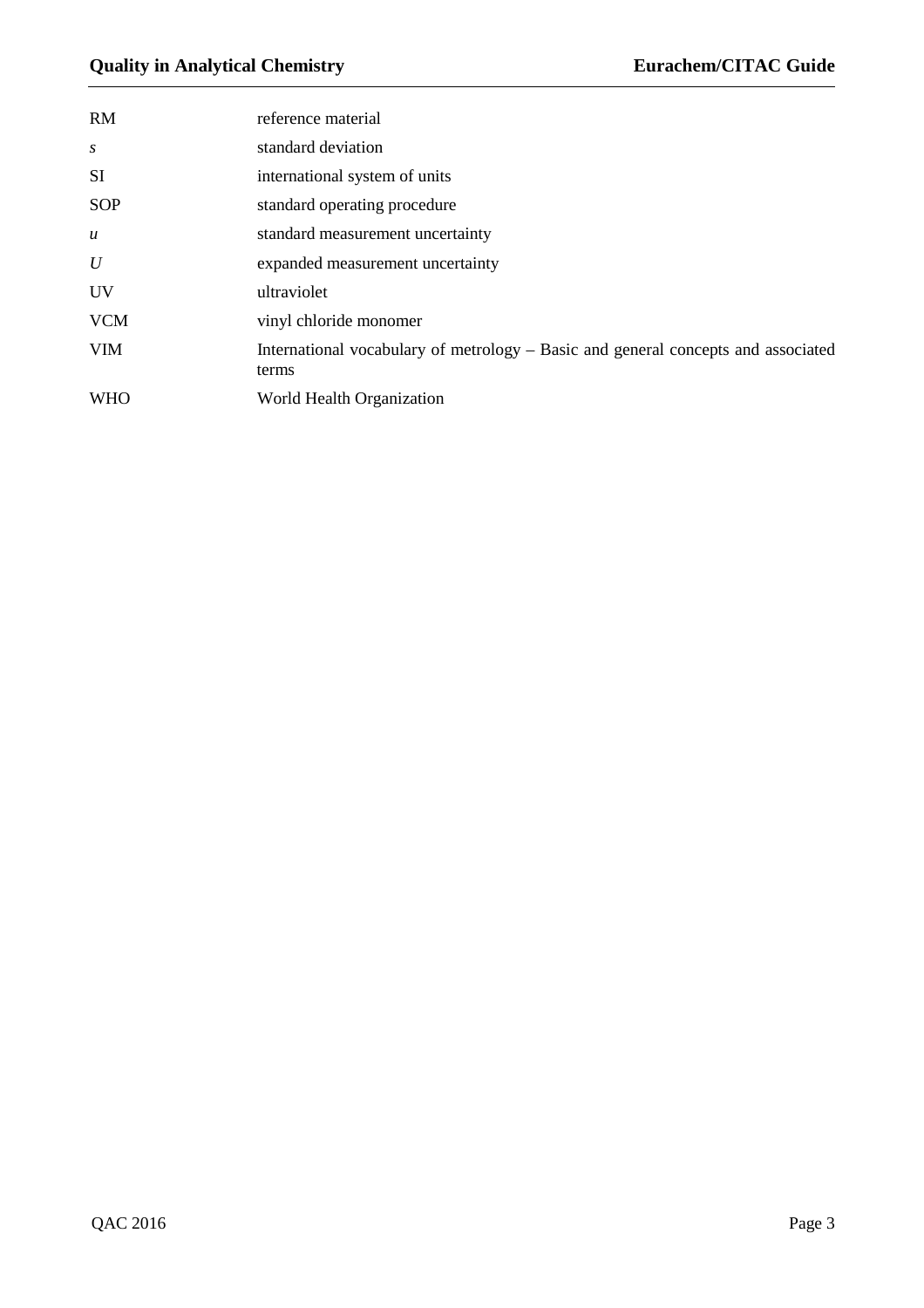#### **1 Notes for the reader**

#### **1.1 Aims and objectives**

1.1.1 The aim of this Guide is to provide laboratories with guidance on best practice for the analytical operations they carry out. The guidance covers both qualitative and quantitative analysis carried out on a routine or non-routine basis. A separate Guide covers research and development work [1].

1.1.2 The guidance is intended to help those implementing a quality management system (QMS) in a laboratory, in particular those seeking accreditation against the requirements of ISO/IEC 17025 [2]. For those working towards accreditation it will help explain the meaning of the standard. The guidance will also be useful to organisations seeking accreditation or certification against the requirements of standards such as ISO 15189 [3], ISO 15195 [4] or ISO 9001 [5], or compliance with the Principles of Good Laboratory Practice (GLP) [6] or Good Manufacturing Practice (GMP) [7], and to those involved in the assessment of analytical laboratories against those requirements. The Guide should also be of value to those involved in education and training.

1.1.3 This Guide concentrates on the technical aspects of the quality management of a laboratory, with particular emphasis on those areas where interpretation is required for chemical testing or related measurements. The aspects of quality management not covered in detail by this Guide (for example contract review, records, reports and complaints) are fully addressed in other documents, such as ISO/IEC 17025 [2].

#### **1.2 Terminology**

1.2.1 In the revision of this Guide one of the main areas of focus has been the updating of terminology to reflect developments since the previous edition, published in 2002. The Guide follows, where possible, the terminology defined in ISO/IEC 17000 [8], ISO 9000 [9] and the  $3<sup>rd</sup>$  edition of the VIM [10]. This has been supplemented, where necessary, with terminology used in ISO/IEC 17025 [2].

However, in some cases, it may be difficult to decide which term to use when several similar terms are in use. For clarity, it is considered important to use a term consistently throughout the Guide. One example is the term used to describe the document that gives a detailed description of the method used in a laboratory. For quantitative analysis VIM refers to the measurement procedure, in ISO/IEC 17025 this is referred to as the method, in ISO 15189 [3] it is the examination procedure and many laboratories refer to their standard operating procedure (SOP). In line with other recent Eurachem guides the Task Group has decided to adhere to ISO/IEC 17025 and use the generic term 'method'. The term 'concentration' is used on its own (i.e. unqualified) when a generality is required. In the Guide this term should be taken to represent a family of terms which includes mass fraction, mass concentration, amount of substance concentration, etc.

The terms in VIM related to analytical chemistry are further explained in the Eurachem Guide 'Terminology in analytical measurement' [11].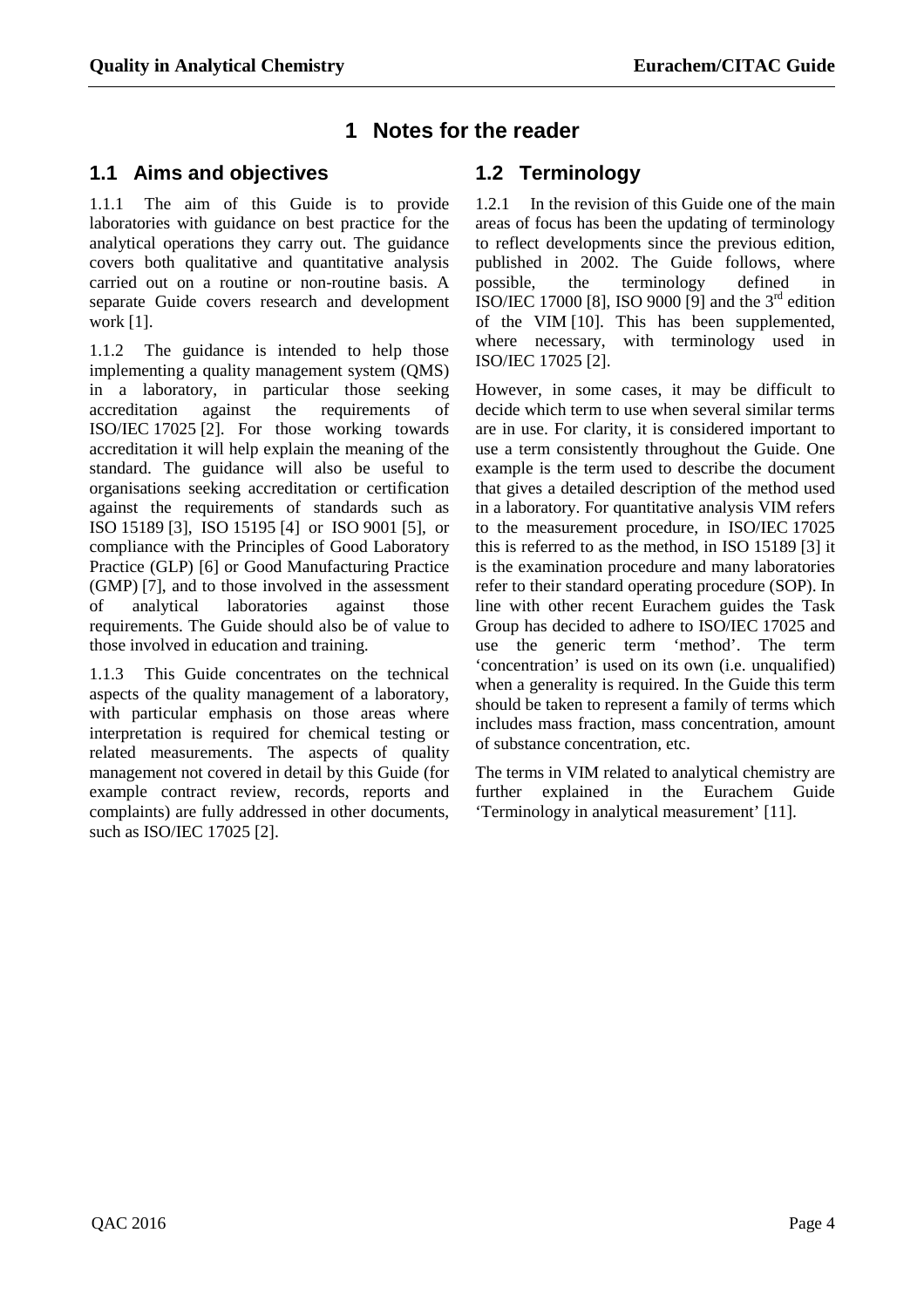# **2 Introduction**

2.1 Every analytical measurement must produce a result that is sufficiently accurate to allow the user to make appropriate decisions; it must be fit-forpurpose. Every laboratory, no matter the field of analysis, is aware of the need for quality assurance of its results. Over the last decades agreement has been reached as to what is required to achieve quality. The starting point is to use a method that has been validated. The values for the key performance parameters (e.g. precision, bias) obtained during method validation provide a source of values to input into the measurement uncertainty evaluation of the results obtained using the validated method. This is still insufficient knowledge to enable the producer of the result to claim that this result can legitimately be compared to a result obtained in another laboratory or at a different time. To enable this assertion to be made one needs metrological traceability. Method validation, measurement uncertainty and metrological traceability are pivotal for achieving a reliable result and that is the reason they appear in ISO/IEC 17025 [2]. However they are essential in all laboratories (large and small) irrespective of accreditation requirements. To help laboratories there are guides available on the Eurachem website covering method validation, measurement uncertainty and metrological traceability [12-14]. This Guide indicates where method validation, measurement uncertainty and metrological traceability fit into quality assurance.

2.2 Appropriate quality management aims to enable a laboratory to show that it has adequate facilities and equipment for carrying out specific analyses and that the work was carried out by competent personnel in a controlled manner, following a documented validated method. Quality management should focus on the key issues which determine the quality, cost and timeliness of results, and avoid diversion of energies into less important issues.

2.3 Good quality management, including its formal recognition by accreditation, certification etc., helps to ensure that results are fit-for-purpose. However, it is important for both laboratories and their customers to realise that quality management cannot guarantee that 100% of the individual results will be reliable. There are two reasons for this:

i) Human errors can occur, where, for example, the results for two samples are mixed-up. In a wellrun laboratory, the frequency of human errors will be small, but not zero [15].

ii) Random and systematic measurement errors also occur, leading to uncertainty in a measurement result. The probability of a result lying within the stated uncertainty range depends on the level of confidence employed, but again, even in a well ordered laboratory, deviant results will occasionally occur and very occasionally the deviation will be large.

The role of quality management is to put in place measures aimed at minimising the frequency of quality failures, and to identify and correct them before results are reported to the customer. As the effort taken increases, the number of quality failures is expected to reduce. It is necessary to balance the cost of quality management against the benefit in reducing quality failures to an acceptable (non-zero) level.

2.4 The principles of quality management have been formalised in a number of published guidelines and standards. Those most widely recognised and used in analytical laboratories are:

2.4.1 ISO/IEC 17025 [2]. This standard is relevant to laboratories developing a management system for administrative, quality and technical operations. It addresses the technical competence of laboratories to carry out specific tests and calibrations and is used by accreditation bodies worldwide as the core requirements for the recognition of a laboratory's competence.

2.4.2 ISO 9001 [5]. This standard relates primarily to quality management for facilities carrying out production, or providing services.

2.4.3 ISO 15189 [3]. This standard was prepared specifically to cover medical laboratories carrying out the testing or examination of materials derived from the human body. The standard is based on ISO 9001 [5] and ISO/IEC 17025 [2] but specifies requirements that are particular to medical laboratories.

2.4.4 OECD Principles of Good Laboratory Practice (GLP) [6] and its national and sectoral equivalents. These guidelines are concerned with the organisational processes and conditions under which laboratory studies related to certain regulatory work are carried out.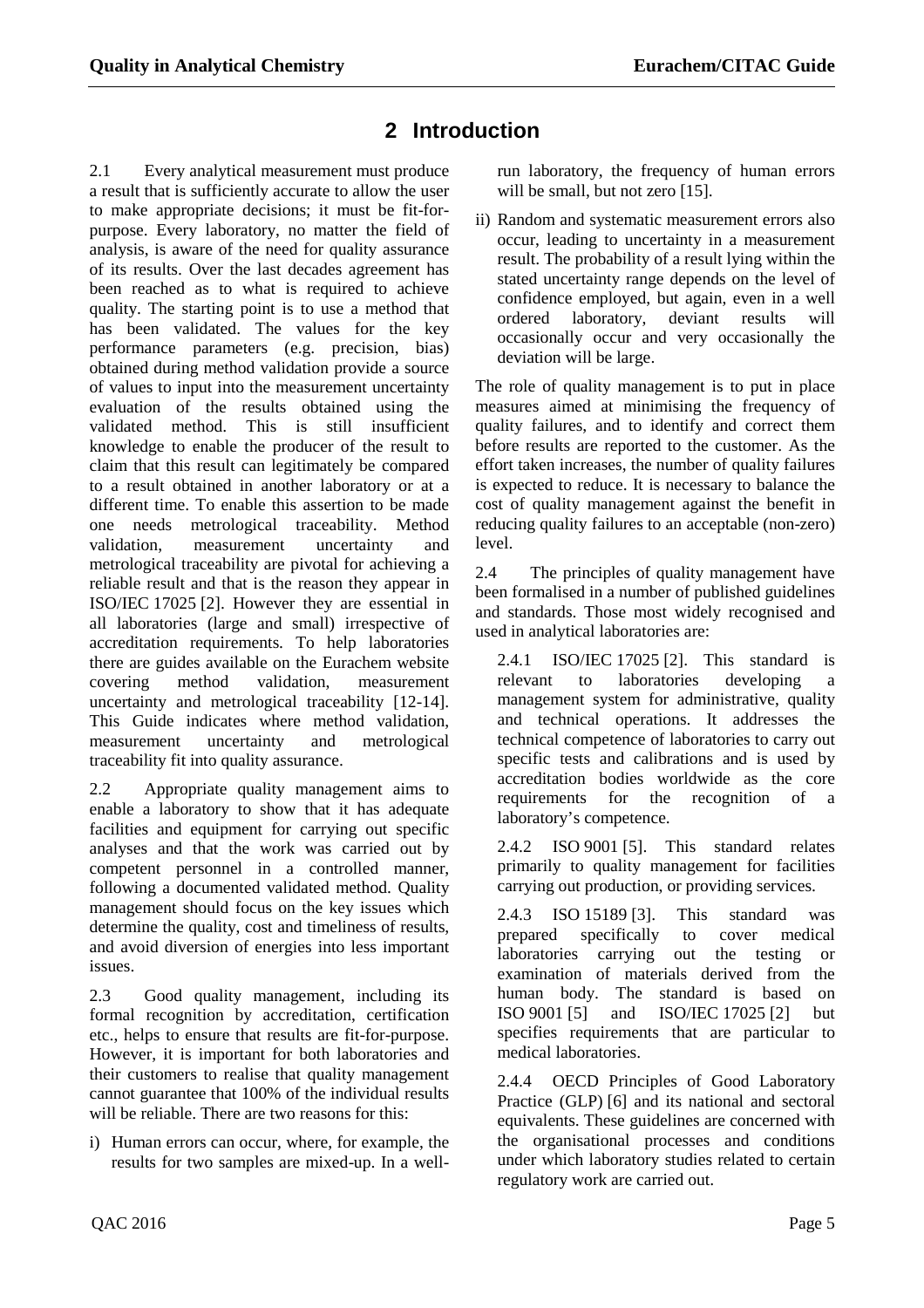2.5 Current standards such as ISO/IEC 17025 [2], ISO 9001 [5] and ISO 15189 [3] place emphasis on continual improvement. An organisation should continually improve the effectiveness of its QMS through activities such as setting quality objectives, reviewing audit results, and management reviews. ISO 9001 promotes the adoption of a process approach when developing, implementing and improving the effectiveness of a QMS. This approach is also referred to as 'Plan-Do-Check-Act':

- Plan establish the objectives and processes necessary to deliver results in accordance with the customer's requirements and the organisation's policies;
- Do implement the processes:
- Check monitor and measure processes and products against policies, objectives and requirements for the product and report the results;
- Act take actions to continually improve process performance.

2.6 The laboratory will select a standard according to its needs. However, central to this Guide is the contention that, at the technical level, good practice in quality management is independent of the formal QMS adopted.

2.7 A laboratory may decide to design its own quality management procedures or it may follow one of the established standards or guidelines. In the latter case it may claim informal compliance against the standard or protocol, or ideally may undergo independent assessment from an official expert body, with the aim of gaining independent endorsement of its QMS. Such independent assessment/endorsement is variously known as accreditation, certification or compliance depending on which standard or other document the assessment is made against. In particular areas of testing, accreditation is sometimes mandatory however, in most cases, the laboratory is free to decide what quality management measures it wishes to adopt. The independent assessment route has recognised advantages, particularly where the laboratory's customers require objective evidence of the technical competence of the laboratory. For clarification of the term 'accreditation' as used in this Guide, see Sections 3.4 and 4.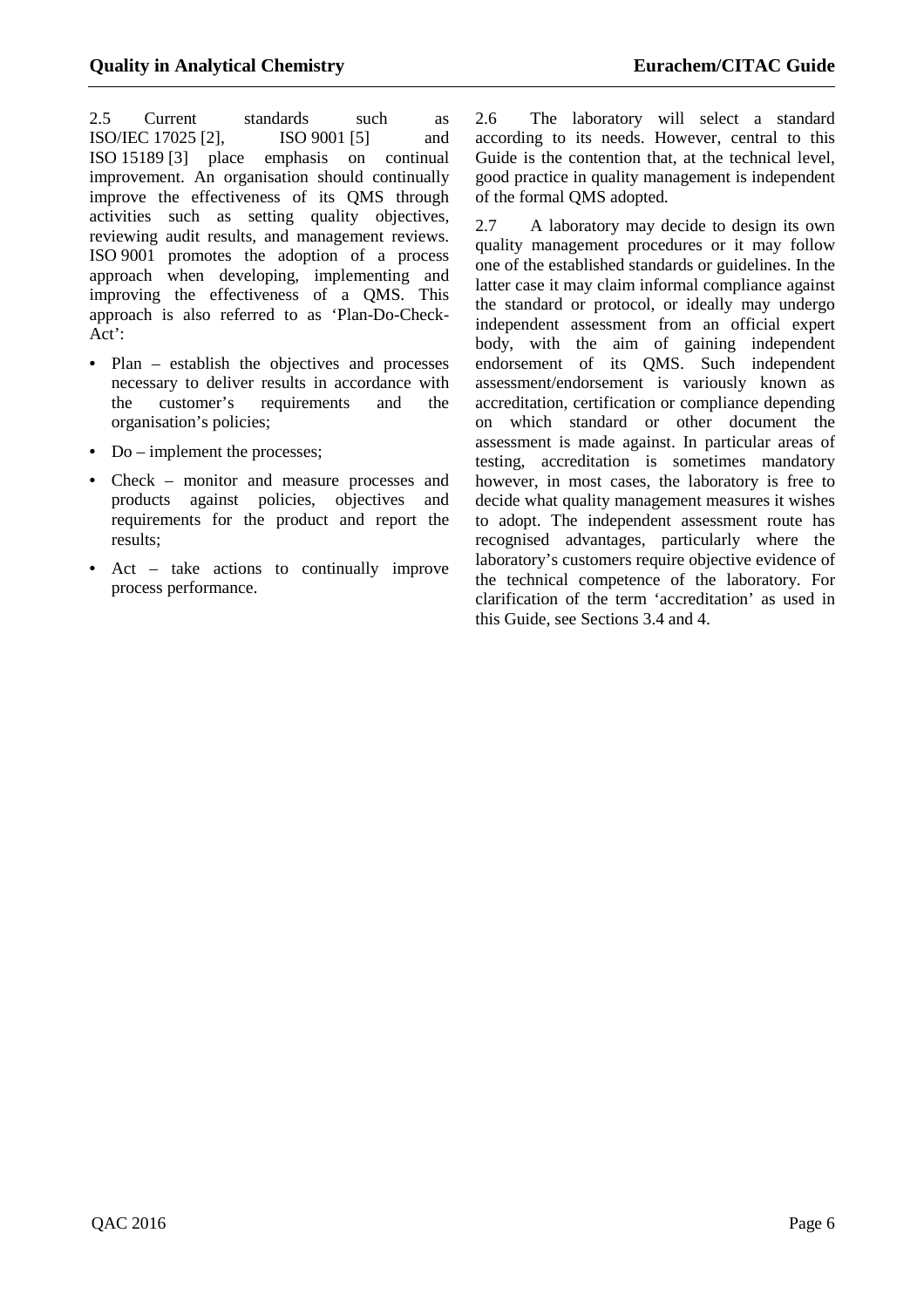# **3 Definitions and terminology**

There are a number of important terms used in quality management and conformity assessment whose meaning may vary according to the context in which they are used. It is important to understand the distinction between the various terms. The key reference is ISO/IEC 17000 [8]. Other terms can be found in ISO 9000 [9] and the VIM [10]. A selection of terms likely to be encountered in the laboratory are presented here.

3.1 *QUALITY:* Degree to which a set of inherent characteristics fulfils requirements (ISO 9000 [9])

3.2 *MANAGEMENT SYSTEM:* System to establish policy and objectives and to achieve those objectives (ISO 9000 [9])

3.3 *QUALITY MANAGEMENT SYSTEM:*  Management system to direct and control an organisation with regard to quality (ISO 9000 [9])

3.3.1 In practice, the terms 'management system' and 'quality management system' are often used interchangeably. In ISO/IEC 17025 [2] 'management system' is used, however in ISO 15189 [3] 'quality management system' is the preferred term.

3.4 *ACCREDITATION:* Third-party attestation related to a conformity assessment body conveying formal demonstration of its competence to carry out specific conformity assessment tasks (ISO/IEC 17000 [8])

3.4.1 In the context of a laboratory making measurements, accreditation is a formal recognition that a laboratory is competent to carry out specific calibrations or tests. The mechanism under which accreditation is granted is described in Section 4 and the core requirements are documented in ISO/IEC 17025 [2].

3.4.2 Accreditation is also used in the context of ISO 9000 [9] based activities to describe the process whereby an accreditation body formally confirms a certification body as competent to certify organisations as being compliant with the ISO 9000 series of standards.

3.5 *CERTIFICATION:* Third-party attestation related to products, processes, systems or persons (ISO/IEC 17000 [8])

3.5.1 Certification, (sometimes known as registration) primarily differs from accreditation in that technical competence is not specifically addressed.

3.6 *QUALITY ASSURANCE (QA):* Part of quality management focused on providing confidence that quality requirements will be fulfilled (ISO 9000 [9])

The main requirements in a laboratory are:

- A QMS;
- A suitable laboratory environment;
- Educated, trained and skilled personnel;
- Training procedures and records;
- Specifications for reagents, calibrants and measurement standards (including reference materials (RMs));
- Equipment suitably maintained and calibrated;
- Procedures for sampling (where the laboratory is responsible for this activity);
- Procedures for sample handling;
- Documented and validated methods;
- Metrological traceability of results;
- Evaluation of measurement uncertainty;
- Internal quality control procedures;
- Participation in proficiency testing (PT)/external quality assessment (EQA);
- Procedures for checking and reporting results;
- Procedures for implementing preventive and corrective actions;
- Internal audit and review procedures.

3.7 *QUALITY CONTROL (QC):* Part of quality management focused on fulfilling quality requirements (ISO 9000 [9])

QC procedures relate to ensuring the quality of results obtained for specific samples or sets of samples and include:

- Analysis of QC samples;
- Analysis of measurement standards (including RMs);
- Analysis of blind samples;
- Analysis of sample blanks and reagent blanks [12];
- Analysis of spiked samples;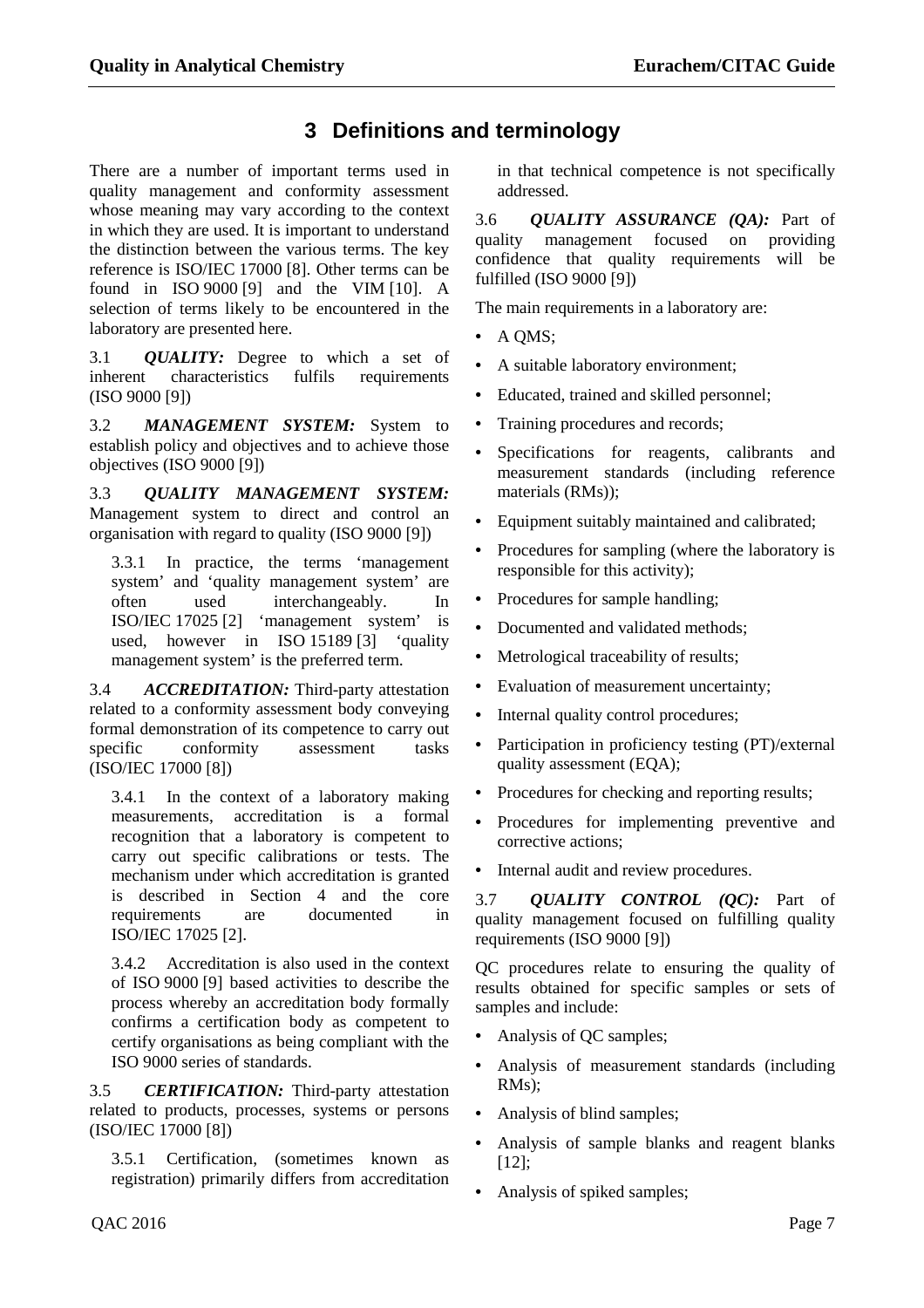- Analysis in duplicate:
- Use of QC charts to monitor trends;
- Assessment of correlation of results obtained for different characteristics of a sample, provided that a known relationship exists.

More details on QC are given in Section 21.

3.8 *AUDIT:* Systematic, independent, documented process for obtaining records, statements of fact or other relevant information and assessing them objectively to determine the extent to which specified requirements are fulfilled (ISO/IEC 17000 [8])

3.8.1 In practice, quality audits take three forms. An audit carried out within the laboratory by its own personnel is often referred to as an 'internal audit' or 'first-party' audit. 'External audits' include 'second-party audits', conducted by an organisation having an interest in the laboratory (such as a customer), and 'third-party audits' which are undertaken by an independent external body, such as an accreditation body. A third-party audit carried out by an accreditation body, as part of the accreditation process, is known as an assessment.

In this Guide the term audit refers to an internal audit; assessment refers to a third-party external audit.

3.9 *REVIEW:* Verification of the suitability, adequacy and effectiveness of selection and determination activities, and the results of these activities, with regard to fulfilment of specified requirements by an object of conformity assessment (ISO/IEC 17000 [8])

3.9.1 A review checks all aspects of the QMS to ensure that it is still effective and achieves the set objectives. The review is carried out by senior management with responsibility for both the quality policy and the work of the laboratory. The review will include the results from internal audits.

More details on audit and review are given in Section 23.

3.10 *MEASURAND:* Quantity intended to be measured (VIM [10])

3.10.1 The specification of the measurand should be sufficiently detailed to avoid any ambiguity. It is important to remember that measurand is not an alternative for analyte [11].

3.11 *STANDARD:* This word has a number of different meanings in the English language. In the past it has been used routinely to refer both to written standards, i.e. widely adopted procedures, specifications, technical recommendations, etc., and to chemical or physical standards used for calibration purposes. In this Guide, to minimise confusion, standard is used only in the sense of written standards. The term measurement standard is used to describe chemical or physical standards, used for calibration or validation purposes, such as: chemicals of established purity and their corresponding solutions of known concentration; UV filters; weights, etc. Certified reference materials (CRMs) are one (important) category of measurement standards.

3.12 *REFERENCE MATERIAL (RM):* Material, sufficiently homogeneous and stable with reference to specified properties, which has been established to be fit for its intended use in measurement or in examination of nominal properties (VIM [10])

3.13 *CERTIFIED REFERENCE MATERIAL (CRM):* Reference material, accompanied by documentation issued by an authoritative body and providing one or more specified property values with associated uncertainties and traceabilities, using valid procedures (VIM [10])

3.14 *MEASUREMENT PROCEDURE:* Detailed description of a measurement according to one or more measurement principles and to a given measurement method, based on a measurement model and including any calculation to obtain a measurement result (VIM [10])

Note that in ISO/IEC 17025 [2] and this Guide the term 'method' is used (see Section 1.2.1).

3.15 *METROLOGICAL TRACEABILITY:* Property of a measurement result whereby the result can be related to a reference through a documented unbroken chain of calibrations, each contributing to the measurement uncertainty (VIM [10])

3.16 *MEASUREMENT UNCERTAINTY:* Nonnegative parameter characterising the dispersion of the quantity values being attributed to a measurand, based on the information used (VIM [10])

3.17 *METHOD VALIDATION:* Confirmation by examination and the provision of objective evidence that the particular requirements for a specific intended use are fulfilled (ISO/IEC 17025 [2])

Note that the VIM [10] provides a different, but in principle similar, definition of validation. Further discussion of the terminology relating to method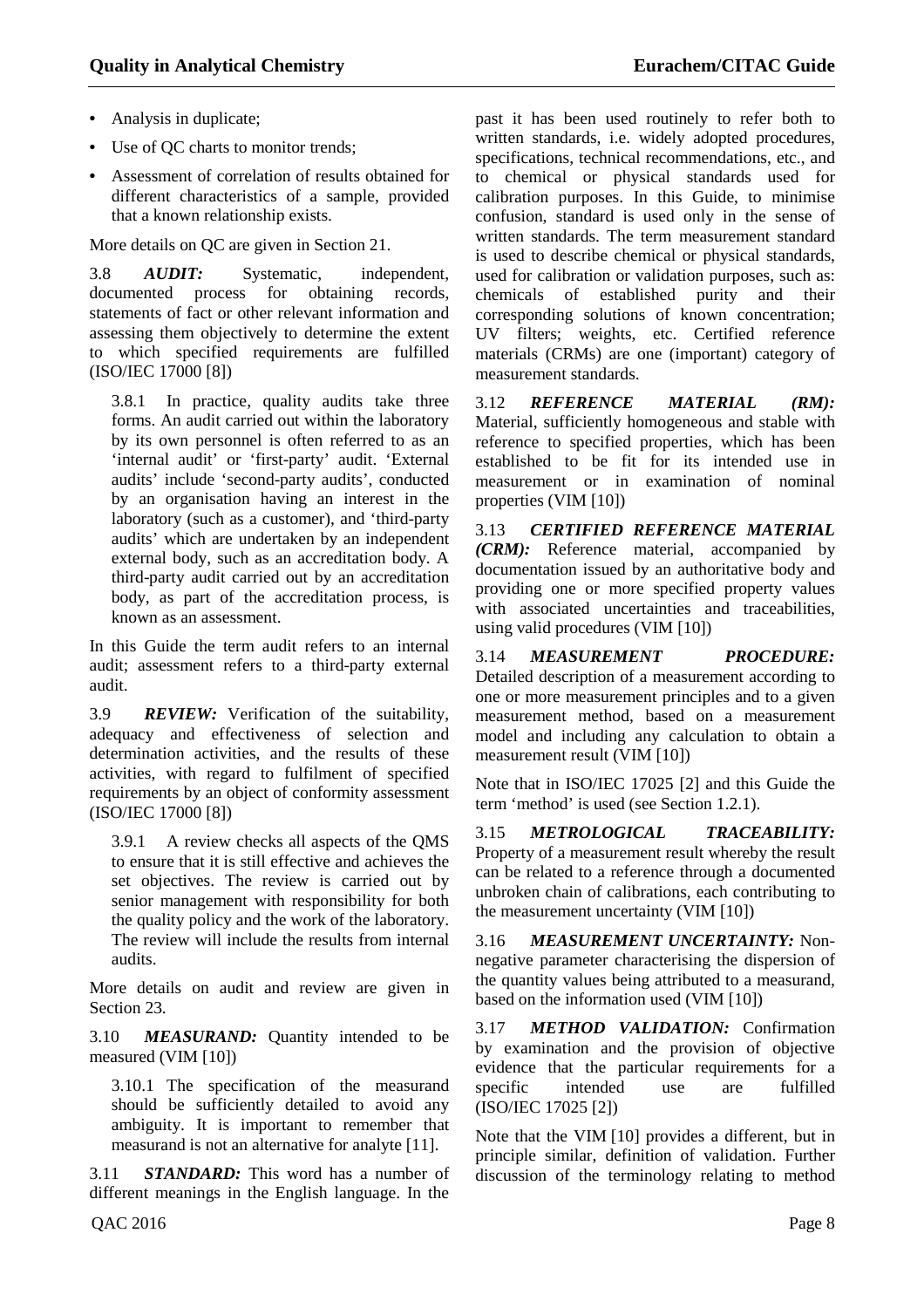validation can be found in the Eurachem guides on terminology [11] and method validation [12].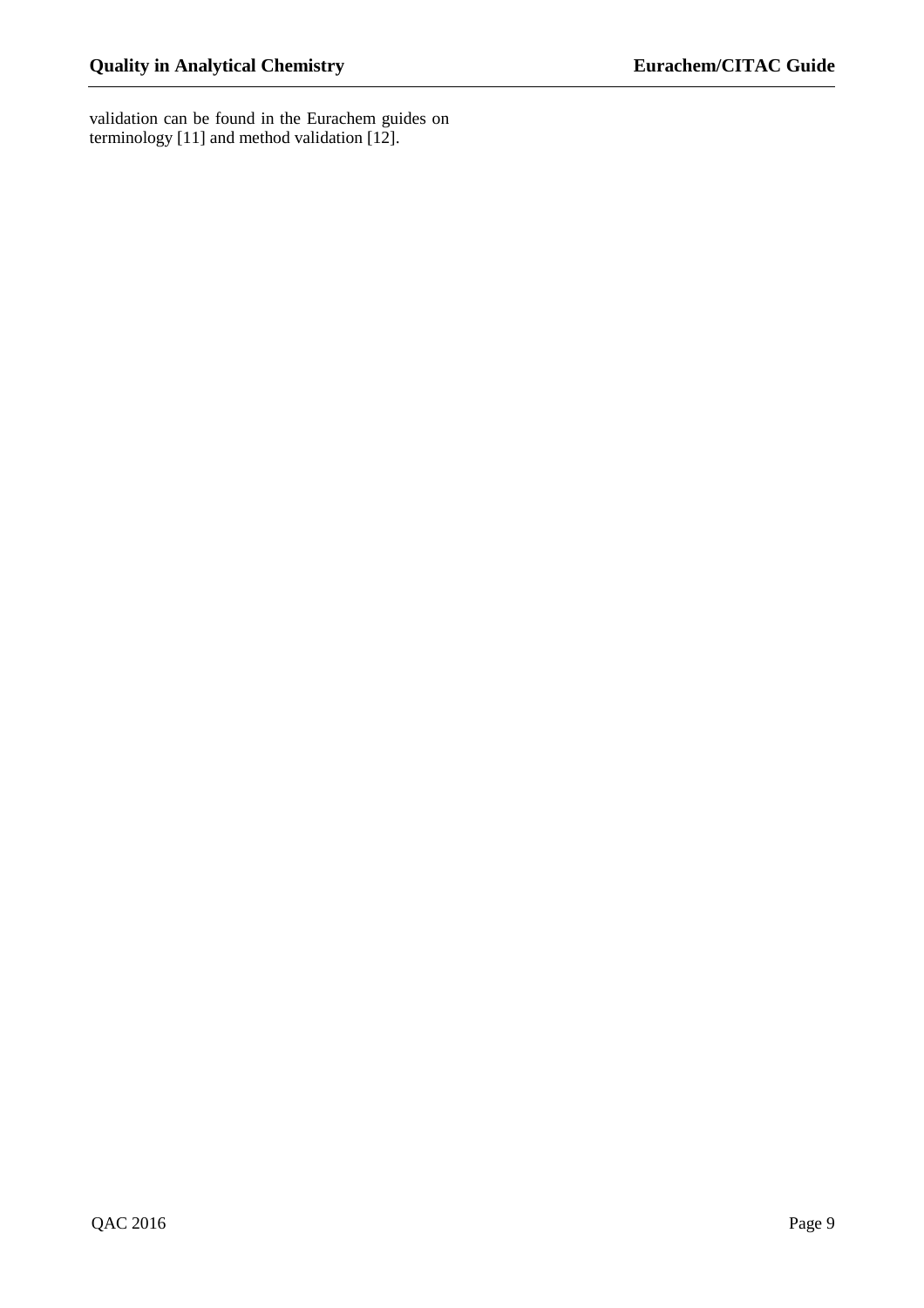# **4 Accreditation**

4.1 The references to accreditation in this and successive sections refer to ISO/IEC 17025 [2]. Its requirements form the basis for accreditation granted by an accreditation body and agreements are in place to support the equivalence of assessments (see Section 4.9). In the EU specific legislation applies for the establishment of national accreditation bodies (Regulation (EC) No 765/2008 [16]).

4.2 The standard ISO/IEC 17025 [2] contains two sets of requirements, one relating to management of the laboratory and the other dealing with technical issues.

4.2.1 Requirements relating to the management of a laboratory are very much in line with the requirements given in ISO 9001 [5]), i.e. ensuring that policy, procedures and appropriate documentation are in place for:

- Organisation and delegation of responsibilities;
- Establishment, assessment and improvement of the QMS;
- Control of documents and records;
- Ensuring customers are dealt with consistently (contracts, cooperation, feedback);
- Safeguarding the quality of supplies, services and any subcontracted work;
- Identifying and dealing with any nonconformities in relation to the established OMS:
- Confirming the management's current awareness of the effectiveness and appropriateness of the QMS.

These are the requirements found in Section 4 of the standard.

NOTE: This Guide does not deal specifically with any of these management issues – except for the requirements on internal audits and management reviews (see Section 23).

4.2.2 Requirements relating to the technical competence of the laboratory to carry out specific types of tests or calibrations are given in Section 5 of the standard. These are the subject of the more detailed recommendations found in the following sections of this Guide.

4.3 The requirements of the leading quality standards/protocols have many common or similar elements. For example, ISO/IEC 17025 [2] incorporates the ISO 9001 [5] management system elements which are applicable to laboratories. For laboratories within organisations who are seeking certification according to ISO 9001 (and therefore not looking to obtain a third-party evaluation of their technical competence as in the case of an accreditation), ISO/IEC 17025 and this Guide can still be recommended as useful tools for securing good quality work in that laboratory.

4.3.1 Laboratories who comply with the requirements of ISO/IEC 17025 [2] will operate a QMS that meets the principles of ISO 9001 [5]. They will not therefore require separate certification to the requirements of ISO 9001 for those activities covered by the ISO/IEC 17025 accreditation. However, the organisation may choose to obtain certification for non-technical activities which are not covered by the accreditation, such as finance, human resources or sales and marketing.

4.4 Accreditation is granted to a laboratory for a specified set of activities (i.e. tests or calibrations) following assessment of that laboratory by an accreditation body. Such assessments will typically involve an examination of the methods in use, the facilities/environment, equipment and personnel involved, and the means of controlling the procedures being performed. Furthermore, the QMS and the related documentation of the laboratory will be examined.

4.5 The methods will be examined to ensure they are technically appropriate for the intended purpose, that they have been validated and documented clearly and unambiguously, and that their performance is under control (e.g. through the use of QC charts). The performance of tests may be witnessed to ensure documented procedures are being followed and interpreted in a consistent way. The laboratory's performance in PT schemes or other interlaboratory comparisons will also be a focal point. Assessment may additionally include a 'performance audit' or 'measurement audit', where the laboratory is required to analyse specific samples and achieve acceptable levels of accuracy.

4.6 It is the responsibility of the laboratory to ensure that all procedures used are appropriate for their intended purpose. The assessment process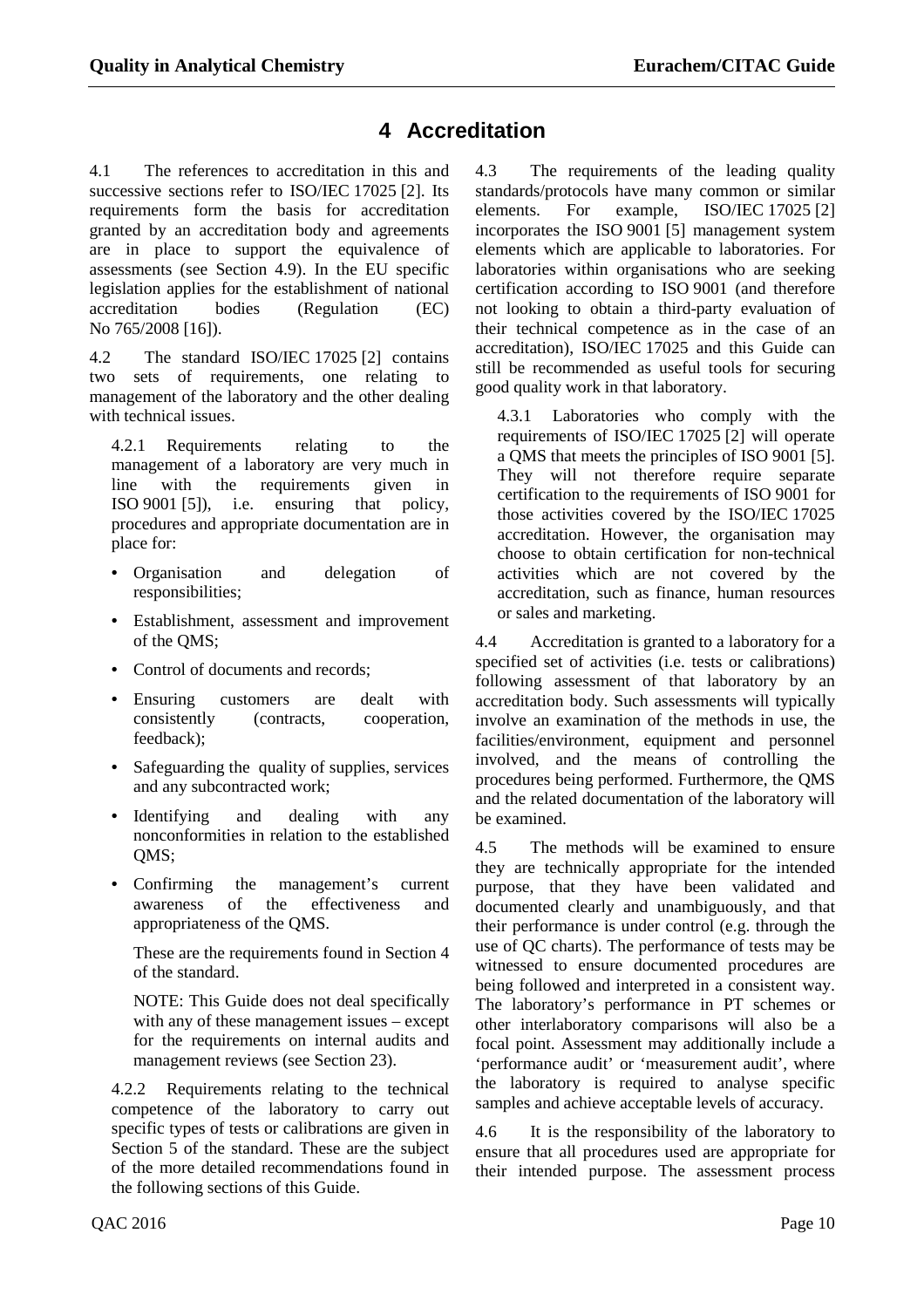examines whether the procedures are fit-forpurpose.

4.7 Each accreditation body has established procedures against which it operates, assesses laboratories and grants accreditation. To ensure harmonised assessments, the accreditation bodies themselves must work in accordance with the requirements of ISO/IEC 17011 [17].

4.8 Assessors are chosen against specified criteria. The selection criteria for assessors appointed by accreditation bodies are specified in ISO/IEC 17011 [17]. These include the requirement for technical expertise in the specific areas of operation being assessed.

4.9 The benefit of accreditation is that it enables potential customers to have confidence in the quality of the work performed by the laboratory. Since the introduction of formal requirements for the competence of laboratories, the endorsement conferred by accreditation and other assessments has gained worldwide recognition and plays an important role in trade. Many laboratory accreditation bodies (who have been evaluated and found to satisfy relevant requirements, see Section 4.7) have signed a Multilateral Agreement (MLA) with European Accreditation (EA) members, and/or a Mutual Recognition Arrangement (MRA) under the International Laboratory Accreditation Cooperation (ILAC).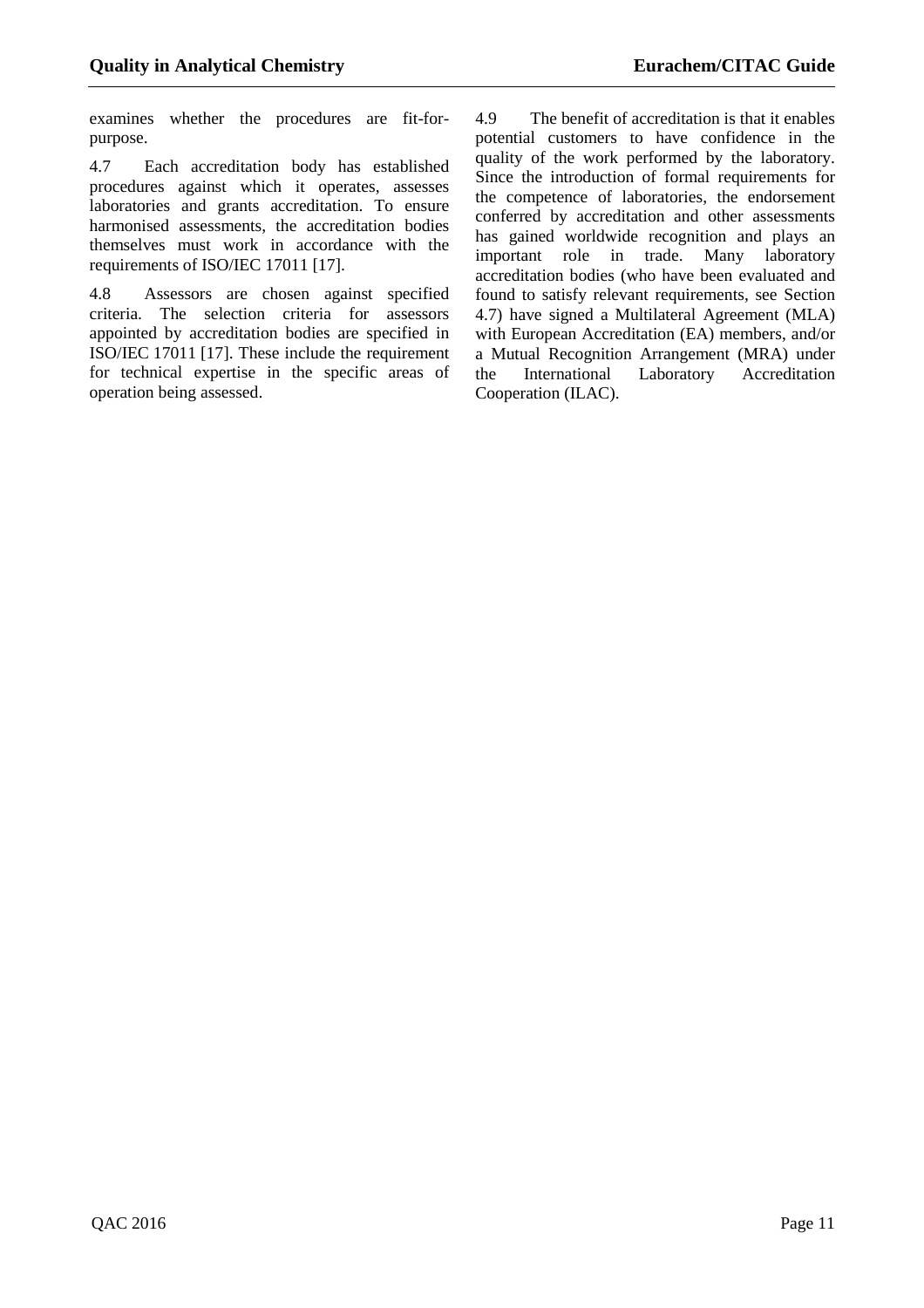# **5 Scope of accreditation**

5.1 A laboratory may apply quality management to all or part of its operations. Where a laboratory claims accreditation or certification to a particular standard, or compliance with the requirements of a specific regulation, it is important to be clear as to which activities the accreditation, certification or compliance applies. The formal statement of the activities which have been accredited against ISO/IEC 17025 [2] or certified against ISO 9001 [5], is known as the 'scope'.

5.2 The term 'scope' has a slightly different meaning in different standards. For example, for laboratories seeking accreditation to ISO/IEC 17025 [2] a clear statement of the activities to be accredited is required. The scope is typically defined in terms of:

- i) the range of products, materials or sample types tested or analysed;
- ii) the properties to be determined;
- iii) the specification or method/equipment/ technique used.

Guidance on how to define the scope of accreditation for a testing, calibration or medical laboratory according to the relevant standards is given in ILAC G18 [18].

This type of scope is often referred to as a 'fixed scope'. The laboratory's accreditation schedule will contain the information indicated in i)-iii) above for the tests for which accreditation has been obtained. The range of values to be determined and the measurement uncertainty do not have to be stated in the scope of accreditation, however relevant documentation must be available to meet the requirements of ISO/IEC 17025.

5.3 Definition of scope in specific terms is clearly most easily applied to laboratories carrying out routine tests using established methods. However, the 'fixed scope' approach can be restrictive as it does not readily enable new or modified methods to be added to a laboratory's scope of accreditation, even where competence in a general area of testing has already been demonstrated. An alternative is for the testing laboratory to be granted a 'flexible scope'. A laboratory must maintain a list of the tests included under its flexible scope, but this approach allows the laboratory to include additional activities in its scope of accreditation on the basis of its own validations, without having to apply to the accreditation body for an extension to scope (as described in Section 5.4) [18-20]. Flexible scope can cover scenarios such as:

- i) use of new or amended tests in accordance with a generic method;
- ii) modification of existing methods to broaden their applicability (e.g. to deal with new sample types or analytes);
- iii) inclusion of newly revised methods or standard methods that are technically equivalent to methods already covered by the laboratory's accreditation.

A flexible scope puts more responsibility on the laboratory in terms of demonstrating that methods are fit-for-purpose. Flexible scope also requires a laboratory to be able to demonstrate that it has procedures in place to adequately manage the accreditation of new or revised methods, and the updating of accredited methods. Although the concept of flexible scope is widely accepted, there are differences in its implementation in different countries.

5.4 Unless it has a 'flexible scope' accreditation (as described in Section 5.3) a laboratory wishing to change its scope, either by adding additional tests or changing the methodology of existing tests will require the approval of the accreditation body, who will have a specified policy for such situations. Typically, it is possible to grant simple changes by examination of documentation. For more complex changes, particularly where new techniques are involved, additional assessments may be required.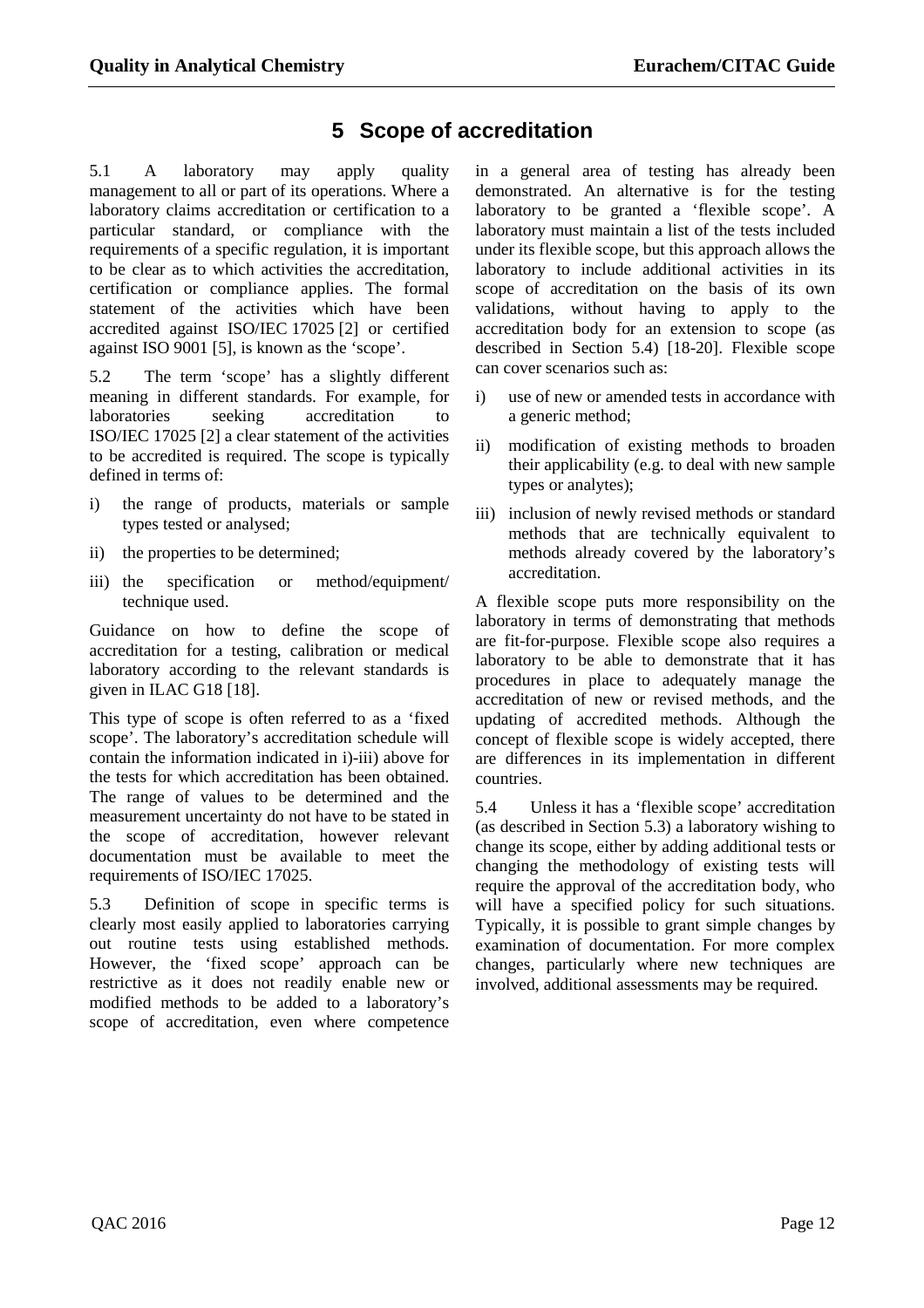#### **6 The analytical task**

6.1 Analysis is a complex multistage activity which may be summarised by the following subtasks. Where appropriate the corresponding Section in this Guide is also listed. Note that analytical work is often an iterative process rather than the linear series of steps shown below, and that not every step will be required each time a routine measurement is performed. Those marked \* are of more significance in the context of non-routine analysis.

- Specification of requirements (Section 7);
- Information review\*;
- Creative thought\*;
- Study plan<sup>\*</sup> (Section 8);
- Sampling (Section 11);
- Sample preparation;
- Preliminary analysis\*;
- Identification/confirmation of composition;
- Quantitative analysis;
- Data collection and review;
- Data interpretation/problem solving;
- Reporting/advice.

6.2 Although different standards emphasise different aspects of quality management and some of the above steps are not specifically covered, it is important that the quality management of each stage is considered, and where relevant addressed.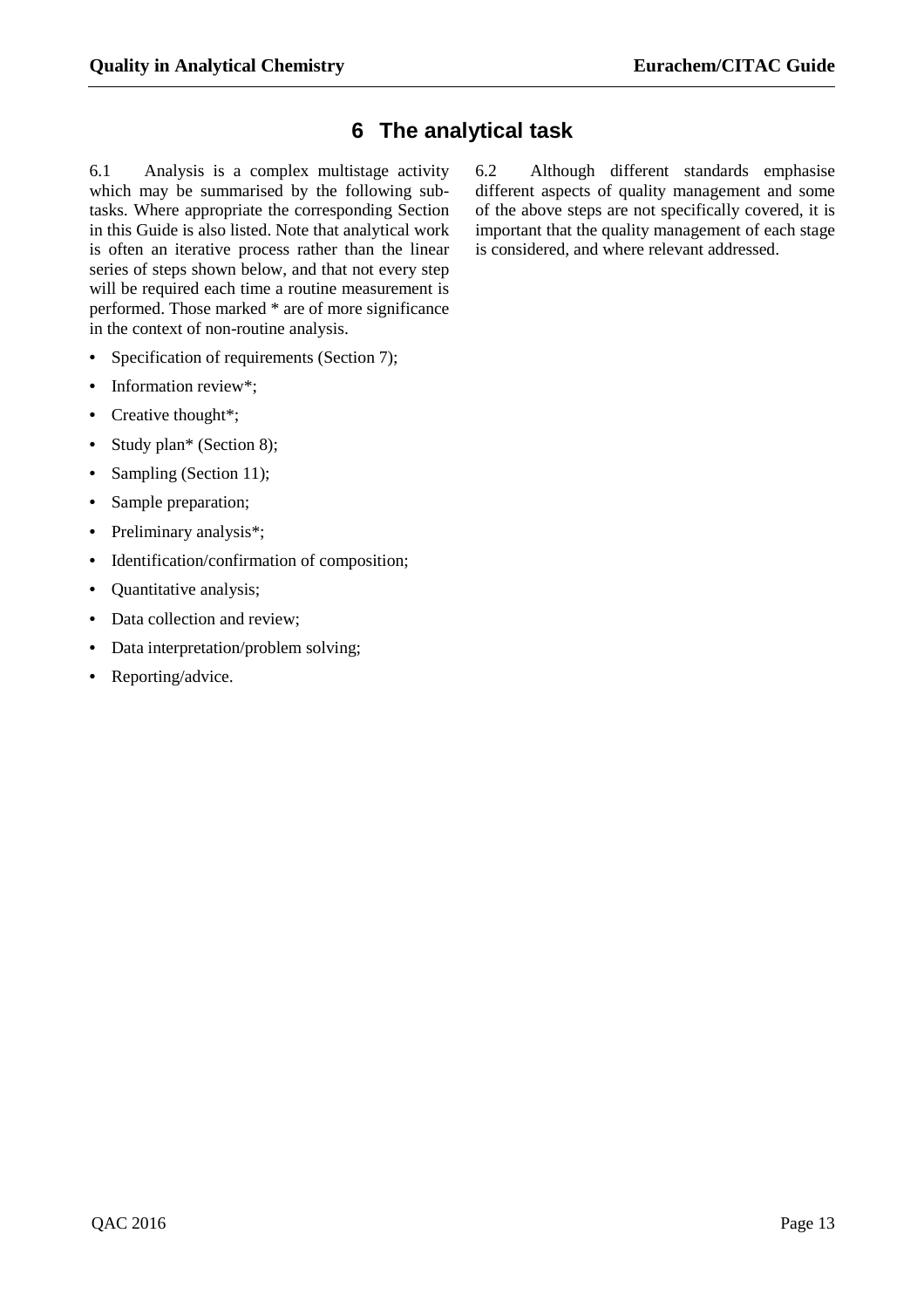#### **7 Specification of analytical requirement**

7.1 The laboratory has a duty to provide an analytical service for its customers that is appropriate to solving the customers' problems.

7.2 The key to good analysis is a clear and adequate specification of the requirement. This will need to be produced in co-operation with the customer who may need considerable help to translate their functional requirements into a technical analytical task. The analytical requirement may develop during the course of a commission but should have the agreement of both customer and laboratory. Each party should confirm they have the same understanding of the analytical problem and its solution. The specification of the analytical request should address the following issues:

- Analytical context;
- Information required;
- Criticality of test result;
- Time constraints:
- Cost constraints;
- Sampling;
- Metrological traceability requirements;
- Measurement uncertainty;
- Method requirements, including sample preparation;
- Identification/confirmation/fingerprinting;
- QA/QC requirements;
- Method development/approval.

7.3 The laboratory must have procedures in place for the review of requests, tenders and contracts, and maintain records of reviews including any significant changes. The review should also cover any work that is subcontracted by the laboratory. The level of documentation should be commensurate with the scale and criticality of the task and include the output of any 'information review' and 'creative thought'.

7.4 If a laboratory subcontracts work (either to meet a short term need or on a continuing basis) the customer must be informed and, when appropriate, their approval obtained. ISO/IEC 17025 [2] gives additional requirements in relation to the selection of subcontractors.

7.5 The laboratory should inform the customer about the significance of accreditation, and of the accreditation status of the tests and/or calibrations covered by the customer's request.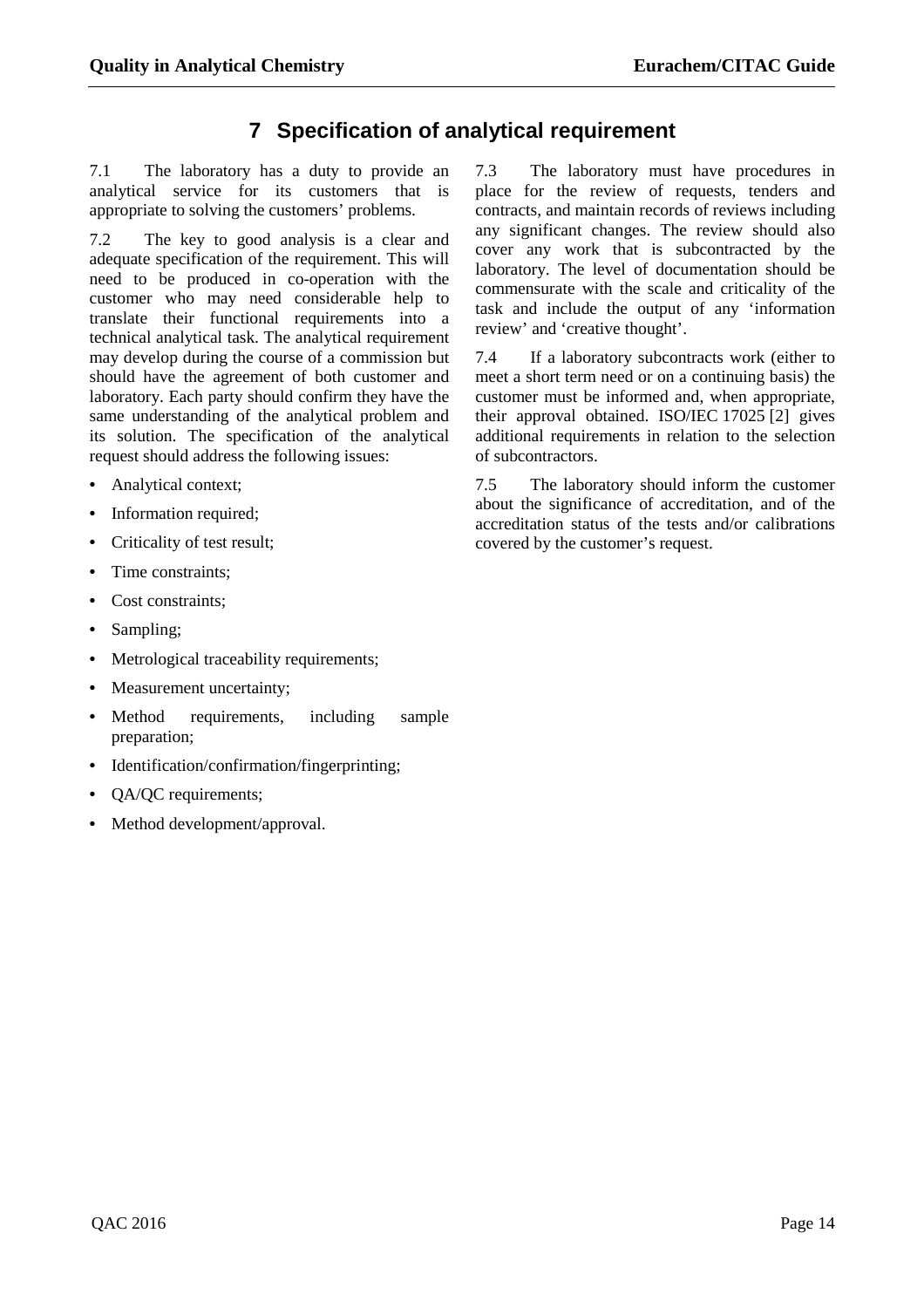# **8 Analytical strategy**

8.1 All analytical work should be adequately planned and documented. The level of detail required will depend on the complexity of the task.

8.2 Plans will typically indicate the starting and intended finishing point of the particular task together with the strategy for achieving the desired aims. Where, during the course of the work, it is appropriate to change the strategy, the plan should be amended accordingly. Any amendments should be documented and significant changes communicated to the customer.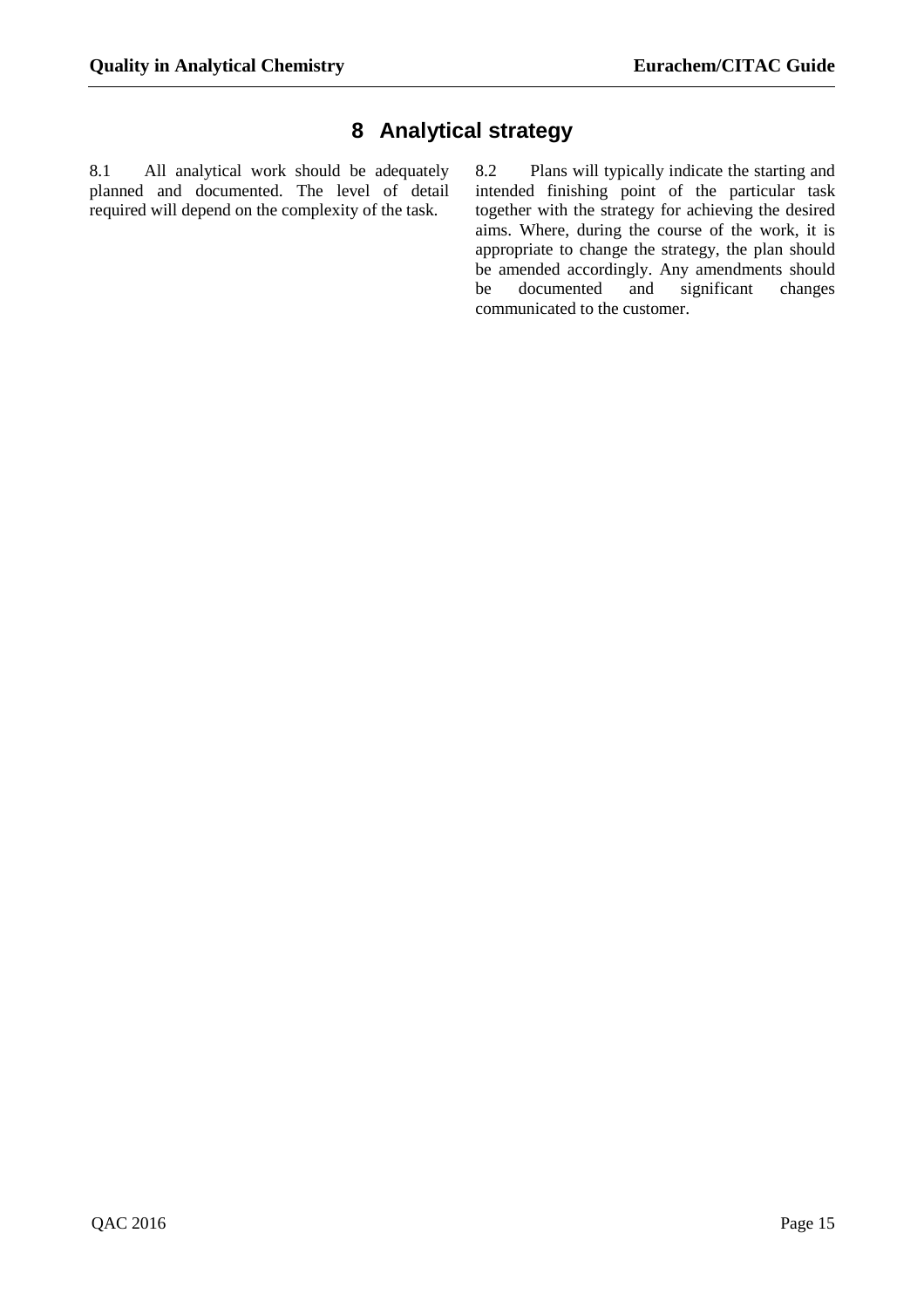#### **9 Non-routine analysis**

9.1 Non-routine analysis can be considered as:

- Tasks which are carried out infrequently, but where reliable methodology is already established;
- Tasks where every sample requires a different approach and methodology has to be established at the time.

The latter case is sometimes referred to as 'ad-hoc analysis'. Guidance on quality assurance for research and development and non-routine analysis is given in Eurachem/CITAC Guide CG2 [1].

9.2 The cost of measurements reflects the costs associated with method development, method validation, instrumentation, consumables, ongoing maintenance of equipment, input from personnel, calibration, QC, etc. Many of these costs are independent of the number of samples subsequently analysed using that method. Thus where a single method can be used for a large throughput of samples, the unit analytical cost will be comparatively low. Where a method has to be developed specifically for the analysis of a small number of samples, the unit analytical cost can be very high. For such non-routine analysis some of the costs can be reduced by use of generic methods, i.e. methods which are very broadly applicable. In other instances, subcontracting the work to a laboratory that specialises in the particular type of work would be the most cost-effective solution. When work is subcontracted, the requirements outlined in Section 7.4 apply.

9.3 A measurement can conveniently be described in terms of an isolation stage and a measurement stage. The purpose of the isolation stage is to simplify the matrix in which the concentration of the analyte is finally measured. Often the isolation procedure may vary very little for a wide variety of analytes in a range of sample matrices. A good example of a generic isolation procedure is the digestion technique used to extract trace metals from foods.

9.4 Similarly, once analytes have been isolated from the sample matrix and are presented in a comparatively clean environment, such as a solvent, it may be possible to have a single generic method to cover the measurement of the concentration of a wide variety of analytes (for example, gas chromatography or UV/visible spectrophotometry).

9.5 The documentation of such generic methods should be designed so that it can easily accommodate the small changes which relate to the extraction, clean-up or measurement of different analytes, for example by the use of tables. Parameters which might be varied include sample size, volume and type of extraction solvents, extraction conditions, chromatographic columns, separation conditions, or spectrometer wavelength settings.

9.6 The value of generic methods for nonroutine analysis is that when a new analyte/matrix combination is encountered, it is frequently possible to incorporate it within an existing generic method with appropriate additional validation, measurement uncertainty calculations and documentation. Thus the additional costs incurred are minimised in comparison to the development of a whole new method. The method should define the checks which will need to be carried out for the different analyte or sample type in order to confirm that the analysis is valid. Sufficient information will need to be recorded in order that the work can be repeated in exactly the same manner at a later date. Where a particular analysis subsequently becomes routine, a specific method may be validated and documented.

9.7 It is possible to accredit non-routine analysis and most accreditation bodies will have a policy for assessing such methods and describing them in the laboratory's accreditation scope or schedule. Accreditation of a 'flexible scope', as described in Section 5.3, is one possible option. It is the laboratory's responsibility to demonstrate to the assessors that in using these techniques, it is meeting all of the criteria of the relevant quality standard. In particular, the experience, expertise and training of the personnel involved will be a major factor in determining whether or not such analyses can be accredited.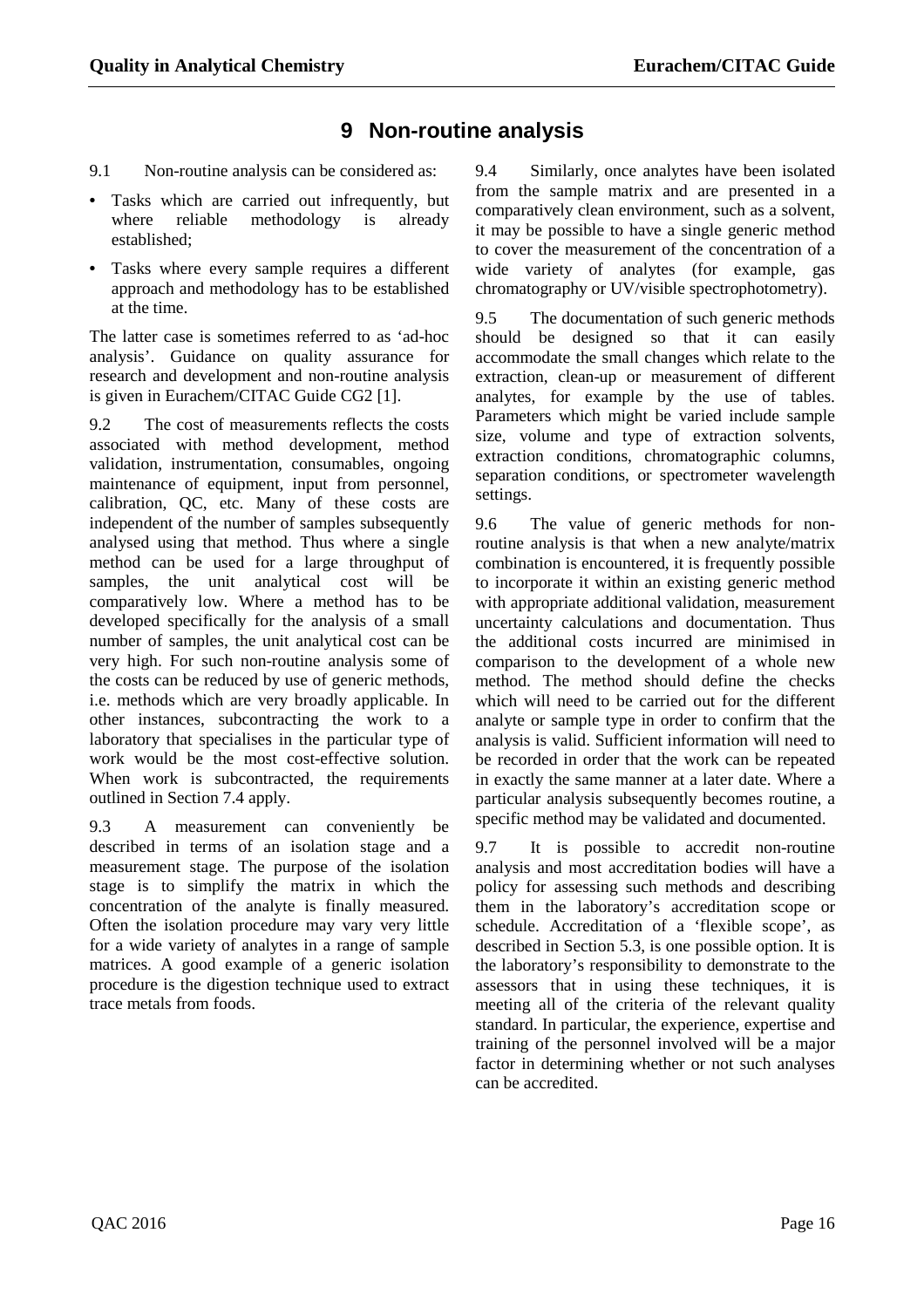# **10 Personnel**

10.1 The laboratory management has to identify the different functions within the laboratory and record them in an organisation chart (also known as an 'organogram').

10.2 The laboratory management should formulate the goals and job descriptions and, based on them, the required education, training and skills of the personnel appropriate for their functions. Present and anticipated tasks of the laboratory have to be considered in order to achieve continual quality improvement.

10.3 The laboratory management should normally define in procedures or in the quality manual, the minimum level of academic or vocational qualification and experience necessary for the key posts within the laboratory. Personnel who are required to perform specialist tasks, (e.g. particular types of test or sampling) or who issue test reports and/or provide 'opinions and interpretations', will need specific training appropriate for the task, including the prevention of human errors [15]. All analyses must be carried out by, or under the supervision of, a qualified, experienced and competent analyst. Other senior laboratory personnel will normally possess similar competencies. Lower formal qualifications may be acceptable when personnel have extensive relevant experience and/or the scope of their activities is limited. Personnel undergoing training or with no relevant qualifications may undertake analyses provided that they have received an acceptable level of training, have demonstrably achieved an appropriate level of competence and are adequately supervised. All education and training needs to be documented and maintained in a training record.

10.4 In certain circumstances, the minimum requirements for qualifications and experience of personnel carrying out particular types of analysis may be specified in regulations.

10.5 The laboratory management must ensure that all personnel receive sufficient training to enable the competent performance of the tests and operation of equipment. Where appropriate, this will include training in the principles and theory underpinning particular techniques. Where possible, objective measures (performance criteria) should be used to assess the attainment of competence during training. Only analysts who can demonstrate the necessary competence, or who are adequately supervised may perform tests on samples. A program of continuous training must be carried out and documented. Training and development plans for all personnel should be in place to support the attainment of appropriate competencies and ensure the future needs of the laboratory are met. Continued competence must be monitored, for example, by reviewing the performance achieved in QC and PT. The need to periodically retrain personnel must be considered, particularly (but not only) where a method or technique is not in regular use. Although the laboratory management is responsible for ensuring that adequate training is provided, it must be emphasised that a strong element of self-training takes place, particularly amongst more experienced analysts. Authorisation must be given before personnel can begin undertaking analysis on their own.

10.6 The laboratory management shall maintain an up-to-date record of the training that each member of staff has received. The purpose of these records is to provide evidence that every individual has been adequately trained and their competence to carry out particular tasks has been assessed. In some cases, it may be pertinent to state any particular limitations to evidence about competence. Typically the record for each person should include:

- Academic qualifications;
- External and internal courses attended:
- Relevant on-the-job training (and retraining as necessary).

Possibly also:

- Participation in QC and/or PT schemes, with associated data;
- Participation in intralaboratory comparisons;
- Cooperation in method validation;
- Technical papers published and presentations given at conferences.

10.7 In some cases it may be more appropriate to record competence in terms of particular measurement techniques rather than complete methods.

10.8 Access to training records will be necessary in the course of everyday work. Access to other personal details, usually held centrally, may be restricted by national legislation on data protection.

10.9 Appropriate procedures should be followed in the case of temporary staff, contractors, trainees and other newly employed personnel with regard to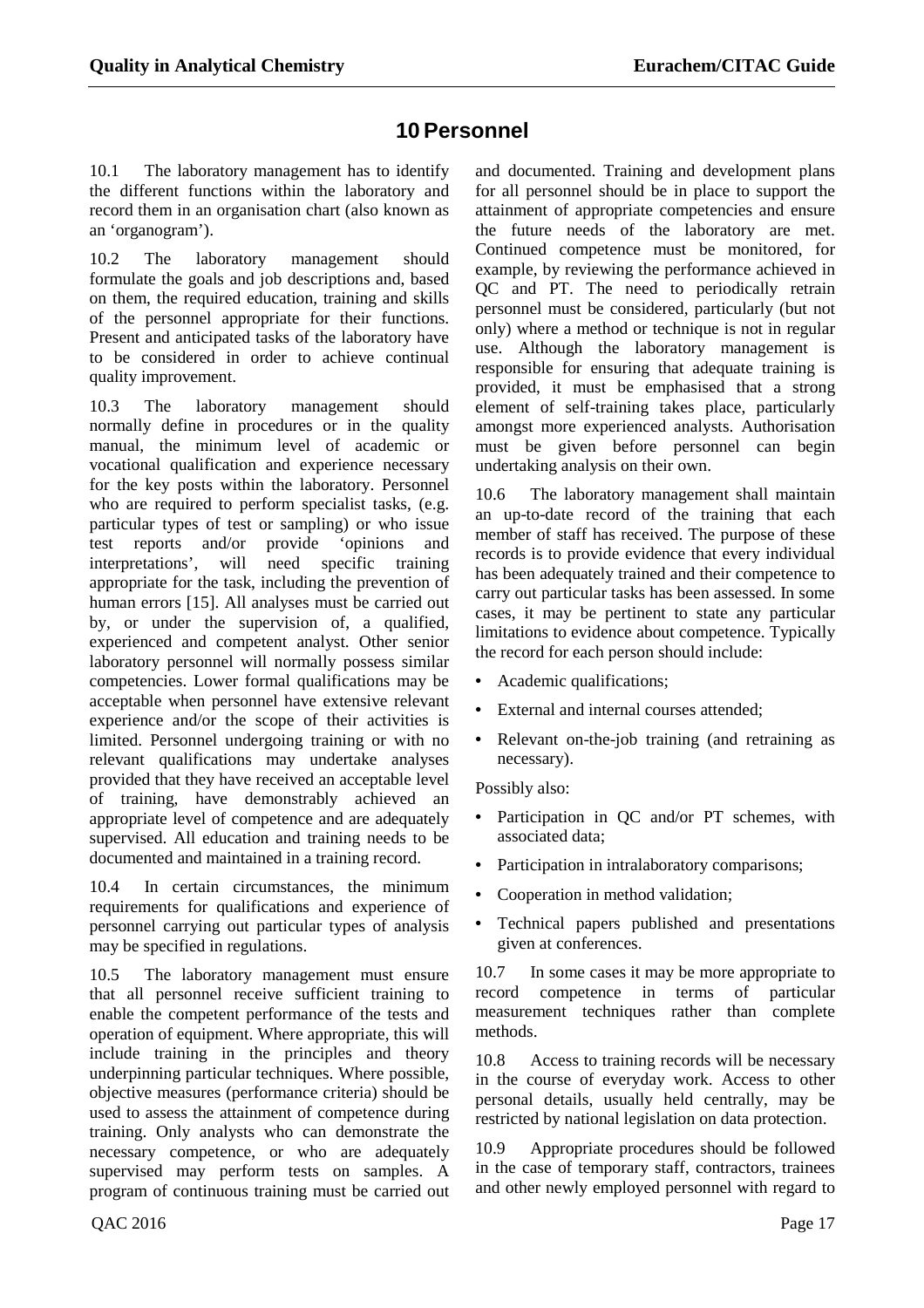their competence and awareness of the relevant QMS requirements.

10.10 Personnel must sign a confidentiality statement.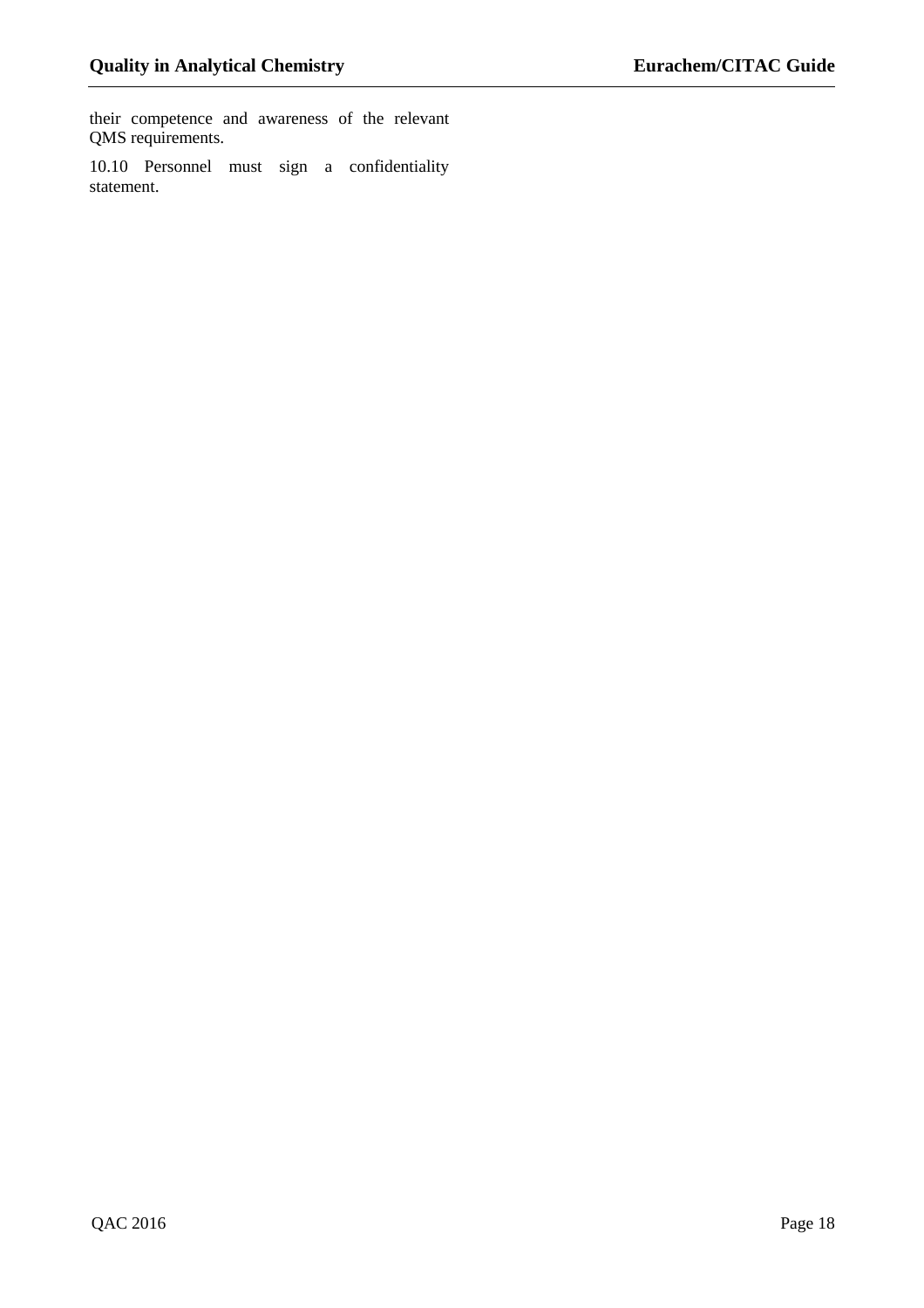#### **11 Sampling, sample handling and preparation**

11.1 Measurement and test results may be required for a variety of reasons, including identifying the presence of a substance in a material, establishing an average analyte value across a material, establishing an analyte concentration profile across a material, or determining local contamination in a material. In some cases, for example forensic analysis, it may be appropriate to examine the entire material. In others, it is appropriate to take a sample. Clearly the way samples are taken will depend on the reason for the analysis.

11.2 If the test portion is not representative of the original material, it will not be possible to relate the analytical result obtained to the properties of the original material, no matter how good the analytical method is or how carefully the analysis is performed. Sampling plans may be random, systematic or sequential and they may be undertaken to obtain quantitative or qualitative information, or to determine conformance or nonconformance with a specification.

11.3 Sampling always contributes to the measurement uncertainty [21]. As analytical methodology improves and methods allow or require the use of smaller test portions, the uncertainties associated with sampling become increasingly important and can increase the total uncertainty associated with the measurement result. The measurement uncertainty introduced by subsampling etc. carried out within the laboratory should always be included in the test result measurement uncertainty, but the measurement uncertainty associated with the basic sampling process (carried out prior to submission of a sample to the laboratory, and often outside of its control) is commonly treated separately.

11.4 In many areas of testing the problems associated with sampling have been addressed and methods have been validated and published. Sampling procedures are sometimes prescribed in legislation as in, for example, the EU Regulation relating to certain contaminants in food [22]. Analysts should also refer to national or sectoral standards as appropriate. Where specific methods are not available, the analyst should rely on experience or adapt methods from similar applications. When in doubt, the material of interest, and any samples taken from it, should always be treated as heterogeneous.

11.5 Selection of an appropriate sample or samples, from a larger amount of material, is a very important stage in the measurement process. It is rarely straightforward. Ideally, if the final results produced are to be of any practical value, the sampling stages should be carried out by, or under the direction of, a skilled sampler with an understanding of the overall context of the analysis. Such a person is likely to be an experienced analyst or someone specifically trained in sampling. Where it is not practical to use such skilled people to take the samples, the laboratory is encouraged to liaise with the customer to provide advice and possibly practical assistance, in order to ensure the sampling is as appropriate as possible.

11.6 National accreditation bodies have their own procedures for the accreditation of sampling and can accredit sampling as a stand-alone activity.

11.7 It is important when documenting a sampling procedure to ensure that all of the terms used are clearly defined, so that the procedure will be clear to other users. Similarly it is important to ensure when comparing two separate procedures that the terminology used is consistent. For example, care should be taken in the use of the word 'bulk' since this can refer to either the combining of individual samples, or an undifferentiated mass.

11.8 One of the best treatments of sampling terminology is given in recommendations published by IUPAC [23], which describes the terms used in the sampling of bulk goods or packaged goods. IUPAC have also published separate guidance on terminology in soil sampling [24]. An overview of terminology relevant to sampling is provided by Eurachem [21]. In the case of sampling bulk or packaged goods, the sampling procedure reduces the original consignment through lots or batches, increments, primary or gross samples, composite or aggregate samples, subsamples or secondary samples to a laboratory sample. The laboratory sample, if heterogeneous, may be further prepared to produce the test sample. The laboratory sample or the test sample is deemed to be the end of the sampling procedure. Operations within this procedure are likely to be subject to sampling uncertainties. Activities undertaken after this step are generally considered to be 'analytical operations' which do not contribute to the uncertainty associated with sampling.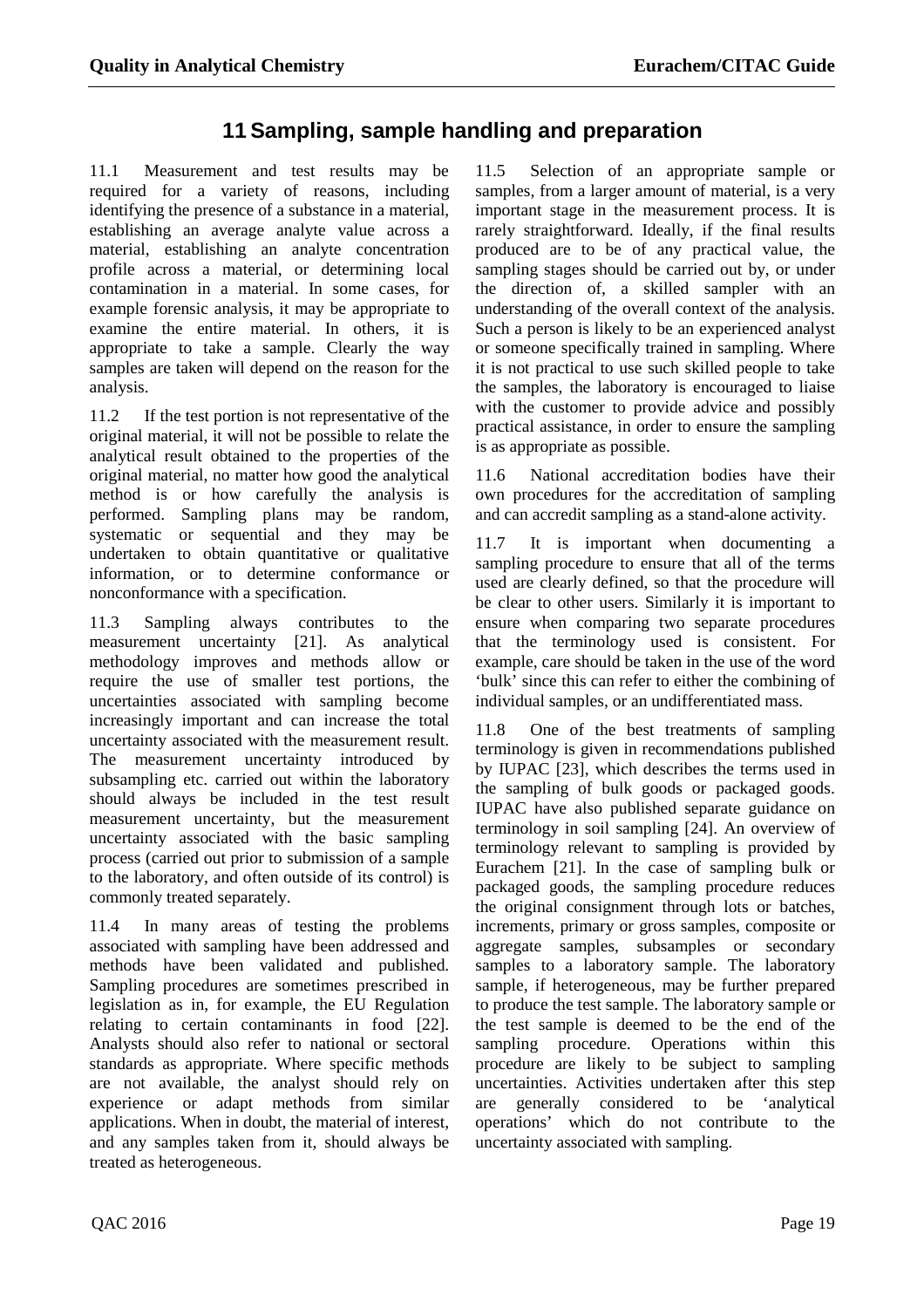11.9 For the purposes of the guidance given below the following definitions, based on those proposed by IUPAC [23], have been used:

*Sample:* A portion of material selected to represent a larger body of material.

*Subsample:* This term may refer to: a portion of the sample obtained by selection or division; an individual unit of the lot taken as part of the sample or; the final unit of multistage sampling.

*Laboratory sample:* The sample or subsample delivered to the laboratory.

*Test sample:* The sample, prepared from the laboratory sample, from which test portions are removed for analysis.

*Sample preparation:* Procedures followed to select the test portion from the laboratory sample. They include: in-laboratory processing; mixing; reducing; coning and quartering; riffling; and milling and grinding.

*Test portion:* This refers to the actual portion of material removed from the test sample for the analysis.

*Sample handling:* Although not defined by IUPAC, this term is frequently used to refer to the manipulation to which samples are exposed after the selection from the original material through to the disposal of all samples and test portions.

11.10 The sampling process should be described in a detailed sampling plan. This should specify the number and size of the portions that need to be taken from the bulk material, and describe how the laboratory sample is to be obtained. The size and number of test samples to be taken from the laboratory sample must also be documented. Sampling plans should be designed in such a way that the resulting data will be representative of the parameters of interest and allow for all questions, as stated in the analytical requirement, to be answered.

11.11 There are important rules to be followed when designing, adapting, or following a sampling plan.

11.11.1 The problem necessitating the taking of samples and subsequent analysis should be understood and the sampling plan designed accordingly. The sampling strategy used will depend on the nature of the problem, for example whether:

a) the average analyte concentration in the material is required;

- b) the analyte profile across the material is required;
- c) the material is suspected of contamination by a particular analyte;
- d) the contaminant is heterogeneously distributed (occurs in hot spots) in the material;
- e) there are other non-analytical factors to consider, including the nature of the area under examination.

11.11.2 Care should be taken in assuming that a material is homogeneous, even when it appears to be. Where a material is clearly in two or more physical phases, the distribution of the analyte may vary within each phase. It may be appropriate to separate the phases and treat them as separate samples. Similarly, it may be appropriate to combine and homogenise the phases to form a single sample. In solids there may be a considerable variation in analyte concentration if the particle size distribution of the main material varies significantly, and over a period of time the material may settle. Before sampling it may be appropriate, if practical, to mix the material to ensure a representative particle size distribution. Similarly analyte concentration may vary across a solid where different parts of the material have been subjected to different stresses. For example, consider the measurement of vinyl chloride monomer (VCM) in the fabric of a PVC bottle. The concentration of VCM varies significantly depending on whether it is measured at the neck of the bottle, the shoulder, the sides or the base.

11.11.3 The properties of the analyte(s) of interest should be taken into account. Volatility, sensitivity to light, thermal stability and chemical reactivity may be important considerations in designing the sampling plan and choosing equipment, packaging and storage conditions. Equipment used for sampling, subsampling, sample handling, sample preparation and sample extraction, should be selected in order to avoid unintended changes to the nature of the sample which may influence the final results. The significance of gravimetric or volumetric uncertainties during sampling should be considered and any critical equipment calibrated. It may be appropriate to add chemicals such as acids, or antioxidants to the sample to stabilise it. This is of particular importance in trace level analysis where there is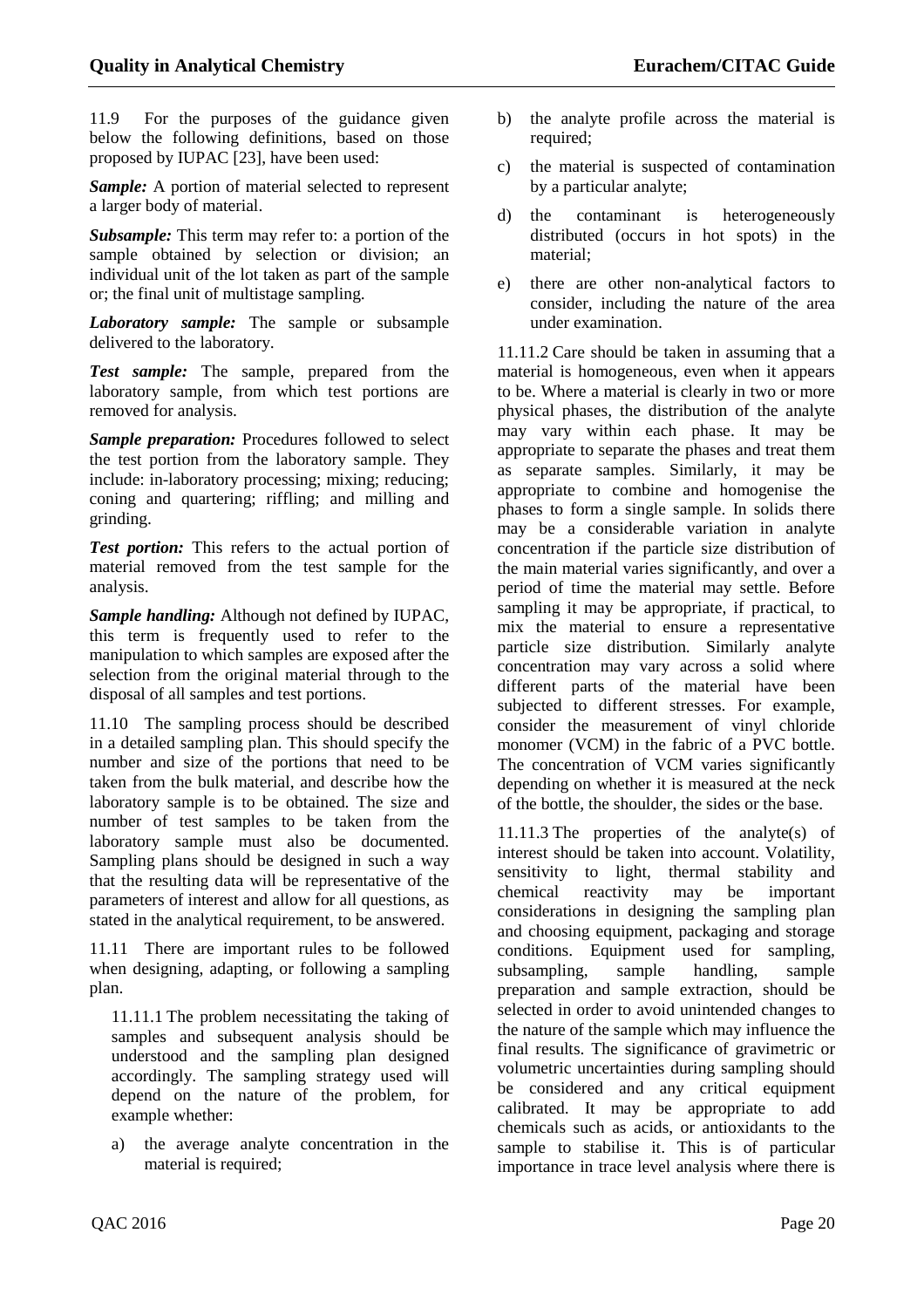a danger of adsorption of the analyte onto the storage vessel.

11.11.4 It may be necessary to consider the use and value of the remainder of the original material once a sample has been removed for analysis. Poorly considered sampling, especially if destructive, may render the whole consignment worthless.

11.11.5 Whatever strategy is used for the sampling, it is of vital importance that those performing it keep a clear record of the procedures followed in order that the sampling process may be repeated exactly.

11.11.6 Where more than one sample is taken from the original material it may be useful to include a diagram as part of the documentation to indicate the pattern of sampling. This will make it easier to repeat the sampling at a later date and also may assist in drawing conclusions from the test results. A typical application where such a scheme would be useful is the sampling of soils over a wide area to monitor fall-out from stack emissions.

11.11.7 Where the laboratory has not been responsible for the sampling stage, it should state in the report that the samples were analysed as received. If the laboratory has conducted or directed the sampling stage, it should report the procedures used and comment on any consequent limitations imposed on the results.

11.12 Once received into the laboratory, the laboratory sample(s) may require further treatment such as removal of extraneous material, subdivision and/or milling and grinding to make it suitable for analysis.

11.13 Unless otherwise specified the test portion taken for analysis must be representative of the laboratory sample. To ensure that the test portion is homogeneous it may be necessary to reduce the particle size by grinding or milling. However, if the laboratory sample is large it may be necessary to subdivide it first. Care should be taken to ensure that segregation does not occur during subdivision. In some cases it will be necessary to crush or coarsely grind the sample prior to subdivision into test samples. The sample may be subdivided using a variety of mechanisms, including coning and quartering, riffling, or by means of a rotating sample divider or a centrifugal divider. The particle size reduction step may be performed either manually (mortar and pestle) or mechanically using crushers or mills. Care must be taken during these processes

to avoid cross contamination of samples, to ensure that the equipment does not contaminate the sample (e.g. metals) and that the composition of the sample is not altered (e.g. loss of moisture). Many standard methods of analysis contain a section that details the preparation of the laboratory sample prior to the removal of the test portion for analysis. In other instances legislation deals with this aspect as a generic issue.

11.14 The analytical operations begin with the removal of a known amount (test portion) from the laboratory sample or the test sample, then proceed through various operations to the final measurement.

11.15 Sample packaging, and instruments used for sample manipulation, should be selected so that all surfaces in contact with the sample are essentially inert. Particular attention should be paid to possible contamination of samples by metals or plasticisers leaching from the container or its stopper into the sample. The packaging should also ensure that the sample can be handled without causing a chemical, microbiological, or other hazard.

11.16 The laboratory shall have procedures in place for the cleaning of all items used in sampling, including flasks and auxiliary equipment. Records of cleaning processes should be maintained.

11.17 The closure of the packaging should be adequate to ensure there is no leakage of sample from the container, and that the sample itself cannot be contaminated. In some circumstances, for example where samples have been taken for legal purposes, the sample may be sealed so that access to the sample is only possible by breaking the seal. Confirmation of the satisfactory condition of the seals will normally then form part of the analytical report.

11.18 The sample label is an important aspect of documentation and should unambiguously identify the sample to related plans or notes. Labelling is particularly important later in the analytical process, when the sample may have been divided, subsampled, or modified in some way. In such circumstances, additional information may be appropriate, such as references to the main sample, and to any processes used to extract or subsample the sample. Labelling must be firmly attached to the sample packaging and, where appropriate, be resistant to fading, autoclaving, sample or reagent spillage, and reasonable changes in temperature and humidity. In many laboratories, in particular those handling high sample numbers, samples are identified by means of barcodes linked to a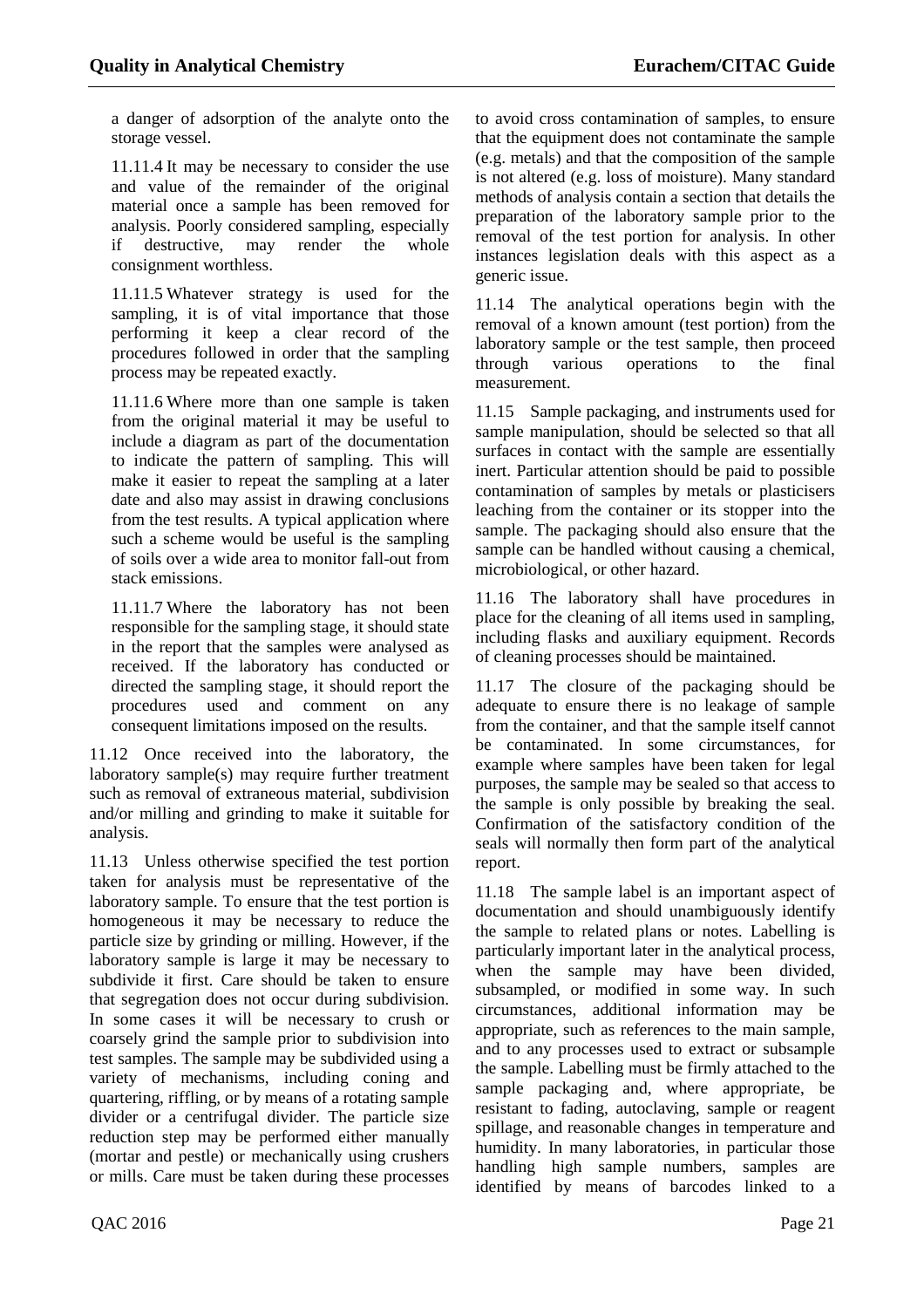Laboratory Information Management System (LIMS).

11.19 Some samples, those involved in litigation for example, may have special labelling and documentation requirements. Labels may be required to identify all those who have been involved with the sample, including the person taking the sample and the analysts involved in the testing. This may be supported by receipts, to testify that one signatory (as identified on the label) has handed the sample to the next signatory, thus proving that sample continuity has been maintained. This is commonly known as 'chain of custody'.

11.20 Samples must be stored at an appropriate temperature and in such a manner so that there is no risk to laboratory personnel and the integrity of the samples is preserved. Storage areas should be kept clean and organised so that there is no risk of contamination or cross-contamination, or of packaging and any related seals being damaged. Extremes of environmental conditions (e.g. temperature, humidity), which might change the composition of the sample, should be avoided as this can lead to loss of analyte through degradation or adsorption, or an increase in analyte concentration (as in the case of mycotoxins, for example). If necessary, environmental monitoring should be used. An appropriate level of security should be exercised to restrict unauthorised access to the samples.

11.21 All personnel concerned with administration of the sample handling system should be properly trained. The laboratory should have a documented policy for the retention and disposal of samples.

11.22 To fully evaluate an analytical result for conformity assessment, or for other purposes, it is important to have knowledge of the sampling plan and its statistical basis. Sampling procedures for inspection by variables [25-29] assume that the characteristic being inspected is measurable and follows the normal distribution. In contrast, sampling for inspection by attributes [30-35] is a method whereby either the unit of product is classified as conforming or nonconforming, or the number of nonconformities in the unit of product is counted with respect to a given set of requirements. In inspection by attributes the risks associated with acceptance/rejection of nonconformities are predetermined by the Acceptable Quality Level and the Rejectable Quality Level, defined using appropriate statistical techniques.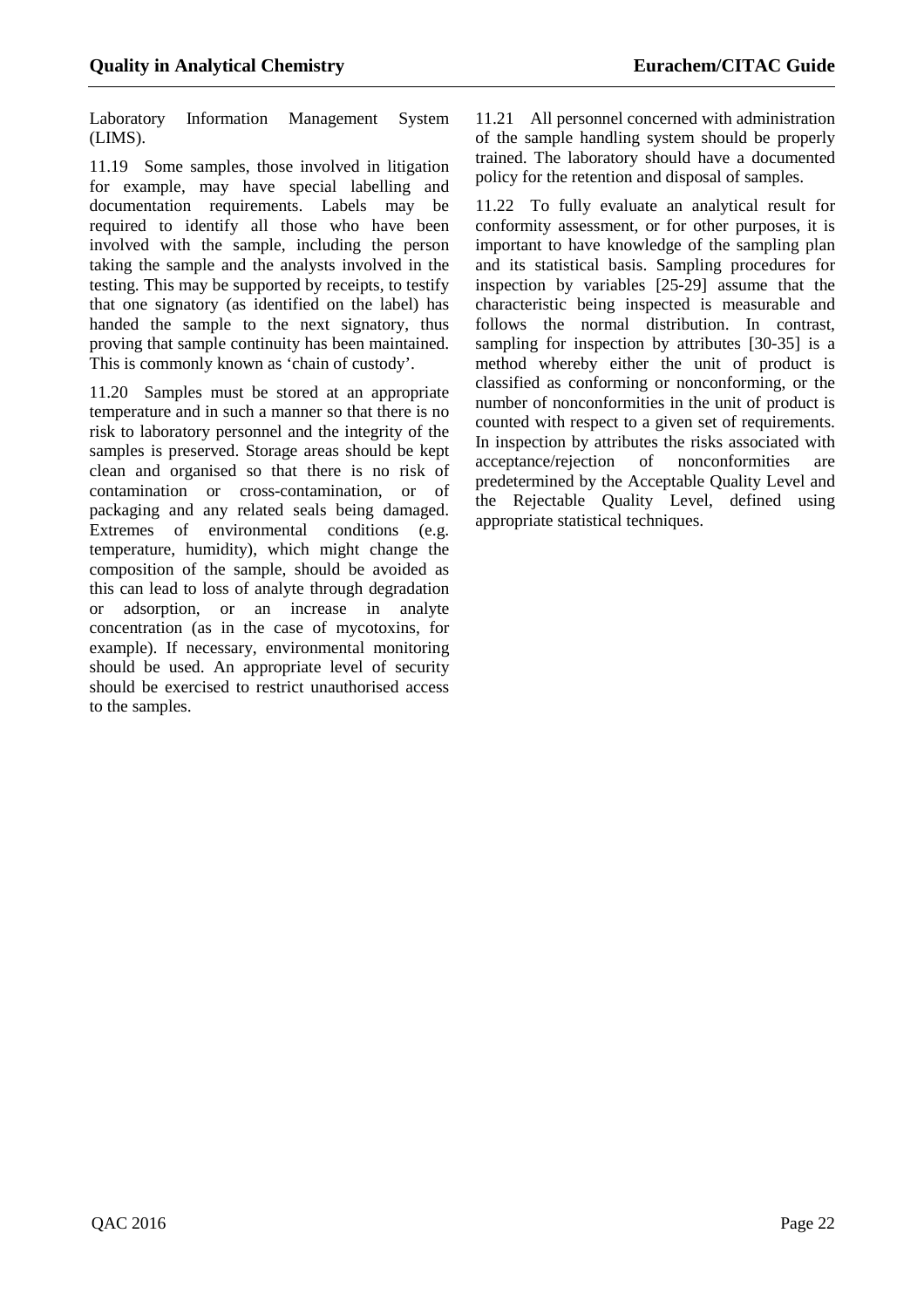#### **12 Environment**

12.1 Samples, reagents, measurement standards (including RMs) must be stored so as to ensure their integrity is maintained. In particular, they must be stored and used or tested in such a way that cross contamination is not possible. It is advisable that the reagents, measurement standards and samples are stored in different locations. The laboratory should guard against their deterioration, contamination and loss of identity, taking into account any specific requirements stated by the supplier or specified in the method (e.g. storage temperature).

12.2 The laboratory environment, services and facilities should be sufficiently uncrowded, clean and tidy to ensure the quality of the work carried out is not compromised. Where it is critical to the quality of its work, the laboratory shall maintain documented procedures and records relating to cleaning processes.

12.3 It may be necessary to restrict access to particular areas of a laboratory because of the nature of the work carried out there. Only authorised personnel may have access and this must be described in procedures and their names recorded. Restrictions might be made because of security, safety, or sensitivity to contamination or interferences. Typical examples might be work involving explosives, radioactive materials, carcinogens, forensic examination, polymerase chain reaction (PCR) techniques and trace level analysis. Where such restrictions are in force, personnel should be made aware of:

- i) the intended use of a particular area;
- ii) the restrictions imposed on working within such an area;
- iii) the reasons for imposing such restrictions;
- iv) the procedures to follow when such restrictions are breached.

12.4 Where incompatible activities are carried out in neighbouring work areas, provision needs to be made to ensure effective separation. The separation can be in terms of space (i.e. by carrying out the activities in different laboratory areas) or time (i.e. by scheduling work so that the incompatible activities happen sequentially with adequate cleaning procedures between the two).

12.5 When selecting designated areas for new work, account must be taken of the previous use of the area. Before use, checks should be made to ensure that the area is free of contamination. Decontamination procedures may be appropriate where the environment or equipment is subject to change of use or where accidental contamination has occurred.

12.6 The laboratory shall provide the appropriate environmental conditions and controls necessary for particular tests or operation of particular equipment. This should include consideration of the effects and required control of:

- Temperature;
- Humidity;
- Vibration;
- Airborne and dustborne microbiological contamination;
- Lighting.

In addition, the need for radiation screening and particular services (e.g. gas lines or demineralised water supply) should also be considered.

Critical environmental conditions must be monitored and kept within predetermined limits. Monitoring equipment needs to be adequately maintained, verified and/or calibrated.

12.7 A breakdown of critical environmental conditions may be indicated either by monitoring systems or by the QC results produced during the particular tests. The impact of such failures may be assessed as part of ruggedness testing during method validation (see Section 18.13) and, where appropriate, emergency procedures established. Any such event has to be followed up as a nonconformity in the QMS.

12.8 The correct disposal of reagents and samples does not directly affect the quality of sample analysis, however it is a matter of good laboratory practice and should comply with national environmental and health and safety regulations.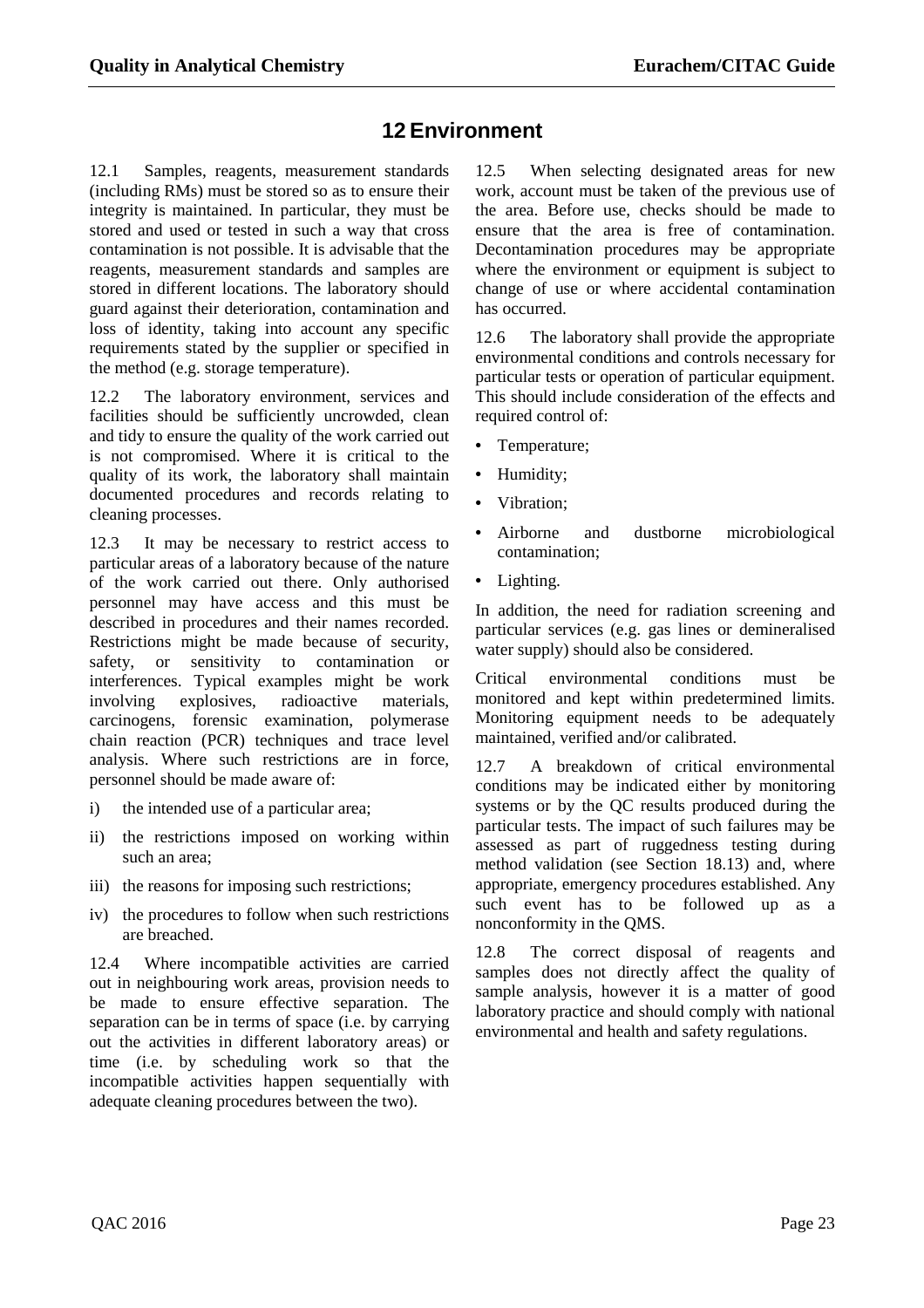# **13 Equipment**

# **(see also Appendix B)**

#### **13.1 Equipment qualification**

13.1.1 Although not explicitly mentioned in ISO/IEC 17025 [2], the process of equipment qualification – defined as the process of ensuring equipment performance is appropriate for its intended use, from design to everyday use – is an underlying element of good equipment management. Equipment qualification is usually divided into four levels or stages, each dealing with different aspects of the equipment's history:

- Level I (Design Qualification, DQ) Selection of an instrument and supplier;
- Level II (Installation Qualification, IQ) Installation and release for use;
- Level III (Operational Qualification, OO) Periodic and motivated instrument checks;
- Level IV (Performance Qualification, PQ) Inuse instrument checks.

Level I deals with the initial stage of selecting the equipment and supplier. At this stage, key functions are specified and levels of performance are defined. In addition, requirements for other services, such as calibration, maintenance and training, are defined, according to the needs related to the intended use of the instrument and the laboratory's capabilities.

Level II addresses the operations to be performed and documented when the equipment is received and installed, before it can be released for routine use. Such operations will usually include checks that the equipment is received in good condition, as ordered, and assessment of its full functionality in the selected environment. This includes the start-up checks done by the supplier, followed by a full check of the equipment's key performance parameters, irrespective of any analytical method. Whenever required, calibration is performed as part of this stage. The release for use shall be documented and authorised by the person responsible for the instrument.

The checks performed before release also form the basis for periodic assessments of the instrument's functionality (Level III). These shall be performed at intervals which will depend on the frequency of use and knowledge of the stability of the instrument in the conditions of use. The checks shall also be performed if the instrument is moved to a new environment, or undergoes significant repair or

maintenance operations. For measuring equipment, a process of 'metrological confirmation' (further explained in Section 13.2.2) shall be devised, to ensure that relevant metrological characteristics are kept under control. Acceptance criteria for the tested parameters should take into account the specification from the manufacturer of the instrument as well as the requirements for the intended use of the equipment.

Finally, checks of the performance of the equipment during routine use should be planned, to confirm, on a day-to-day basis, that the same quality level is achieved (Level IV). These are usually built into the analytical methods themselves, in terms of analytical response for blanks and calibration standards. Control charts for such responses, as well as for the QC samples used as part of the analytical methods allow the recording and monitoring over time of the equipment's performance. Further guidance and practical examples (e.g. for the qualification of spectrophotometers, mass spectrometers, HPLC) is available [36].

#### **13.2 Categories of equipment**

13.2.1 All equipment used in laboratories (including any associated software) should be of a specification sufficient for the intended purpose, and kept in a state of maintenance and metrological control consistent with its use (see Section 13.2.2). Equipment normally found in an analytical laboratory can be categorised as:

- i) general service equipment not used for making measurements or with minimal influence on measurement results (e.g. hotplates, stirrers, non-volumetric glassware and glassware used for approximate volume measurements) and laboratory heating or ventilation systems;
- ii) measuring instruments, including volumetric equipment (e.g. flasks, pipettes, pyknometers, burettes) and other instruments (e.g. hydrometers, U-tube viscometers, thermometers, timers, spectrometers, chromatographs, electrochemical meters, balances);
- iii) physical measurement standards (weights, reference thermometers);
- iv) computers and data processors.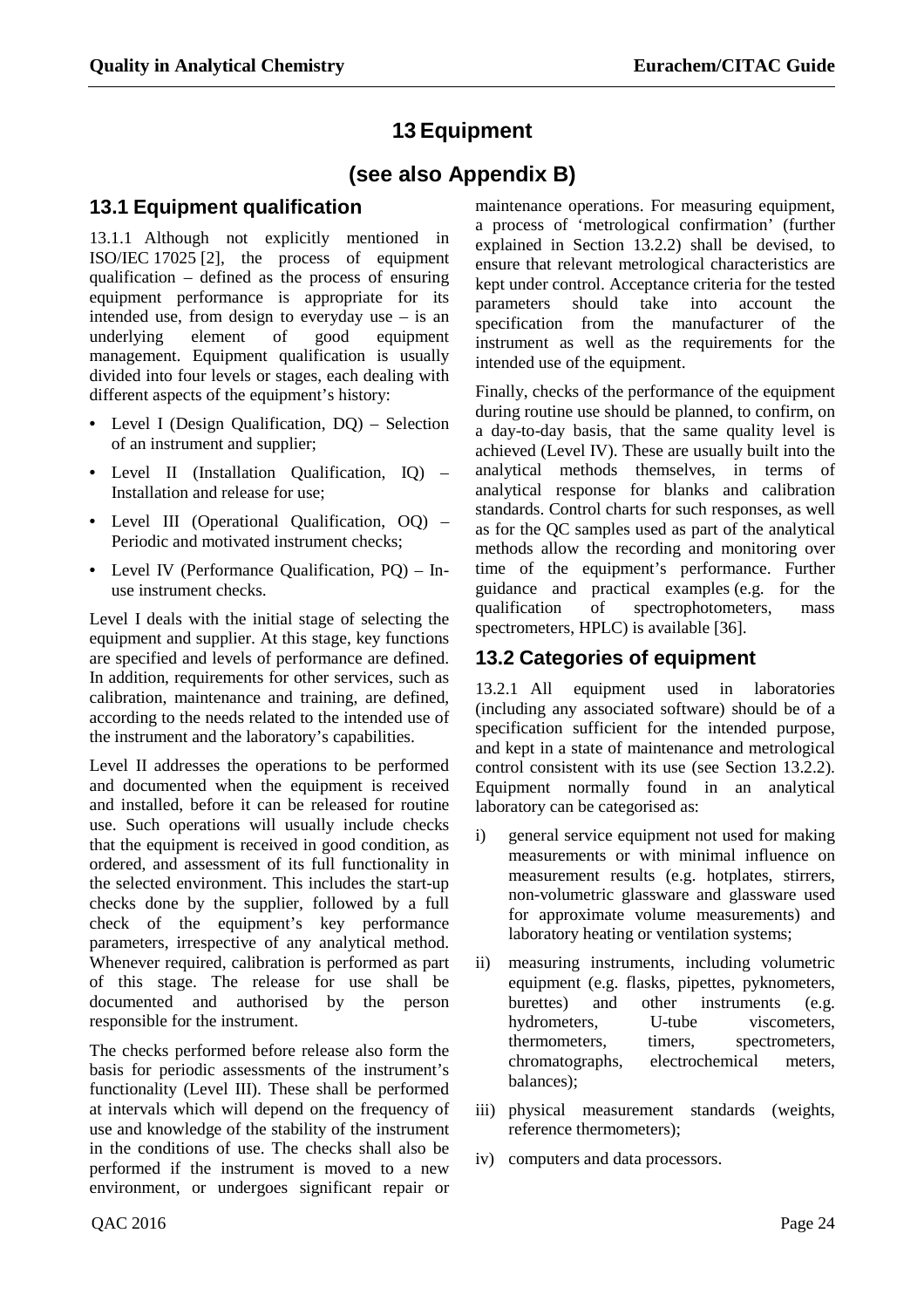13.2.2 Laboratories can obtain guidance on managing measurement processes and the metrological confirmation of measuring equipment used from ISO 10012 [37], which can help with developing effective metrological processes. According to the definition given in that standard, 'metrological confirmation' typically includes calibration and checks of the calibration status; maintenance and/or repair, followed by recalibration as necessary; a comparison with the metrological requirements for the intended use; and sealing and/or labelling as required. Typical examples of characteristics for which metrological requirements should be established are: measuring interval, resolution, repeatability and trueness.

#### **13.3 General service equipment**

13.3.1 General service equipment will typically only be maintained by cleaning and safety checks as necessary. Metrological controls will be necessary where the setting can significantly affect the test or analytical result (e.g. the temperature of a muffle furnace or constant temperature bath). Such checks need to be planned, documented and recorded.

#### **13.4 Measuring instruments**

13.4.1 The performance of some volumetric (and related) glassware is dependent on particular factors, which may be affected by cleaning methods etc. As well as requiring strict procedures for maintenance, such equipment may require more regular and scheduled metrological control, depending on use. For example, the performance of pyknometers, U-tube viscometers, pipettes, and burettes is dependent on 'wetting' and surface tension characteristics. Cleaning procedures must be chosen so as not to compromise these properties. Such scheduled maintenance and metrological control activities need to be documented and recorded.

13.4.2 Attention should be paid to the possibility of contamination arising either from the fabric of the equipment itself, which may not be inert, or from cross-contamination from previous use. In the case of volumetric glassware, cleaning procedures, storage, and segregation of equipment may be critical, particularly for trace level analyses where leaching and adsorption can be significant.

13.4.3 Correct use combined with periodic servicing, cleaning and calibration will not necessarily ensure an instrument is performing adequately. Where appropriate, periodic performance checks should be carried out (e.g. to check the response, stability and linearity of sources, sensors and detectors, the separating efficiency of chromatographic systems, or the resolution, alignment and wavelength accuracy of spectrometers) – see Appendix B. Laboratories need to ensure that the test and calibration equipment (and any associated software) are protected against unauthorised adjustments, and have a systematic approach to transferring correction factors. Additional controls may be required when the equipment has been used outside of the laboratory, for example when performing field tests.

13.4.4 The frequency of such performance checks may be specified in manuals or operating procedures. If not, then it will be determined by experience and based on need, type and previous performance of the equipment. Intervals between checks should be shorter than the time the equipment has been found to take, in practice, to drift outside acceptable limits.

13.4.5 It is often possible to build performance checks – system suitability checks – into test methods (e.g. based on the expected detector or sensor response to RMs, the resolution of component mixtures by separation systems, or the spectral characteristics of measurement standards). These checks must be satisfactorily completed and recorded before the equipment is used.

13.4.6 In some cases, a test and its performance is actually defined in terms of a particular piece of equipment and checks will be necessary to confirm that the equipment conforms to the relevant specification. For example, the flashpoint value obtained for a particular flammable sample is dependent upon the dimensions and geometry of the apparatus used in the testing.

#### **13.5 Physical measurement standards**

13.5.1 Wherever physical parameters are critical to the correct performance of a particular test, the laboratory shall have or have access to the relevant measurement standard, as a means of calibration.

13.5.2 Measurement standards should be stored and used in a manner consistent with preserving their calibration status. Particular consideration should be given to any storage advice given in the documentation supplied with the measurement standard. Certificates and other relevant documentation should be stored in such a way as to be readily available until the measurement standards are in use and afterwards, filed for as long as deemed necessary to document the metrological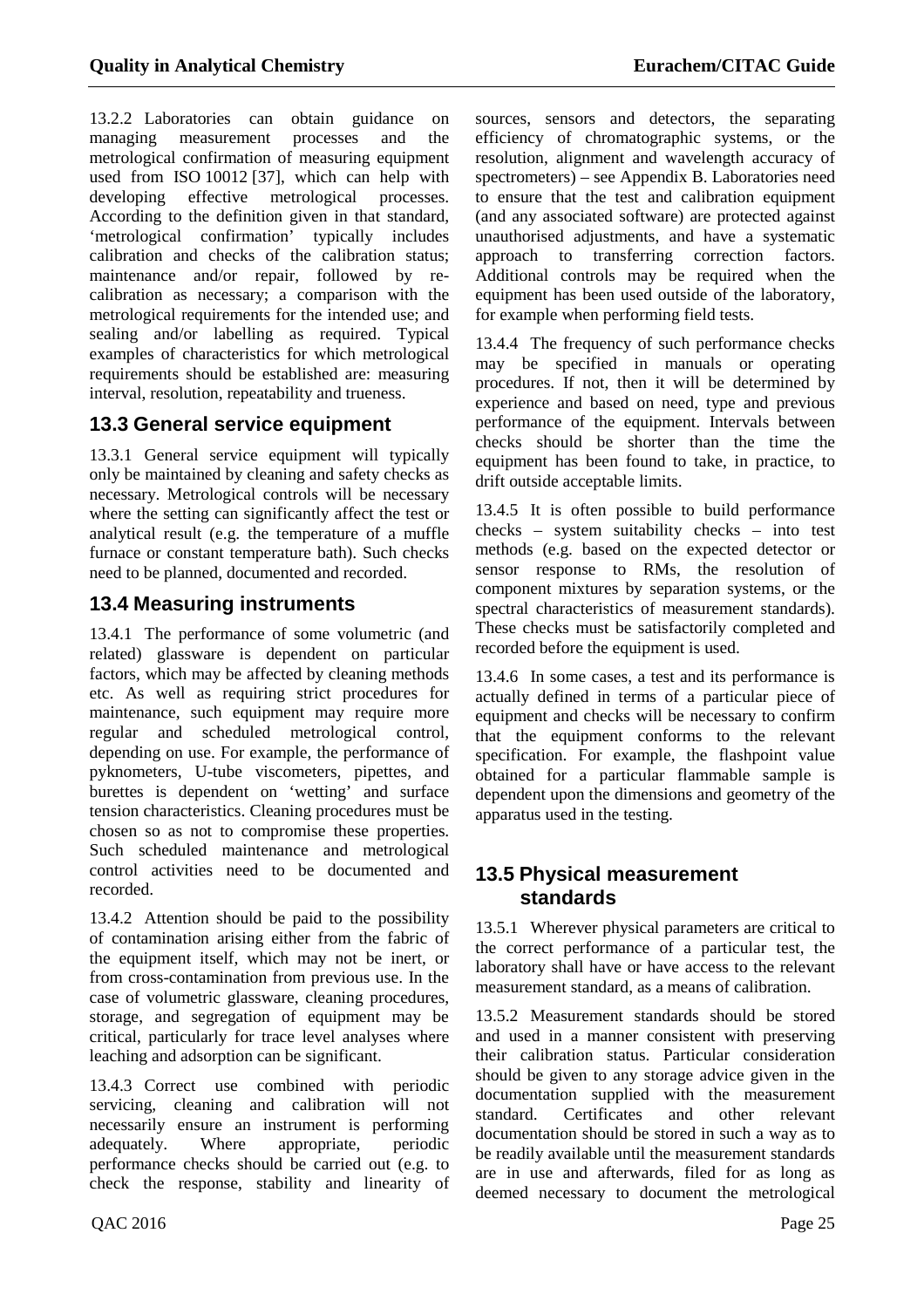traceability of the measurements linked to them. Checks on the calibration status should be performed at regular intervals and laboratories should establish acceptance criteria for the results of their metrological control.

#### **13.6 Computers and data processors**

13.6.1 Requirements for computers are given in Section 22.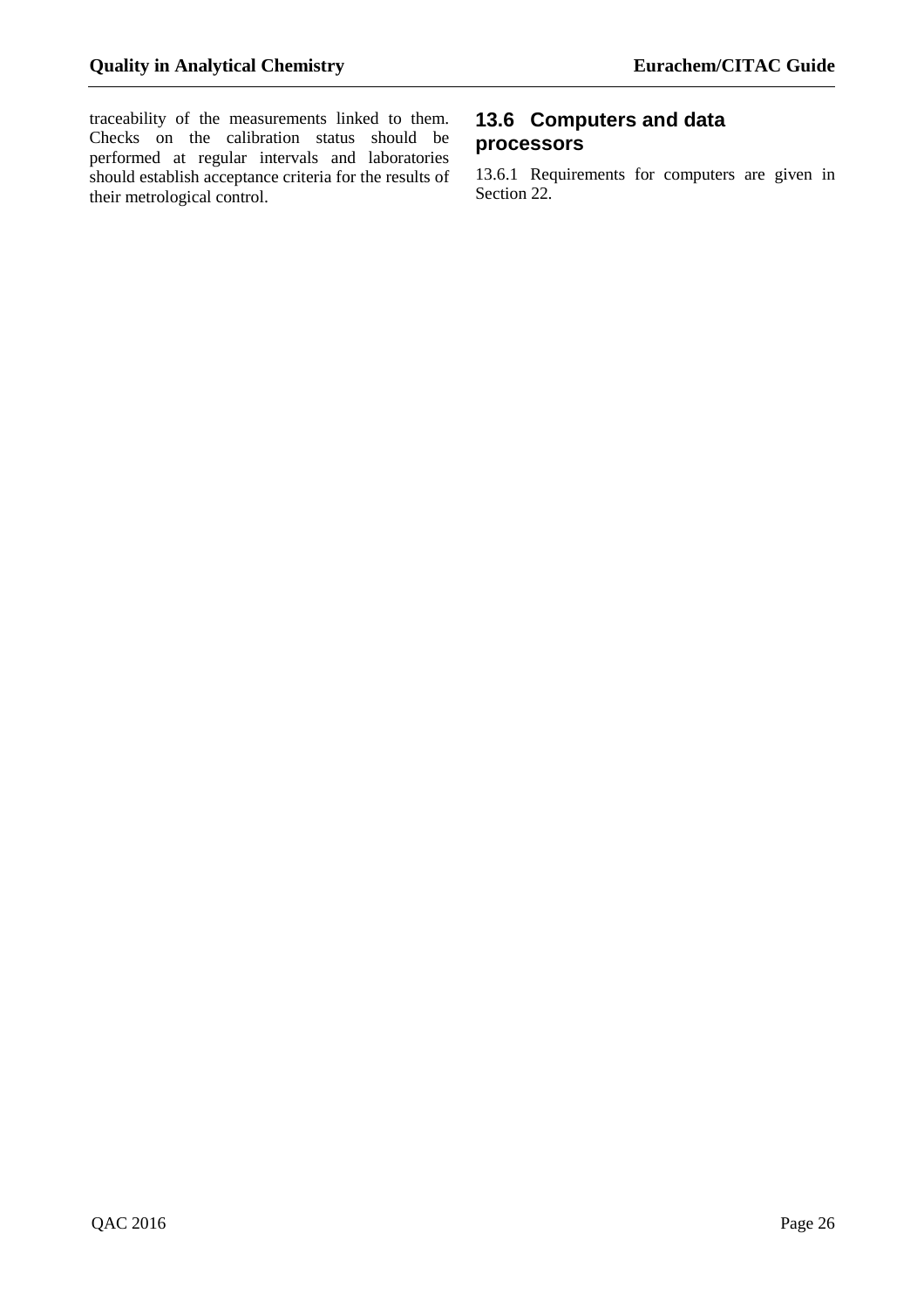#### **14 Reagents and consumables**

14.1 The quality of reagents and other consumable materials must be appropriate for their intended use. Consideration needs to be given to the selection, purchase, reception and storage of reagents.

14.2 Suppliers of critical reagents and consumables should be evaluated and approved; relevant documentation and records should be maintained. The purpose of such evaluation is to prevent possible deviations from the expected quality of the measurement results that may arise from failure of any critical supply to meet the requirements. The process should be based on a risk assessment for the reagents and materials supplied. Key questions to be asked include:

- What may happen and why, should a given product fail to match the relevant specifications?
- What would be the consequences for the laboratory work?
- What is the chance of such a failure occurring?
- Are there any factors that may reduce either the probability of the failure or its consequences? Is the level of risk acceptable?

Further guidance on risk assessment and management is provided in ISO documents [38-40].

14.3 Documents referring to the purchase of reagents and other items affecting the quality of laboratory operations must contain an adequate description of the order. The order must clearly identify the specification required and the purpose for which the reagent is purchased. These documents should be reviewed and approved as appropriate prior to release.

14.4 Where the quality of a reagent is critical to a test, the quality of a new batch should be verified against the outgoing batch before use, provided that the outgoing batch is known to be still serviceable. However, in all cases, the reagents and other consumables should be inspected and verified as complying with set specifications.

14.5 Reagents received into the laboratory should be labelled with the dates of receipt, opening and expiry, plus the name of the person opening the reagent. The laboratory must ensure compliance with the expiry dates of reagents. For this purpose, the rule of FIFO (First In-First Out) or of FEFO (First Expired-First Out) should be applied.

14.6 The grade of any critical reagent used (including water) should be stated in the method description, together with guidance on any particular precautions which should be observed in its preparation, storage and use. These precautions relate to toxicity, flammability, stability to heat, air and light; reactivity to other chemicals; reactivity to particular containers; and other hazards. Reagents and RMs prepared in the laboratory should be labelled to identify substance, concentration, solvent (where not water), any special precautions or hazards, restrictions of use, and date of preparation and/or expiry. The person responsible for the preparation shall be identifiable either from the label or from records.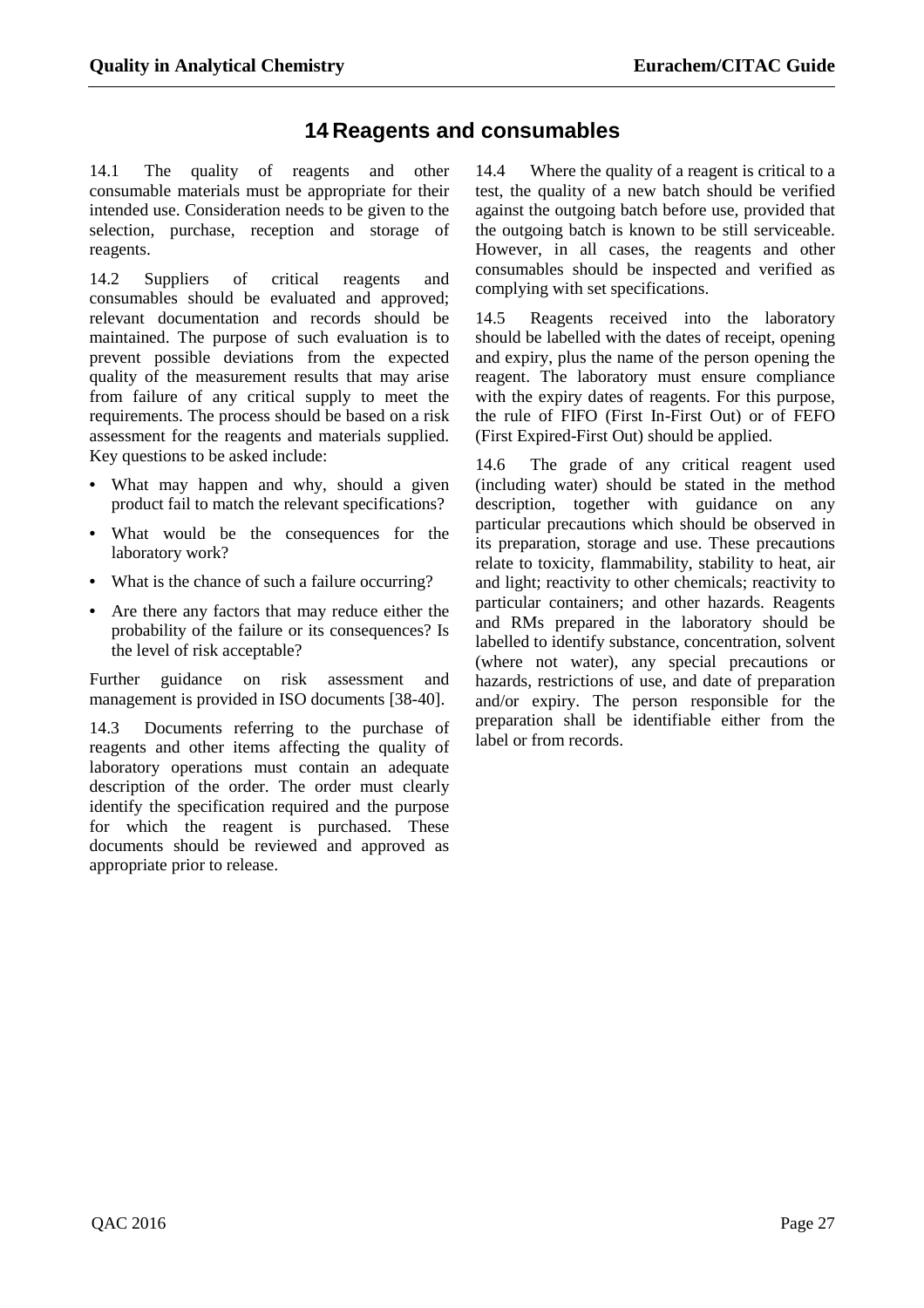# **15 Metrological traceability**

15.1 The formal definition of metrological traceability is given in 3.15. Practical guidance is provided by Eurachem/CITAC [14] and IUPAC [41]. Traceability is essential because it provides the linkage that ensures that measurement results obtained in different laboratories or at different times are comparable. To achieve this it is necessary to link all the individual measurement results to some common, stable reference. Such reference points can be a measurement unit (preferably those included in the internationally recognised system of units, the SI), a measurement procedure (e.g. a standard method) or a reference material. A complete traceability chain is achieved through a calibration hierarchy consisting of primary measurement standards (or other high level measurement standards) which are used to establish secondary measurement standards that can be used to calibrate working level standards and related measuring systems. Laboratories normally purchase their measurement standards from commercial producers. These are supplied with certificates demonstrating their traceability to higher level measurement standards. ILAC document P10 [42] describes the ILAC policy with regard to the metrological traceability requirements of ISO/IEC 17025 [2] and ISO 15189 [3], and provides laboratories with guidance on how to address the traceability issue. It has to be noted that every step in the traceability chain adds further uncertainty. Whenever possible, traceability to SI units through suitable measurement standards should be documented, in order to support the comparability of measurement results across space and time. It is acknowledged that some measurement results (e.g. pH, concentrations of some biological substances, hardness) have no SI units but even these can be defined. Such measurement results should be traceable to internationally agreed references (e.g. pH scale, WHO reference materials or Mohs scale). Therefore although traceability to SI is the ideal, it is not the only option for the start of a metrological traceability chain.

15.2 The results from chemical measurements are generally obtained by calculating the value of the measurand from a measurement model (or equation) that involves the values of other quantities, such as mass, volume, concentration of measurement standards etc. For the measurement result of interest to be traceable, all the quantity values in the equation must also be traceable. Other quantities not present in the measurement equation, such as pH, temperature etc. may also significantly affect the result. Where this is the case, the results of measurements used to control these quantities also need to be traceable to appropriate references. For other measurements (e.g. percent of fat in food), comparability of measurement results can only be achieved by the use of agreed methods. In such cases the measurand is then defined by the method and traceability is established as described in Section 15.5.

15.3 Establishing the traceability of physical quantities such as mass, volume, etc., is readily achieved, at the level of uncertainty needed for analytical measurements by calibration, according to established procedures, of the relevant equipment using measurement standards. The problem areas for analysts are usually calibration and validation of methods. Calibration is generally based on the repeated measurement of suitable calibrants having values with demonstrable traceability (e.g. pure substances or solutions of pure substances). Identity and purity of the chosen RMs are important issues, the former being more of a problem in organic chemistry, where much higher levels of structural detail are often required and confusion with similar components can readily occur. The uncertainty of the purity of the substance used as a RM, as well as the contributions from the preparation of a set of standards, will be part of the uncertainty budget for the measurement results, together with the uncertainty of the calibration itself (see the Eurachem/CITAC Guide [13] for a more detailed treatment of this issue). However, only in the case of some organic materials, where purity and stability problems can be severe, or where low uncertainty is required, will purity be a significant problem. A major issue in chemical analysis is the different analytical behaviour of atoms and molecules depending on their surrounding environment, i.e. a substance in pure water will behave differently from the same substance in a sample of food, waste water or blood. This is known as 'matrix effect'. Therefore, beside calibration of measuring equipment, the traceability of measurement results in analytical sciences also relies on validation, to establish that the method actually measures what it is intended to measure (e.g. the mass fraction of methyl mercury in fish) and confirmation that the measurement equation used to calculate the results, including appropriate 'recovery' factors, if necessary, is valid. In addition, validation provides important information on the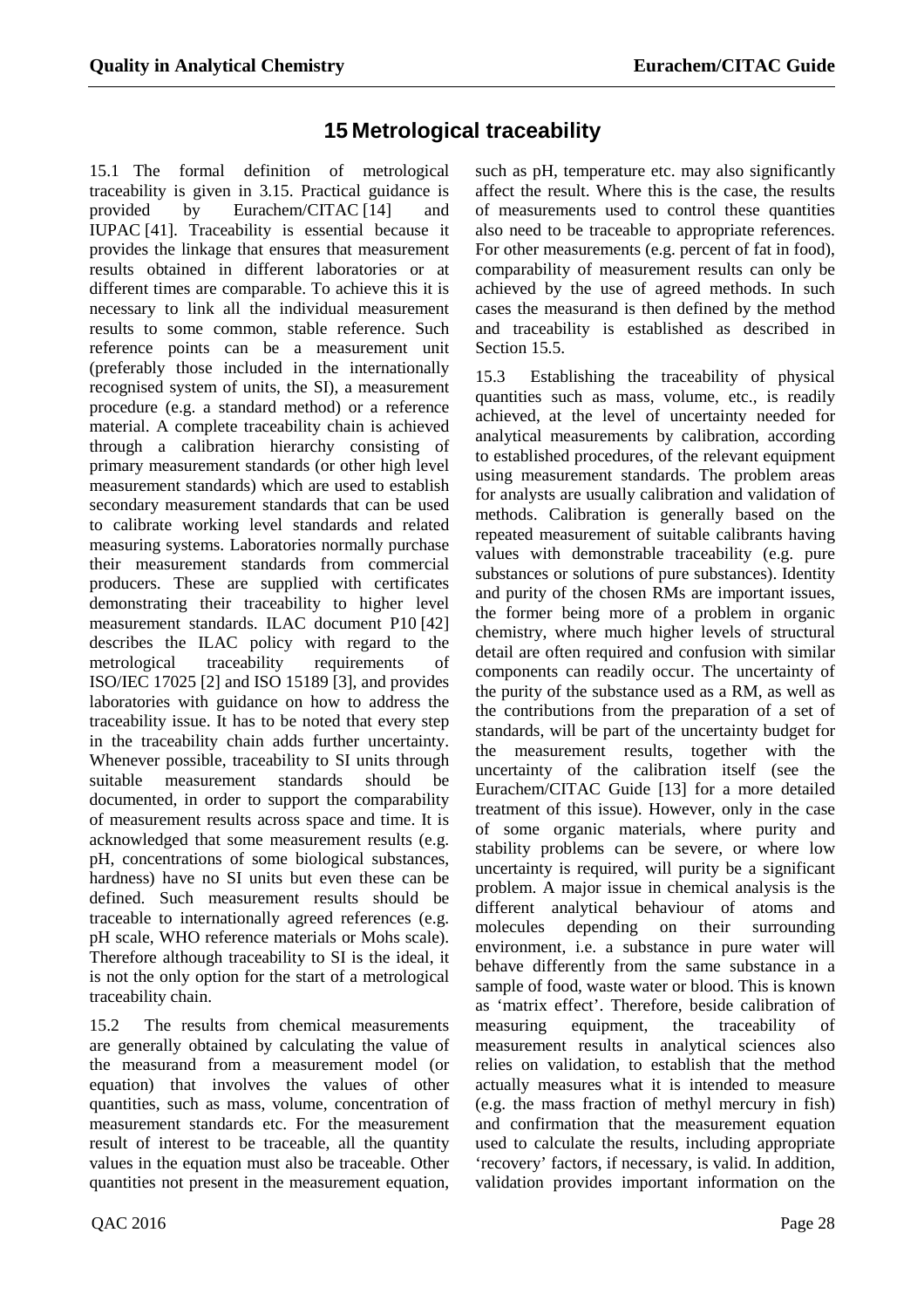performance of the method, which can be used to estimate the uncertainty of the measurement results [13, 43]. A more detailed discussion on method validation is given in Section 18.

15.4 For many chemical analyses, where extraction, digestion, derivatisation and/or saponification are commonly required, the main problem can be gaining good knowledge of the amount of analyte in the original sample relative to that in the sample presented to the end measurement process. Bias can arise due to incomplete recovery of the analyte from the sample matrix, processing losses, contamination or interferences. A detailed description of the issue is provided by IUPAC [44]. The strategies available to address method bias include:

- Use of primary or reference methods of known and small bias;
- Comparisons with closely matched matrix CRMs;
- Measurement of spiked samples and blanks;
- Study of losses, contamination, interferences and matrix effects;
- Collaborative studies according to ISO 5725 [45-50].

Establishing the traceability of measurement results for samples undergoing extensive pre-treatment requires relating the measurement bias to appropriate stated references, such as the values carried by matrix matched RMs. It should be noted that the measurement of the recovery of spiked samples does not necessarily completely simulate the extraction of the native analyte from the samples. Typically, problems can occur with the extraction of solids. For example, a spiked analyte may be freely available on the surface of the sample particles, whereas the native analyte may be strongly bound within the particles and therefore much less readily extracted. Problems may also occur, in certain circumstances, with liquid or even

digested samples. For example, in biological samples, association with carrier biomolecules may be responsible for a reduction in the amount extracted compared to the extraction of the same analyte spiked into a sample. It is important to note that recovery factors, if applied, become part of the measurement model and, as such, will always contribute to the measurement uncertainty of the final measurement result.

In other cases the limitation in achieving traceability to SI derives from difficulty in evaluating bias and its uncertainty, such as the recovery of the analytes from complex matrices. One option is to define the measurand by the method and establish traceability as described in Section 15.5. Such measurements have a 'lower level' of traceability, but also have a smaller measurement uncertainty, relative to the stated references. Alternatively, the bias can be estimated and corrected for and the uncertainty due to the bias estimated and included in the overall uncertainty evaluation. In many cases bias is left uncorrected, but taken into account in the estimate of the measurement uncertainty [43].

15.5 Most measurement results from chemical analysis can, in principle, be made traceable to the mole. However, when the measurand is defined in operational terms, such as extractable fat or protein based on a nitrogen determination, then establishing traceability of these measurement results to the mole is not feasible. In such cases the measurand is defined by the method and variations in the protocol (e.g. a different solvent or a different conversion factor) lead to a different measurand. When using such methods traceability is to the agreed method (e.g. standard method), which shall be followed exactly, as well as to the corresponding SI units for the quantities used to calculate the result, e.g. mass and volume, the values produced by the method and/or the values carried by a RM. Such methods are called empirical methods.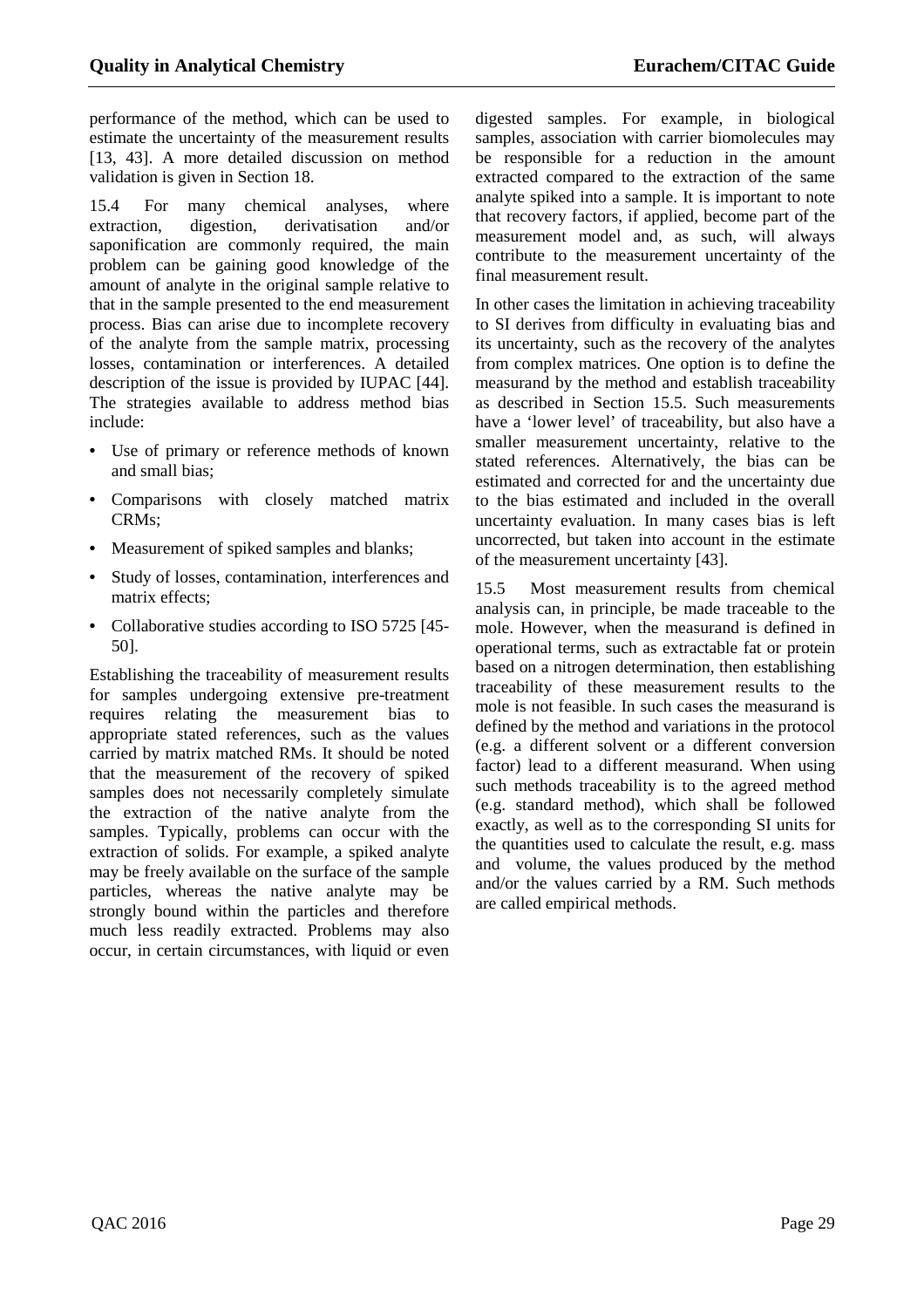#### **16 Measurement uncertainty**

16.1 Measurement uncertainty is formally defined in 3.16. Good practice in the evaluation of measurement uncertainty is described in an international guide [51] and recommendations for the harmonisation of uncertainty evaluations are given by EA [52]. An interpretation for analytical measurements, including a number of worked examples, is given in a Eurachem/CITAC Guide [13]. Measurement uncertainty characterises the range of values attributable to the measurand with a specified level of confidence. Every measurement result has an uncertainty associated with it, deriving from errors arising in the various stages of sampling and analysis and from imperfect knowledge of factors affecting the result. For measurement results to be of practical value it is necessary to have some knowledge of their uncertainty. A statement of the uncertainty associated with a result conveys to the customer the 'quality' of the result.

16.2 ISO/IEC 17025 [2] requires laboratories to evaluate the measurement uncertainty of their results. There is also a requirement to report measurement uncertainty under specific circumstances, for example, where it is relevant to the interpretation of the test result (which is often the case) or when it is requested by the customer.

16.3 The estimation of measurement uncertainty provides several advantages to both accredited and non-accredited laboratories, including:

- Improved knowledge of the (overall or individual) factors that affect the measurement result. This may provide key information for improving/optimising the method and for identifying efficient and cost-effective corrective measures, when necessary;
- A clear and quantitative statement of the quality of measurement results;
- Competitive advantage due to the added value the uncertainty estimation can provide for customers, particularly when assessing compliance with specifications;
- Less stringent control on influence quantities (e.g. environmental temperature, pH value of the sample) shown by the uncertainty evaluation to provide a negligible contribution to the overall uncertainty of the measurement result.

16.4 A wide variety of factors affect the result obtained from an analytical measurement. For example, temperature effects on volumetric equipment, reflection and stray light in spectroscopic instruments, variations in electrical supply voltages, an individual analyst's interpretation of the method and incomplete extraction of the analyte, all potentially influence the result. As far as reasonably possible such errors must be minimised by external control, or corrected for by applying a suitable correction factor. The exact effect on a single measurement result is, however, impossible to obtain. This is because the different factors vary from measurement to measurement, and because the effect of each factor on the result is never known exactly. The likely range of deviation must therefore be estimated.

16.5 Each step of the measurement process – such as sample preparation, extraction, clean-up, concentration or dilution, instrument calibration (including RM preparation), instrumental analysis and raw data processing – will contribute to the measurement uncertainty. The primary task in obtaining an estimate of the uncertainty of a measurement result is the identification of the relevant sources of uncertainty and the assignment of a value to each significant contribution. The separate contributions must then be appropriately combined in order to give an overall value (see [13] for guidance). A record should be kept of the individual sources of uncertainty identified, the value of each contribution, and the source of the value (for example, repeated measurements, literature reference, CRM data).

16.6 The component uncertainties can be evaluated individually or in convenient groups [43, 53]. For example, data from a precision study during method validation may provide an estimate of the total contribution of random variability, due to a number of steps in a measurement process. Similarly, an estimate of overall bias and its uncertainty may be derived from the analysis of matrix matched CRMs and spiking studies.

16.7 Where uncertainty contributions are estimated in groups, it is nonetheless important to record the sources of uncertainty which are considered to be included in each group, and to record individual uncertainty component values where available as a check on the group contribution.

16.8 If information from interlaboratory trials is used, it is essential to consider uncertainties arising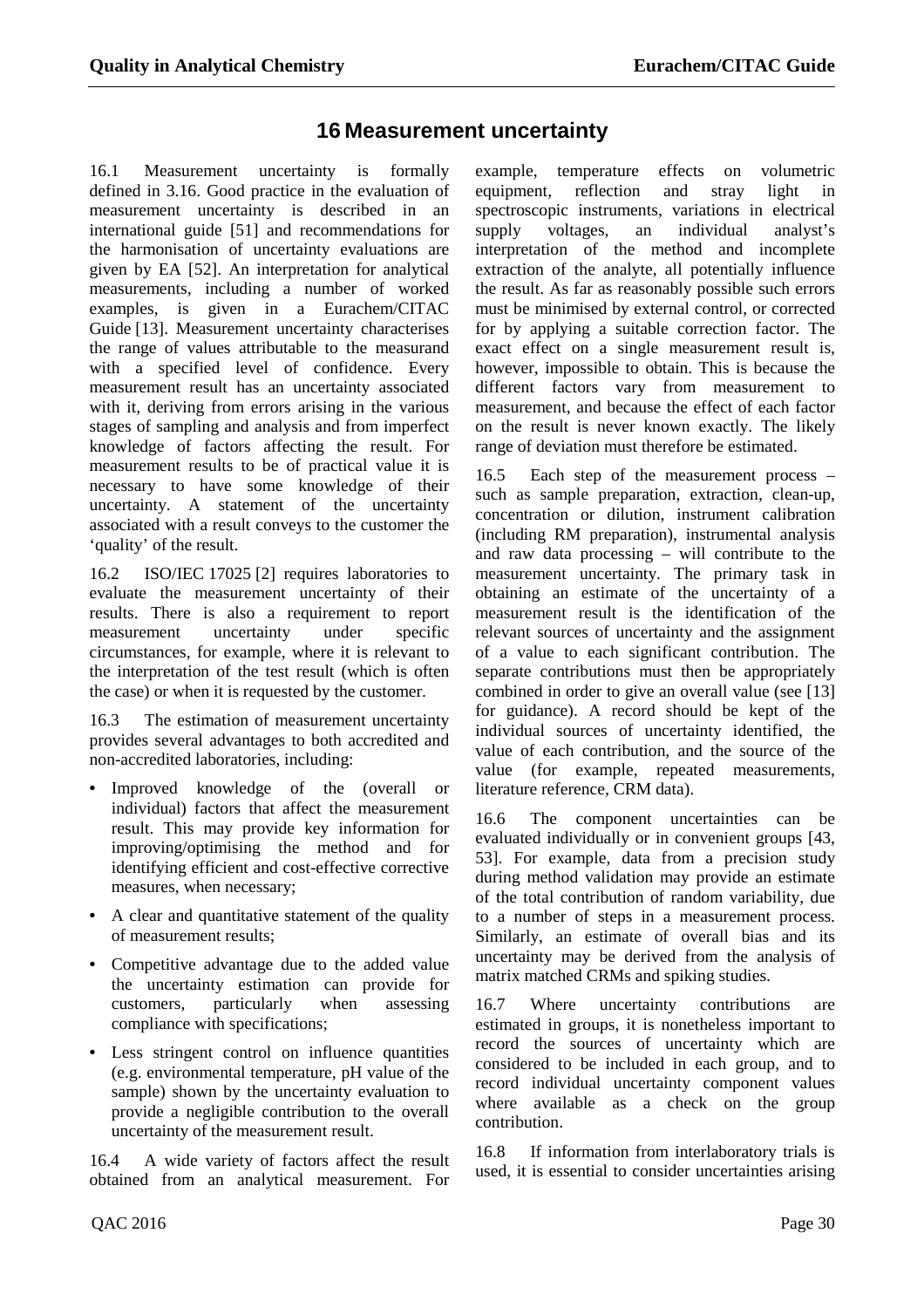outside the scope of such studies. Further guidance on this issue can be found in ISO 21748 [54].

16.9 The uncertainty contributions for each source must all be expressed as standard deviations or relative standard deviations [51]. In some cases, this will require conversion of data. An uncertainty expressed as a standard deviation is known as a 'standard uncertainty' and has the symbol *u*. Details of how to calculate standard uncertainties from different types of data can be found in the Eurachem/CITAC Guide [13]. The summation of the components to obtain a combined standard uncertainty is also explained.

16.10 In order to express the uncertainty of a result with a particular level of confidence the overall uncertainty should be expressed as a multiple of the calculated combined standard uncertainty (this multiple is known as the expanded uncertainty, *U*). The recommended multiplier (coverage factor, *k*) is 2, that is, the expanded uncertainty is equal to 2*u*. Where the contributions arise from normally distributed errors, this value will correspond approximately to a 95% confidence interval.

16.11 It is often not necessary to evaluate uncertainties for every test and sample type. It will normally be sufficient to investigate the uncertainty over the scope of the method, and to use the information to estimate the measurement uncertainty for the results obtained with that method during routine use.

16.12 The uncertainty of a measurement result should be reported in such a way as to allow customers to interpret results unambiguously, taking into account the level of confidence that can be placed in them. A measurement result is therefore usually reported as  $y \pm U$ , with an indication of the coverage factor (*k*) used, the expected confidence level and a description or a reference to the procedure applied for the evaluation of the uncertainty.

16.13 The significant figures used to report the measurement result and its uncertainty should be consistent with the measurement capability. Therefore, in most analytical measurements, values for the expanded uncertainty should be reported with no more than two significant digits. The measurement result should be rounded [55] to be consistent with the stated uncertainty. For example, given a result of 215.342 mg  $kg^{-1}$  with an estimated combined standard uncertainty of  $5.12 \text{ mg kg}^{-1}$ , which corresponds to an expanded uncertainty of 10.24 mg kg<sup>-1</sup>, the reported result should be: 215 mg kg<sup>-1</sup> ± 10 mg kg<sup>-1</sup> ( $k = 2$ , 95% confidence level).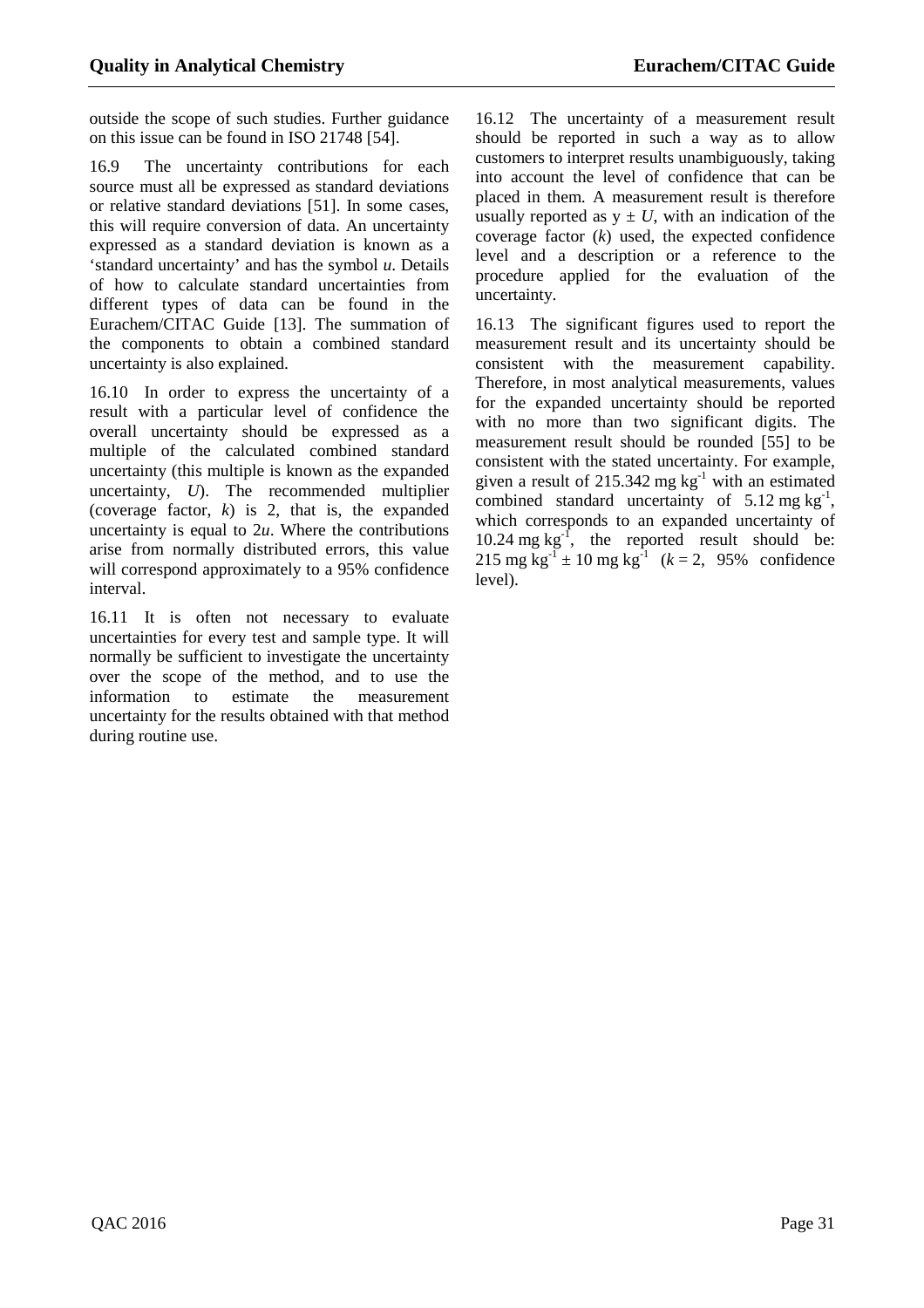#### **17 Methods/procedures for calibrations and tests**

17.1 It is the laboratory's responsibility to use methods which are appropriate for the required application. The laboratory may use its own judgement, it may select a method in consultation with the customer, or the method may be specified in regulation or by the customer. If methods are provided by the customer the laboratory shall ensure its capacity to carry them out and to achieve the quality requirements previously agreed with the customer.

17.2 Quality standards often favour the use of standard or collaboratively tested methods wherever possible. Whilst this may be desirable in situations where a method is to be widely used, or defined in regulation, sometimes a laboratory may have a more suitable method of its own. The most important considerations are that the method should be suitable for the purpose intended, be adequately validated and documented, and provide results that are traceable to stated references with an appropriate level of uncertainty.

17.3 The validation of standard or collaboratively tested methods should not be taken for granted. The laboratory should make sure that the method validation is adequate for the required purpose and that the laboratory personnel can achieve the stated performance criteria. Guidance on the topic of verifying the performance of a standard method is given in ISO 21748 [54].

17.4 Methods developed in-house must be adequately validated, documented, and authorised before use. Estimation of uncertainty should form part of this validation process Advice on method validation and measurement uncertainty is given in Sections 18 and 16, respectively.

- 17.5 Documentation of methods shall include:
- Information on the scope of applicability of the method and any limitations;
- Values for key performance characteristics such as repeatability, bias and limit of detection;
- Procedures for calibration and QC.

Information on how the result shall be reported, including the statement of its measurement uncertainty, should also be included along with instructions on how to deal with failures or out-ofspecification test results. Guidance on investigating and reporting out-of-specification results is provided by IUPAC/CITAC [56]. A laboratory documenting methods may find it convenient to adopt a common format, such as ISO 78-2 [57], which provides a useful model. The documentation of methods is also discussed in the Eurachem guide on method validation [12]. In addition, advice is available from other sources such as national standardisation bodies and accreditation bodies.

17.6 Developments in methodology and techniques will require methods to be changed from time to time. Modification of methods may also be necessary as a result of investigations following poor performance in proficiency tests, or failure to meet internal quality control criteria. Method documentation must therefore be subject to adequate document control. Each copy of the method should show the issue number, date, issuing authority, and copy number. It must be possible to determine from records the most up-to-date version of each method which is authorised for use.

17.7 Obsolete methods should be withdrawn but must be retained for archive purposes and clearly labelled as obsolete. The difference in performance between revised and obsolete methods should be established so that it is possible to compare new and old data.

17.8 When methods are modified, consideration needs to be given as to whether the validation also needs to be updated. This will depend on the extent and significance of the modification. The modification may be of a minor nature, involving different sample sizes, different reagents etc. Alternatively, it may involve significant changes, such as the use of different technology or methodology. Revalidation should also be considered following changes in premises or instrumentation. The extent of revalidation will depend on the nature of the change. The laboratory, taking into account the nature of their tests, should establish rules regarding the extent of revalidation required.

17.9 Regular (though not necessarily frequent) review of the performance is required to ensure that methods are still fit-for-purpose. This may be carried out by an overall review of the outcomes of the procedures in place to assure the quality of the test results, such as results from internal quality control and PT data.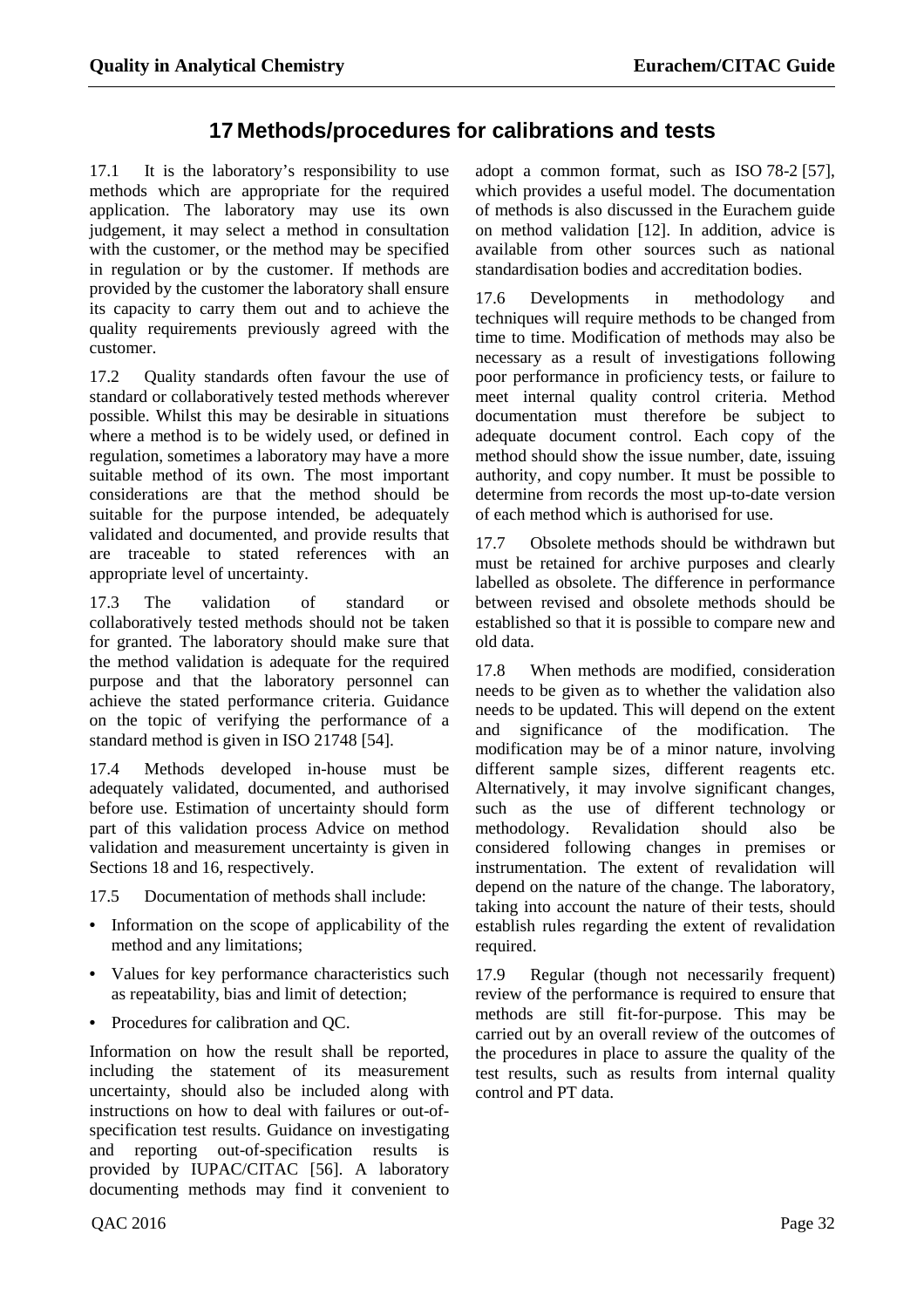# **18 Method validation**

18.1 Before a method is put into routine use, checks need to be carried out to ensure that the performance characteristics of a method are understood and to demonstrate that the method is scientifically sound under the conditions in which it is to be applied. These checks are collectively known as validation. Validation of a method establishes, by systematic laboratory studies, that the method is fit-for-purpose, i.e. its performance characteristics are capable of producing results in line with the needs of the customer. A method validation study starts with clear, sufficiently detailed and unambiguous descriptions of both the measurand and the method. Guidance on how to achieve this is provided by Eurachem [11, 12]. The next step is a statement of the criteria to be met, in terms of analytical performance. In some cases they may be clearly stated in regulations (see, for example, Commission Regulation (EC) 333/2007 [22]), but usually it is the task of the laboratory to translate the customer's needs into analytical requirements. The most important performance characteristics usually included in a validation study are:

- Selectivity (dealing with potential interference problems);
- Working range and linearity;
- Limit of detection/limit of quantification;
- Precision (single laboratory: repeatability, intermediate precision);
- Trueness (dealing with bias, recovery and traceability issues);
- Ruggedness;
- Measurement uncertainty.

The above characteristics are interrelated; many of them contribute to the overall measurement uncertainty. For routine applications, the data generated during an appropriately planned validation study provide the most comprehensive information for a reliable evaluation of the measurement uncertainty (see Section 16).

Good practice in method validation is described in a Eurachem Guide [12] to which the reader is referred for more detailed explanation and guidance on this topic. Note that there is no unanimous agreement on the interpretation of some of the above terms nor the conventions used in their determination. Thus, when

18.2 The extent of validation must be clearly stated in the documented method so that the users can assess the suitability of the method for their particular needs. This may be done with an appropriate summary of the results and reference to a separate validation report.

18.3 Standard methods are normally developed and validated collaboratively by a group of experts [45-50]. This development should include consideration of all of the necessary aspects of validation and related uncertainty. However, the responsibility remains firmly with the user to ensure that the validation documented in the method is sufficiently complete to fully meet their needs. This implies that any factors likely to influence the measurement results within the stated scope of the method, but not adequately covered by the collaborative study, should be identified and evaluated in terms of their contribution to the parameters subject to validation and in particular to the estimate of measurement uncertainty. Even if the validation is complete, the user will still need to verify that the documented performance characteristics (e.g. trueness and precision) can be met in their own laboratory and that they are fit-forpurpose.

18.4 As indicated above, there are different opinions concerning the terminology and the process of method validation. For further information on the terminology see the VIM [10] and the Eurachem Guide [11]. The following explanations supplement those in other parts of this Guide and are intended to provide guidance rather than a definitive view. The following parameters are mostly related to *quantitative methods* but some additional remarks related to qualitative methods can be found in Section 18.10.

18.5 *Selectivity* of a method refers to the extent to which the method can be used to determine particular analytes in mixtures or matrices without interferences from other components with similar characteristics. The applicability of the method should be studied using various samples, ranging from pure measurement standards to mixtures with complex matrices. In each case the recovery of the analyte(s) of interest should be determined and the influences of suspected interferences duly stated. Any restrictions on the applicability of the method should be recorded in the method documentation.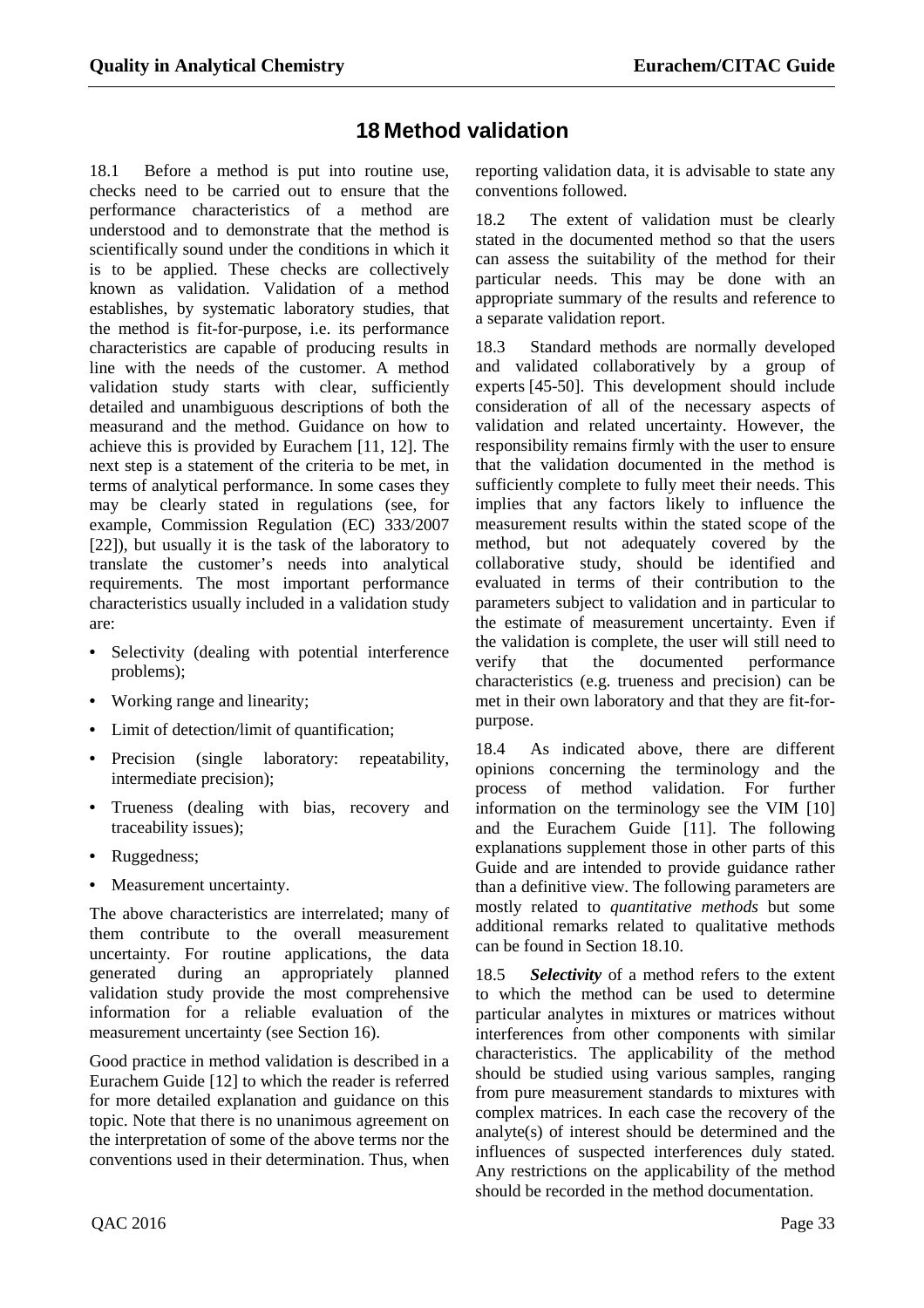18.6 *Working range and linearity:* For quantitative analysis, the working range for a method is determined by examining laboratory samples with different analyte concentrations and determining the concentration range for which acceptable uncertainty can be achieved. A prerequisite for carrying out quantification is to establish a calibration function for the final measuring instrument. For that reason, it may be relevant to consider separately the method working range and the instrument working range. In both cases the working range is generally more extensive than the linear range, which is determined by the analysis of a number of samples of varying analyte concentrations and calculating the regression statistics from the results, usually using the method of least squares. For the instrument working range the relationship of analyte response to concentration does not have to be perfectly linear for a method to be effective. Where linearity is unattainable for a particular procedure, a suitable algorithm for calibration should be determined. Working range needs to be established for each matrix covered in the method scope.

18.7 The *limit of detection (LOD)* is the lowest amount of the analyte that can be detected by the method at a specified level of confidence. Its value is likely to be different for different types of sample. LOD is a complex parameter which is particularly important in trace level analysis. For more detailed explanation and guidance refer to the Eurachem Guide [12].

18.8 The *limit of quantification (LOQ)* is the lowest concentration of analyte that can be determined with an acceptable level of uncertainty and can, therefore, be set arbitrarily as the required lower end of the method working range. For more detailed explanation and guidance refer to the Eurachem Guide [12].

18.9 *Precision* is a measure of the closeness of agreement between mutually independent measurement results obtained under specified conditions. It is usually expressed by statistical parameters which describe the spread of results, typically a standard deviation. Precision is generally dependent on analyte concentration, and this dependence should be determined and documented. Deciding on the 'specified conditions' is an important aspect of evaluating measurement precision. *Repeatability* is a type of precision expected to represent the smallest variation in results. It is a measure of variability in results when measurements are performed on the same material by a single analyst using the same method and equipment over a short timescale. *Intermediate precision* gives an estimate of the variation in results when measurements on the same material are made in a single laboratory using the same method over an extended timescale, and therefore under conditions that are more variable than repeatability conditions. Other parameters can be varied during the period of the study (e.g. analyst, reagents, equipment) and it is important for these to be documented. Reproducibility, expected to represent the largest variation in results, is a measure of the variability in results when measurements are made in different laboratories. Precision is a component of measurement uncertainty (see Section 16). Note that there are some special considerations regarding precision in relation to qualitative measurements (see Section 18.10).

18.10 The statements of precision described in Section 18.9 relate to quantitative analysis. Qualitative analysis can be treated in a slightly different way. Qualitative analysis effectively is a measurement that provides a yes/no answer at a given threshold analyte value. For qualitative methods, the precision cannot be expressed as a standard deviation or relative standard deviation, but may be expressed as true and false positive (and negative) rates. These rates should be determined at a number of concentrations; below, at and above the threshold level. Data from a confirmatory method should be used if an appropriate method is available. If such a method is not available, spiked and unspiked blank samples may be analysed. Further information on establishing the performance of qualitative methods can be found in the Eurachem Guide [12].

18.11 Confirmation (of identity) requires the measurement to be performed by more than one technique, where the techniques are based on different physico-chemical principles. Confirmation increases confidence in the result obtained. In some applications, for example the analysis of unknown organic compounds by gas chromatography, the use of confirmatory techniques is essential.

18.12 *Trueness* of a method is generally estimated as bias, i.e. the systematic error. Three approaches are commonly used during validation for the determination of bias: a) analysis of RMs, b) recovery experiments using spiked samples, and c) comparison with results obtained using another method. The issues associated with the estimation of bias and recovery are discussed in Section 15.4.

18.13 *Ruggedness* (sometimes also called *robustness*) provides an indication of a method's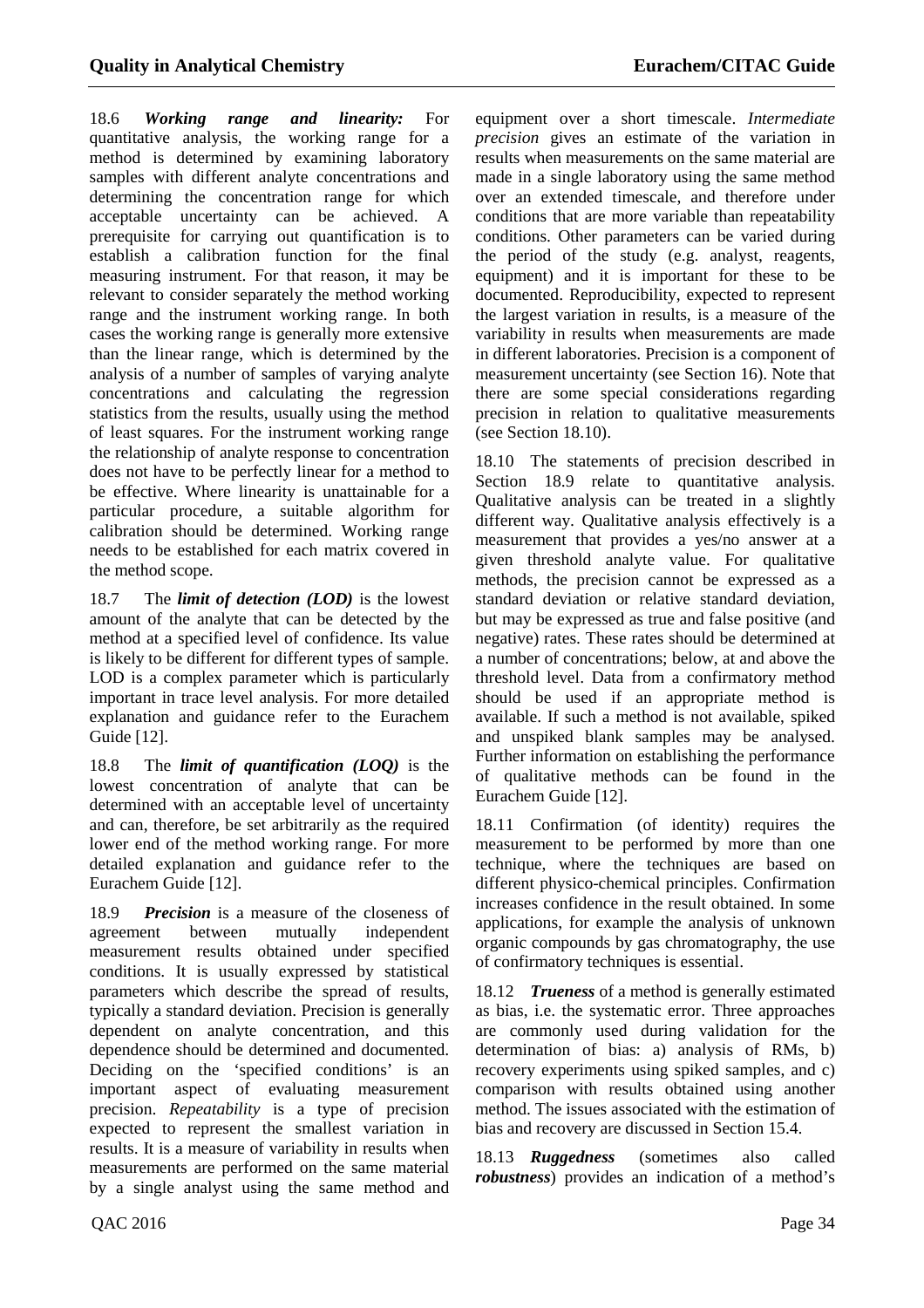reliability during normal use. A ruggedness study evaluates a method's capacity to remain unaffected by small variations in method parameters. It involves deliberately introducing small changes to the method and examining the consequences. A large number of factors may need to be considered, but because most of these will have a negligible effect, it will normally be possible to vary several at once, particularly if experimental design tools are used. A commonly applied approach is described by AOAC [58] and a practical example of its application in the area of testing for drug residues in food of animal origin is given in Commission Decision 657/2002/EC [59]. Ruggedness should be established for methods developed in-house. However, it is not generally necessary for an individual laboratory to carry out ruggedness testing when implementing a standard method being used within in its scope, as ruggedness should have been established prior to publication of the method.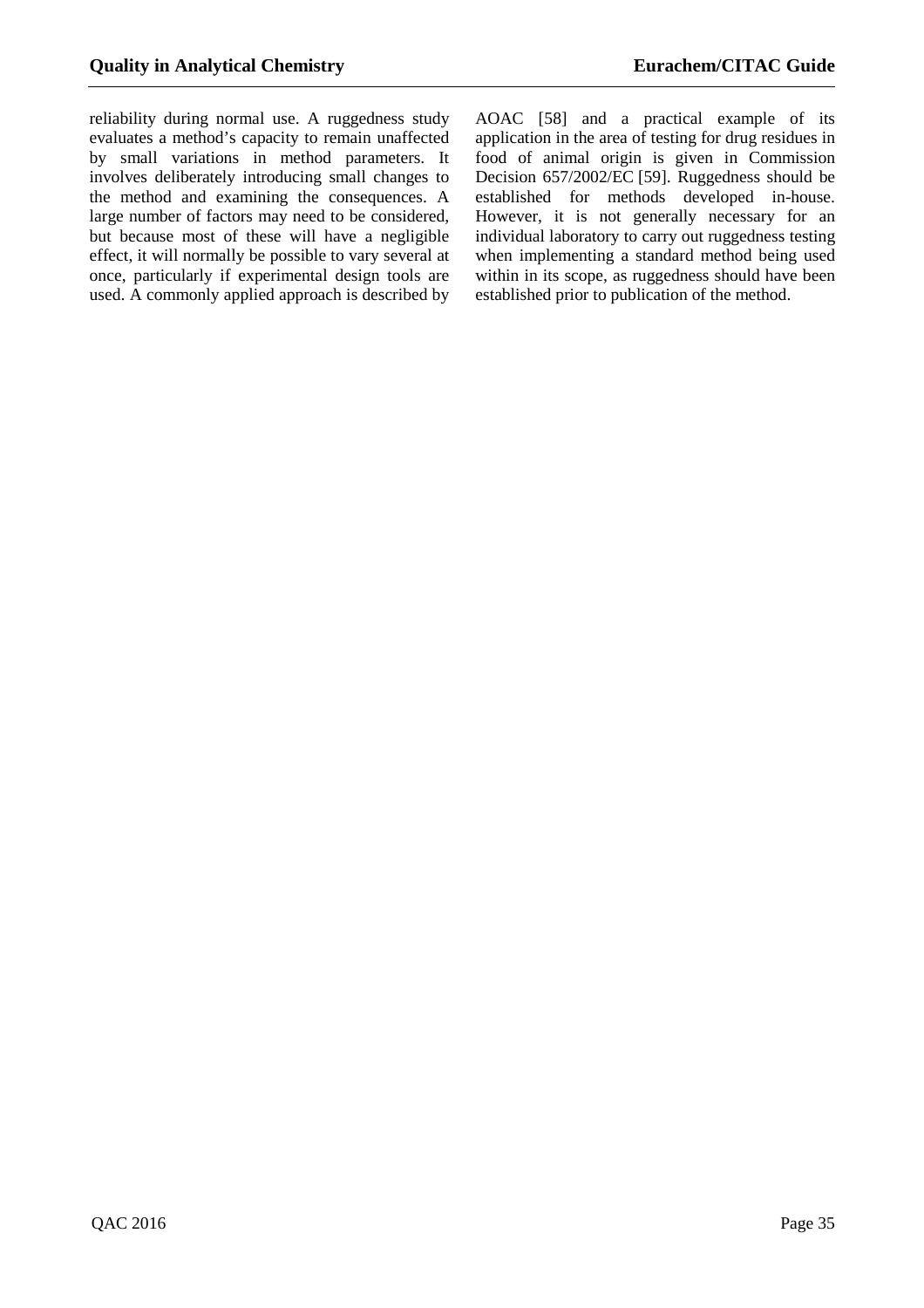# **19 Calibration**

19.1 Calibration is defined as an 'operation that, under specified conditions, in a first step, establishes a relation between the quantity values with measurement uncertainties provided by measurement standards and corresponding indications with associated measurement uncertainties and, in a second step, uses this information to establish a relation for obtaining a measurement result from an indication' [10]. A discussion of the concept of calibration can be found in the Eurachem Guide [11]. The usual way to perform a calibration is to subject known amounts of the quantity (e.g. using a measurement standard) to the measurement process and monitor the measurement response over the expected working range. More detailed information on RMs is given in Section 20. Guidance on linear calibration using RMs is given in ISO 11095 [60].

19.2 The overall programme for calibration in the chemical laboratory shall be designed to ensure that all measurements that have a significant effect on test or calibration results are traceable to a measurement standard, preferably a national or international measurement standard such as a CRM (see Section 15). Where appropriate and where feasible, CRMs should be used. Where formally designated measurement standards are not available, a material with suitable properties, homogeneity and stability should be selected or prepared by the laboratory and used as a laboratory measurement standard. The required properties of this material should be characterised by repeat testing, preferably by more than one laboratory and using a variety of validated methods (see ISO Guide 35 [61]).

19.3 Analytical tests may be sub-divided into general classes depending on the type of calibration required.

19.3.1 Some analytical tests depend critically on the measurement of physical properties, such as weight measurement in gravimetry and volume measurement in titrimetry. Since these measurements have a significant effect on the results of the test, a suitable calibration programme for these quantities is essential. The requirements and methods for the calibration and control of balances are described in a Euramet Guide [62], while procedures for the calibration of volumetric devices, such as piston pipettes and burettes, are described in ISO 8655 [63-69]. In addition, the calibration of measuring devices used to establish the purity or concentration of all the chemical standards used needs to be considered.

19.3.2 Where a test is used to measure an empirical property of a sample, such as flashpoint, equipment is often defined in a national or international standard method and traceable RMs should, where available, be used for calibration purposes. New or newly acquired equipment must be checked by the laboratory before use to ensure conformity with the specified design, dimensions and performance requirements.

19.3.3 Instruments which require calibration as part of their normal operation, such as spectrometers or those used for chromatography, should be calibrated using RMs of known composition (usually solutions of pure chemicals).

19.3.4 In some cases, calibration of the whole analytical process can be carried out by comparing the measurement output from a sample with the output produced by a suitable RM that has been subjected to the same full analytical process as the sample. The RM may be either a synthetic mixture prepared in the laboratory from materials of known (and preferably certified) purity, or a purchased certified matrix RM. However, in such cases, a close match between the test sample and the matrix RM, in terms of the nature of the matrix and the concentration of the analyte, has to be assured. ISO Guide 33 provides guidance on the use of RMs [70].

19.4 In many cases, calibration is only performed on the final measurement stage. For example, calibration of a gas chromatograph may be carried out using a series of measurement standards which are synthetic solutions of the analyte of interest at various concentrations. Such calibration does not take into account factors such as contamination or losses that occur during the sample preparation, or extraction and derivatisation stages. It is therefore essential during the method validation process to explore the potential problems of contamination and losses by taking matrix RMs or spiked samples through the whole measurement process, and design the day-to-day calibration procedure and QC checks accordingly (also see Section 15.4).

19.5 Individual calibration programmes shall be established depending on the specific requirements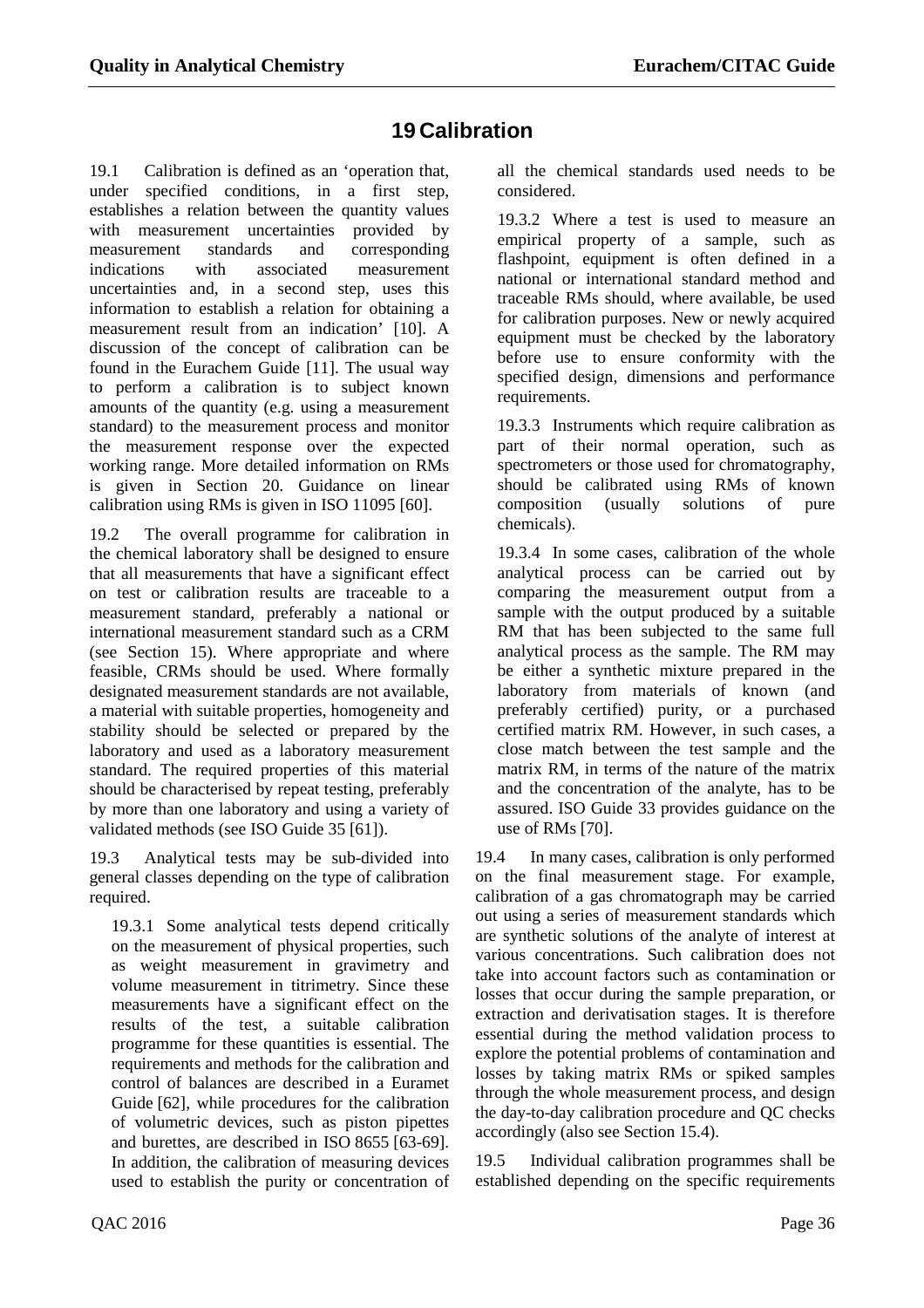of the analytical method. It may be necessary to check instrument calibration after any shutdown and following service or other substantial maintenance. The level and frequency of calibration should be based on previous experience and should be at least that recommended by the manufacturer. Guidance on calibration is given in Appendix B which includes typical calibration intervals for various types of simple instruments and indicates the parameters which may require calibration in more complex analytical instruments. The frequency of calibration required will depend on the stability of the measurement system, the level of uncertainty required and the criticality of the work. Instruments such as chromatographs and mass spectrometers that are affected by drift may require the use of frequent drift checks and recalibration during the course of a single measurement session. Additional guidance on how to establish suitable calibration intervals is given by OIML [71].

19.6 Procedures for performing calibrations shall be adequately documented, either as part of a specific analytical method or as a general calibration document. The documentation should include how to perform the calibration and intermediate checks of calibration status, how to determine the uncertainty of the calibration, how frequently calibration and checks are required, and action to be taken in the event of calibration failure. A description of how to estimate the uncertainties associated with a linear least squares calibration curve is given in the Eurachem/CITAC Guide [13]). Frequency intervals for the calibration of physical measurement standards should also be indicated and, where feasible, procedures and plans for intermediate checks of their calibration status should be in place.

19.7 The calibration of volumetric glassware is primarily performed indirectly by mass determination of a specific volume of water of known density at a given temperature [72]. If the glassware is subsequently used with liquids having properties that are very different from water (wetting characteristics, surface tension etc.) the uncertainty in the measured volume would be expected to increase. This is particularly pertinent for volumetric glassware calibrated to deliver a certain volume. For methods to obtain a result having a low overall uncertainty, the determination of volume indirectly through mass and density of the particular liquid(s) is recommended.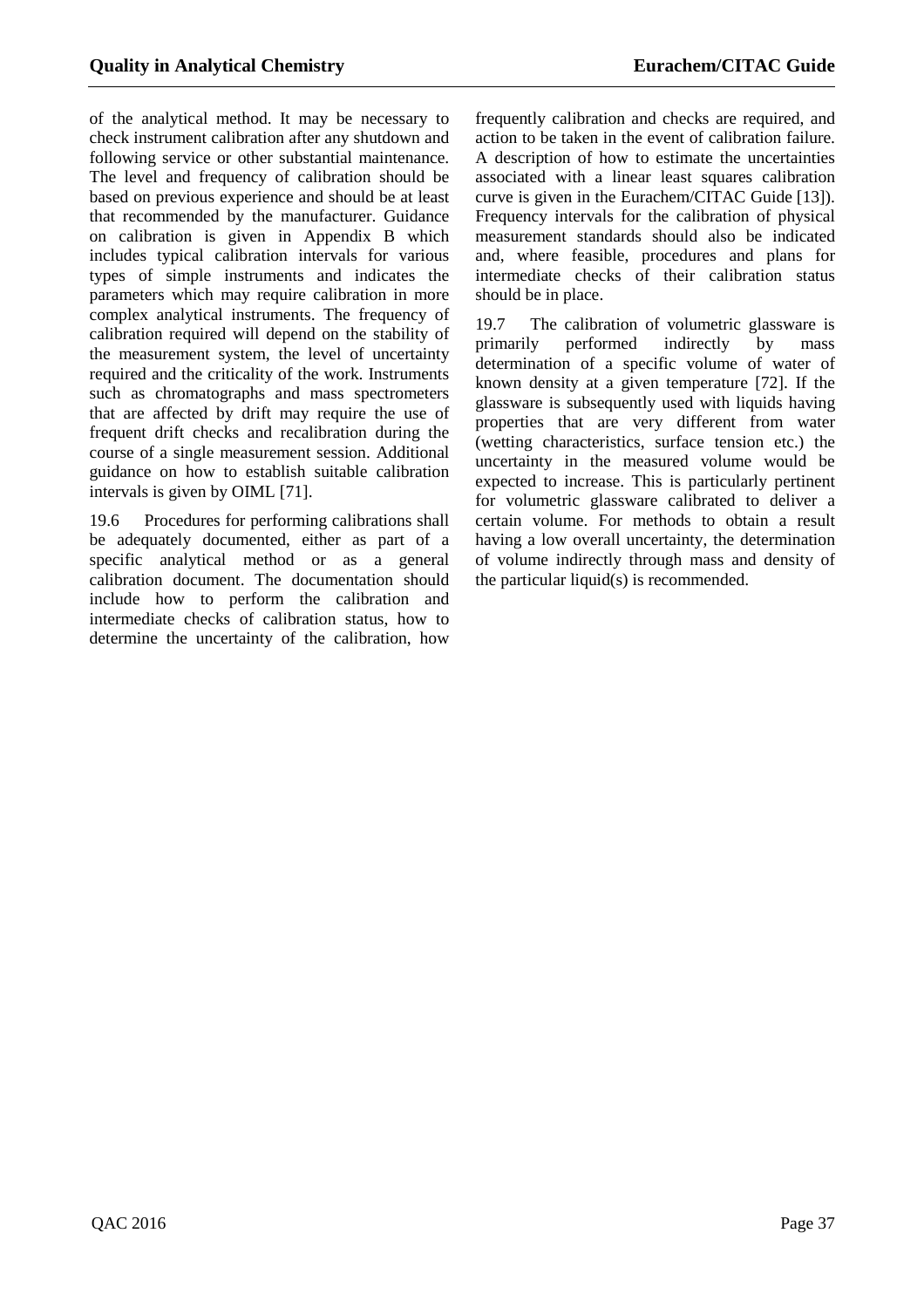#### **20 Reference materials**

20.1 A series of ISO documents relating to RMs is available [61, 70, 73-76].

20.2 Reference materials and certified reference materials are defined in Section 3. They are used for calibration, method validation, evaluating measurement uncertainty, quality control and for training purposes. However, a specific RM can only be used for one purpose in a measurement, e.g. for calibration or for QA purposes. Figure 1 shows a typical analytical process and illustrates the role of RMs in relation to calibration, method validation and QC.

20.3 RMs may take a variety of forms, including pure substance RMs, matrix RMs and solutions or mixtures. The following are all examples of RMs:

- 99% pure sodium chloride;
- An aqueous solution with mass concentrations of copper (II) sulfate equal to  $10 \text{ g}/\text{l}$  and magnesium chloride equal to 20 g/l;
- A powdered polymer with a particular molecular weight distribution range;
- A crystalline solid melting in the range 150- 151 °C;
- A dried milk powder containing a known amount of vitamin C.

20.4 For many types of analysis, calibration may be carried out using materials prepared within the laboratory from chemicals of known purity and composition (for example solutions of known concentration). Some chemicals may be purchased with a manufacturer's certificate stating purity. Alternatively, chemicals of a stated but uncertified purity may be purchased from reputable suppliers. Whatever the source, it is the user's responsibility to establish that the quality of such materials is fit-forpurpose. Sometimes additional tests will need to be carried out by the laboratory. Normally a new batch of a chemical should be checked against the previous batch. Ideally, all chemicals to be used as RMs should be purchased from producers with demonstrated quality management systems. However, a QMS does not automatically guarantee the quality of the producer's products and laboratories should take all reasonable steps to confirm the quality of critical materials. The control of impurities is important, especially for trace level analysis, where they may cause interferences. Due regard should be paid to the manufacturer's recommendations on storage and shelf life. In addition, caution is needed, as suppliers do not always provide information about all impurities.



**Figure 1 – Example of a typical analytical process, showing the role of RMs**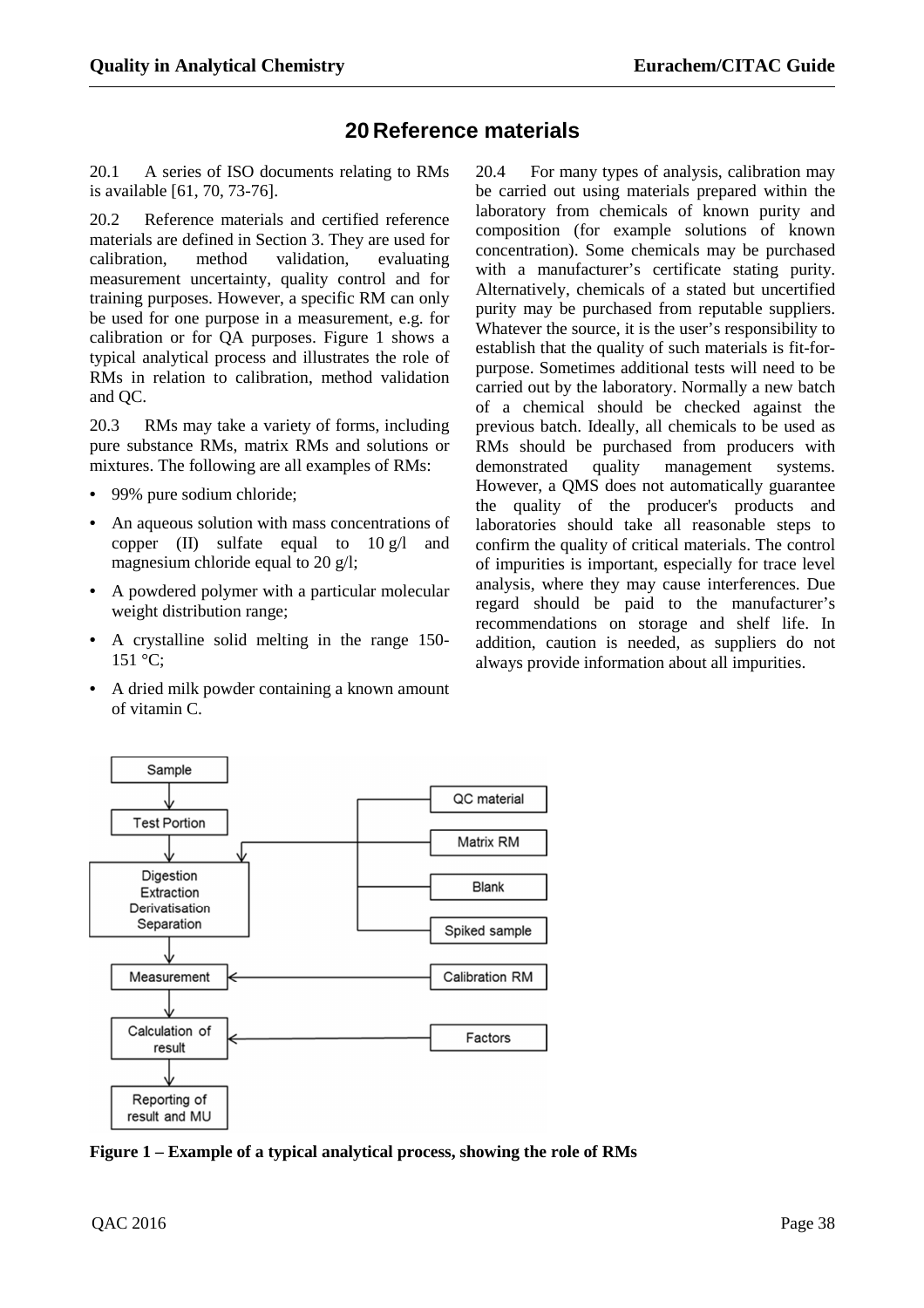20.5 The use of appropriate RMs enables analysts to demonstrate the traceability of results by calibrating equipment, to validate methods and to monitor the method's performance. They may also be used as transfer (measurement) standards for comparison of methods. Their use is strongly encouraged wherever appropriate.

20.6 The uncertainty associated with the stated purity of a pure substance CRM needs to be considered in relation to the uncertainty associated with other aspects of the method. Ideally, the uncertainty associated with the property value of a RM, used for calibration purposes, should not contribute more than one third of the overall measurement uncertainty.

20.7 An important factor in selecting RMs is their commutability. This is the property of an RM whereby it is demonstrated to behave similarly to test samples under the same measuring conditions. The concept is defined in VIM [10] and discussed further in the Eurachem Guide [11]. Specific guidelines for RMs used in laboratory medicine are published by CLSI [77]. In general, the composition of the RM should be as close as possible to that of the samples. Where matrix interferences potentially exist, ideally a method should be validated using a matched matrix RM certified in a reliable manner. If such a material is not available it may be acceptable to use a sample spiked with a RM.

20.8 It is important that any CRM used has been produced and characterised in a technically valid manner. Users of CRMs should be aware that not all materials are produced with the same degree of rigour. Details of homogeneity and stability studies, the methods used in certification, and the uncertainties and variations in the stated analyte values, are usually available from the producer and should be used to judge their reliability. The material must be accompanied by a certificate, which includes an estimate of the uncertainty associated with the certified value. ISO 17034 [75] specifies criteria for the competence of RM producers.

20.9 RMs and CRMs should be clearly labelled so that they can be unambiguously identified and referenced against accompanying certificates or other documentation. Information should be available indicating shelf life, storage conditions, applicability, and restrictions of use. RMs prepared within the laboratory, e.g. as solutions, should be treated as reagents for the purposes of labelling (see Section 14.6).

20.10 The handling of measurement standards should safeguard against them becoming contaminated or degraded. Procedures for training personnel should reflect these requirements.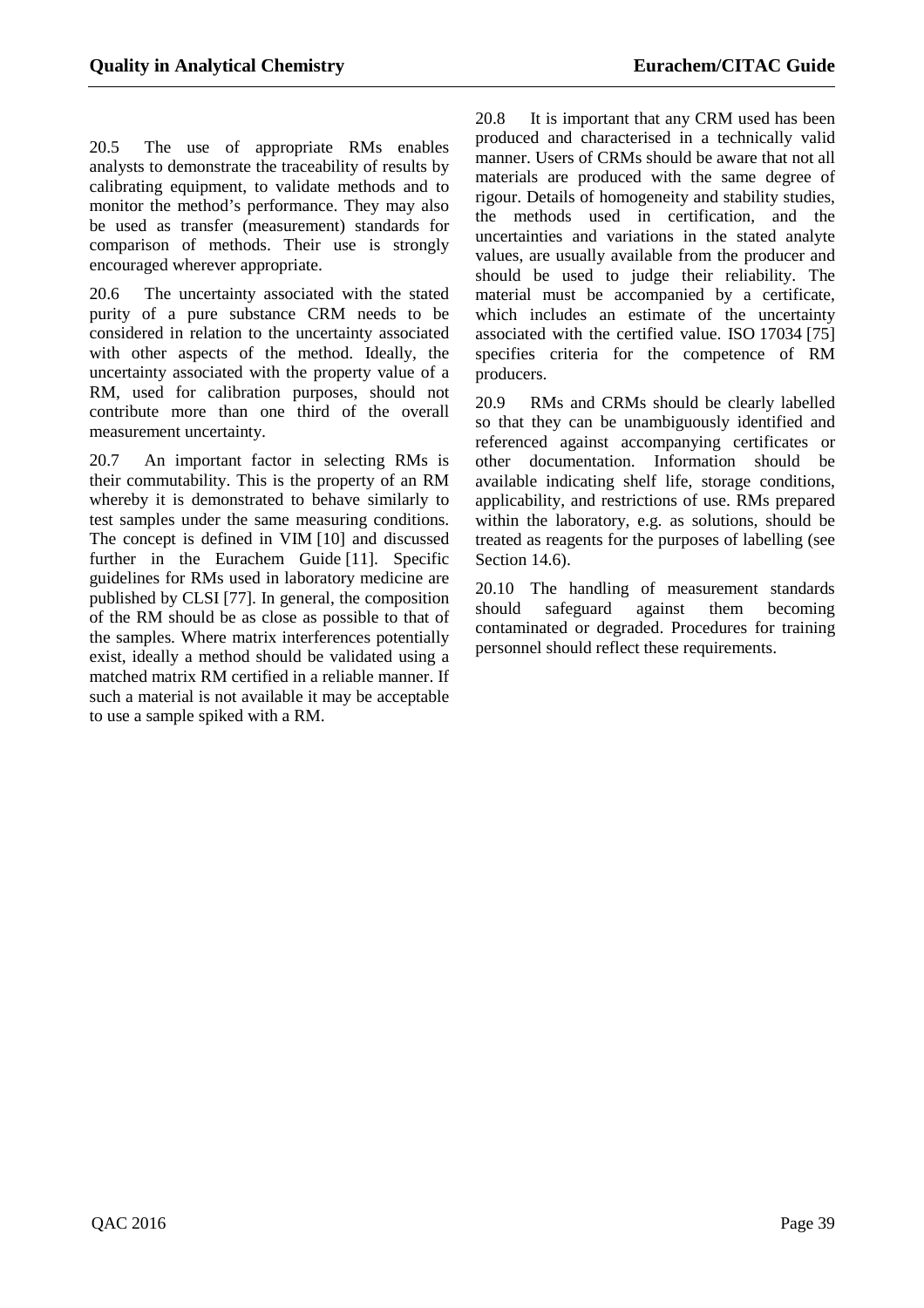# **21 Quality control and proficiency testing**

21.1 The meaning of the terms 'quality control' (QC) and 'quality assurance' (QA) often vary according to the context. According to ISO 9000 [9], QA addresses the activities the laboratory undertakes to provide confidence that quality requirements will be fulfilled, whereas QC describes the individual measures which are used to actually fulfil the requirements (see Sections 3.6 and 3.7).

21.2 Once method performance criteria have been set and method validation completed successfully, as part of a laboratory's QMS, specific controls need to be applied to the method to verify that it remains in control during routine use, i.e. its performance continues to be fit-for-purpose. During the validation stage the method is largely applied to samples of known content. Once the method is in routine use it is used for samples of unknown content. Therefore, suitable QC should be planned and implemented to allow ongoing monitoring of day-to-day and batch-to-batch analytical performance. The level and type of QC will depend on the nature, criticality and frequency of the analysis, batch size, degree of automation and test difficulty, and also on the lessons learnt during development and validation processes. QC can take a variety of forms, both inside the laboratory (internal) and between the laboratory and other laboratories (external).

21.3 *Internal QC* refers to procedures undertaken by laboratory personnel for the continuous monitoring of operations and measurement results in order to decide whether results are reliable enough to be released [78-80]. This includes replicate analysis of stable test samples, blanks, standard solutions or materials similar to those used for the calibration, spiked samples, blind samples and QC samples. The use of control charts is recommended, particularly for monitoring the results obtained from the analysis of QC samples [81-85].

21.3.1 The level of QC adopted must be demonstrably sufficient to ensure the validity of the results. Different types of QC may be used to monitor different types of variation within the process. QC samples, analysed at intervals in the sample batch will indicate drift in the system; use of various types of blank will indicate any contribution to the instrument signal from sources other than the analyte; duplicate analyses

of routine test samples will give a check of repeatability.

21.3.2 QC samples are typical samples which are sufficiently stable and homogeneous, and available in sufficient quantity, to allow repeat analysis over time. As long as the QC sample result is acceptable it is likely that results from samples in the same batch as the QC sample can be taken as reliable. To quickly assess if the result from a QC sample is acceptable the results are usually plotted on a control chart. A frequently used control chart (known as an xchart or Shewhart chart) consists of a central line representing the mean value for the QC sample and two other lines described as warning limits and action limits. These limits are set at ±2*s* and ±3*s* about the mean value respectively (where *s* is an experimentally obtained estimate of the standard deviation or a target standard deviation based on a requirement). Detailed criteria for assessing QC results against the limits are required to enable the laboratory to make best use of the QC results and take appropriate action when necessary [79, 80, 82]. In order to set realistic limits on the control chart, the initial measurements made on the QC sample to estimate the standard deviation must reflect the way the method is actually intended to be used on a day to-day basis. If this is not done, then the experimentally obtained standard deviation will be unrealistically small, resulting in limits being set on the chart which cannot possibly be complied with in normal use. Since the initial estimate of *s* is often based on a relatively small dataset, it is generally advisable to reassess the limits after one year or when sufficient results have been collected [80]. Over this period, the standard deviation obtained from the QC sample results provides a reliable estimate of the intermediate precision of the method.

21.3.3 The use of various types of blanks enables the analyst to ensure that results obtained for test samples can be suitably corrected to remove any contributions to the response which are not attributable to the analyte.

21.3.4 Replicate analysis of routine test samples provides a means of checking for changes in precision in an analytical process, which could adversely affect the result [86]. Replicates can be adjacent in a batch to check repeatability. Analysis of blind samples is effectively a form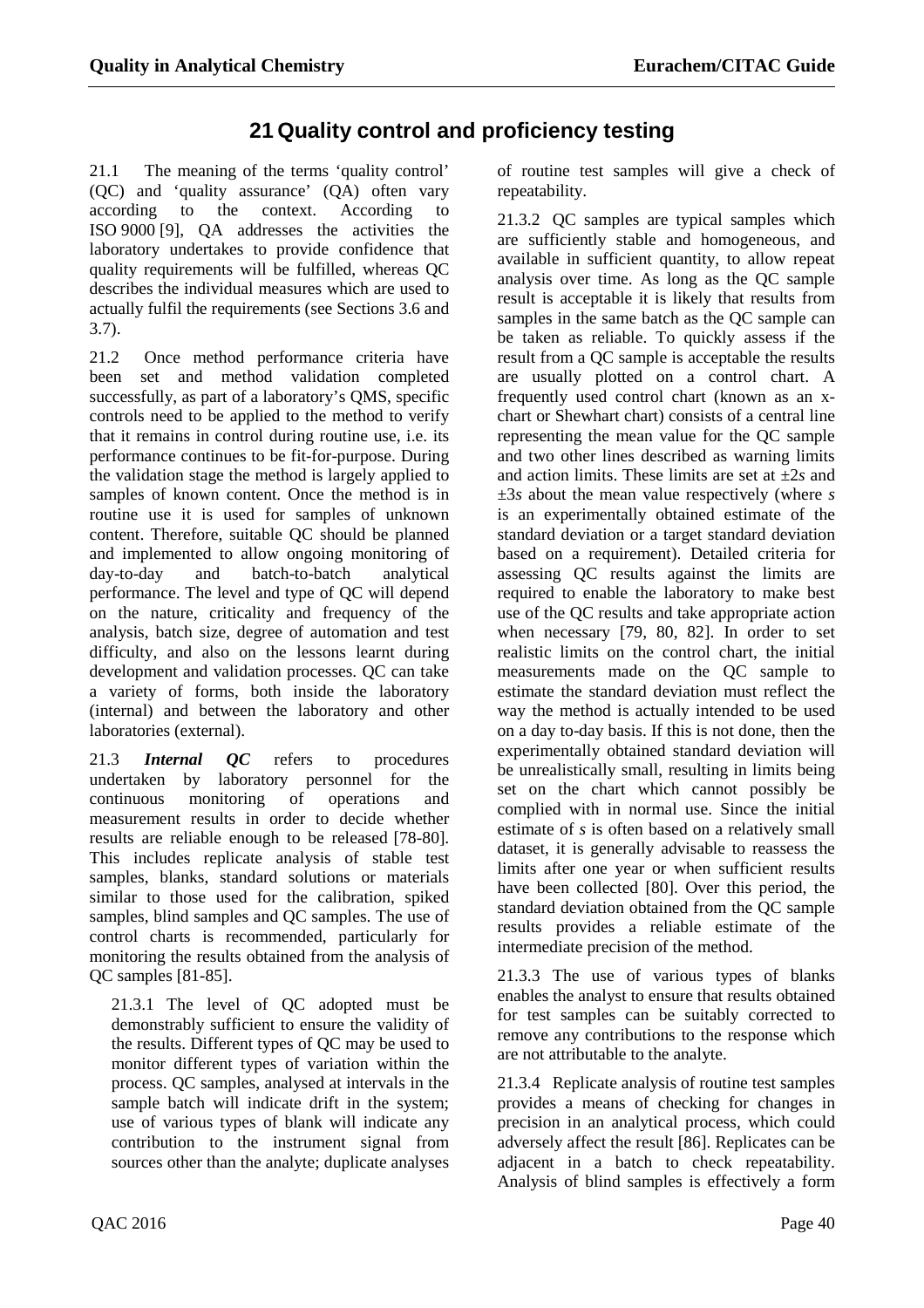of repeat analysis and provides a means of checking precision. It consists of replicated test portions placed in the analytical batch, possibly by the laboratory supervisor, and is so-called because the analyst is not normally aware of the identity of the test portions or that they are replicates. Thus the analyst has no preconceived ideas that the particular results should be related. Standards or materials similar to those used for calibration, placed at intervals in an analytical batch, enable checks to be made that the response of the analytical process to the analyte is stable.

21.3.5 It is the responsibility of the laboratory management to set and justify an appropriate level of QC, based on risk assessment, taking into account the reliability of the method, the criticality of the work, and the feasibility of repeating the analysis if the QC sample result is unacceptable. It is widely accepted that for routine analysis, a level of internal QC of 5% is sufficient, i.e. 1 in every 20 samples analysed should be a QC sample. However, for robust routine methods with high sample throughput, a lower level of QC may be reasonable. For more complex procedures, a level of 20% is not unusual and on occasions even 50% may be required. In some sectors, for example water analysis, guidance is available on the level of QC required [87]. For analyses performed infrequently, a full system validation should be performed on each occasion. This may typically involve the use of a RM containing a certified or known concentration of analyte, followed by replicate analyses of the sample and spiked sample (a sample to which a known amount of the analyte has been deliberately added). Those analyses undertaken more frequently should be subject to systematic QC procedures incorporating the use of control charts and check samples.

21.4 *Proficiency testing (External Quality Assessment):* Regular participation in PT, also known as external quality assessment (EQA), is a recognised way for a laboratory to monitor its performance against both its own requirements and the norm of peer laboratories. PT helps to highlight variation between laboratories (reproducibility) and, in some circumstances, systematic errors (bias). PT schemes and other types of interlaboratory comparison are accepted as being an important means of monitoring the degree of equivalence of measurement results at national and international levels.

21.5 Accreditation bodies recognise the benefit of these schemes and strongly encourage laboratories to participate in PT/EQA as an integral part of their quality management. It is important to monitor PT results and take action as necessary. In certain instances, accreditation bodies may specify participation in a particular PT scheme as a requirement for accreditation. The value of PT is of course only as good as the schemes themselves. Requirements for the competence of PT providers are described in the standard ISO/IEC 17043 [88]. The statistical aspects of PT schemes are described in ISO 13528 [89]. Practical information on how to select, use and interpret PT schemes is presented in a Eurachem Guide [90]. Information about a large number of schemes can be found in the EPTIS database (www.eptis.bam.de). However, for emerging fields of analysis or rare applications in particular, there may be no scheme available that is fully appropriate. These, and other limitations, are considered in an EA guidance document on the level and frequency of participation in PT [91] and guidance form IUPAC/CITAC on the selection and use of proficiency testing schemes for a limited number of participants [92].

21.6 ISO/IEC 17025 [2] states that quality control data shall be analysed and, where they are found to be outside pre-defined criteria, planned action shall be taken to correct the problem and to prevent incorrect results from being reported. Therefore, the data obtained from QC activities and participation in PT should be checked and interpreted against predetermined limits immediately. Moreover, it is recommended to plot results and review trends in the data obtained from QC/PT. The laboratory's QMS should include procedure(s) for identifying nonconforming work in relation to QC and PT results, and policies for identifying and implementing appropriate corrective actions.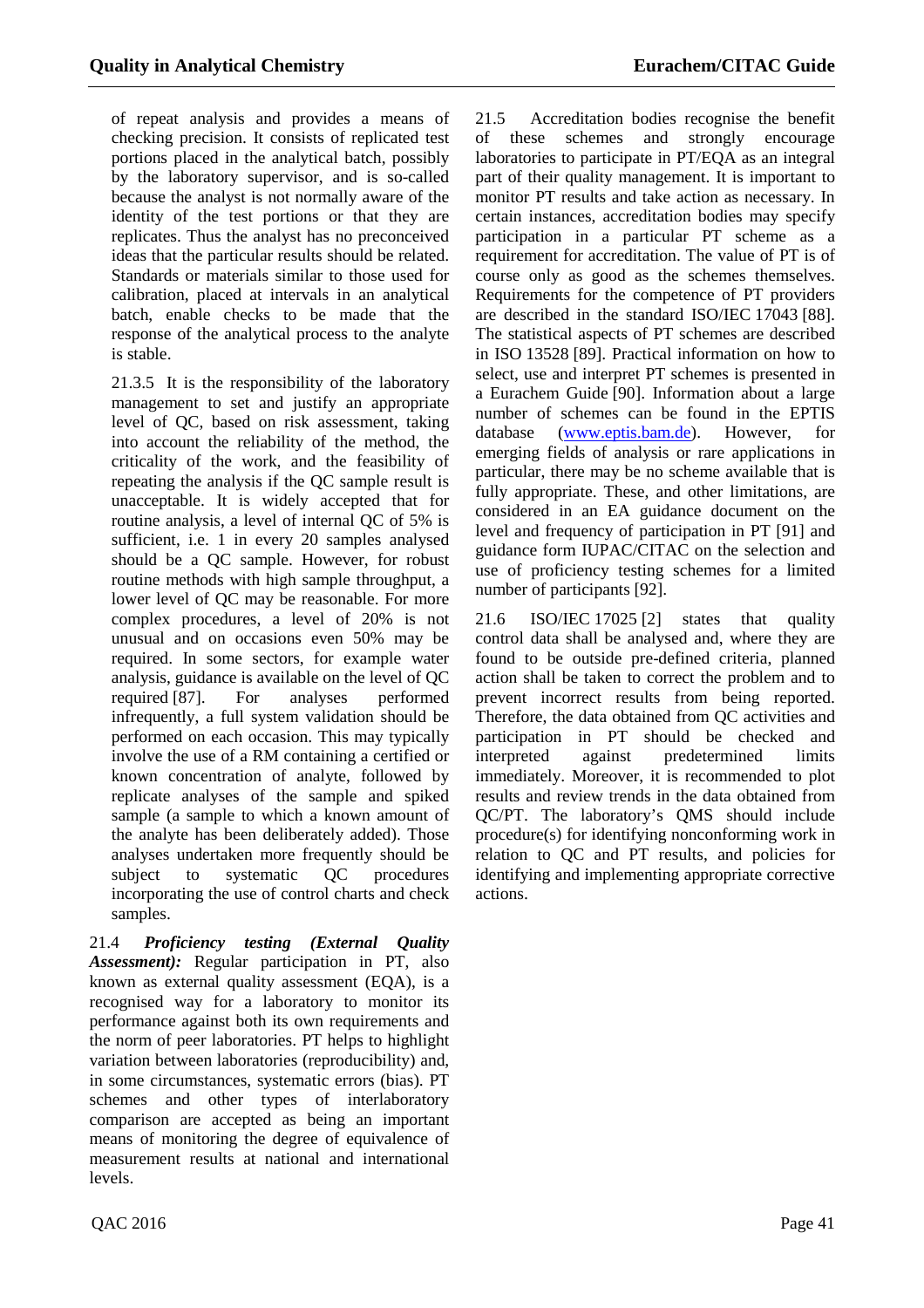#### **22 Computers and computer controlled systems**

22.1 In the laboratory, computers have a wide variety of uses, including:

- Control of critical environmental conditions;
- Monitoring and control of inventories;
- Calibration and maintenance schedules;
- Stock control of reagents and measurement standards;
- Experimental design;
- Statistical analysis of data;
- Scheduling of samples and monitoring of work throughput;
- Control chart generation;
- Monitoring of test procedures;
- Control of automated instrumentation:
- Capture, storage, retrieval, processing of data, manually or automatically;
- Data transfer;
- On-board instrumental data processing;
- Matching of sample and library data (e.g. comparing mass spectra);
- Sample tracking;
- Generation of test reports;
- Word processing;
- Communication;
- Laboratory information management systems (LIMS).

Guidance on the management of computers and software in laboratories in the context of ISO/IEC 17025 [2] accreditation has been produced by Eurolab [93].

22.2 Interfaces and cables provide physical connections between different parts of the computer or between different computers. It is important that interfaces and cables are chosen to suit the particular application since they can seriously affect speed and quality of data transfer.

22.3 The chemical testing environment creates particular hazards for the operation of computers and storage of electronic media. Advice can usually be found in the operating manuals, however particular care should be taken to avoid damage due to chemical, microbiological or dust contamination, heat, damp, and magnetic fields.

22.4 Initial checking should verify as many aspects of a computer's operation as possible. Similar checks should be carried out if the computer's use is changed, or after maintenance, or revision of software. Where a computer is used to gather and process data associated with chemical testing, for validation of that function, it is usually sufficient to assume correct operation if the computer produces expected answers when input with known parameters. Computer programs performing calculations can be validated by comparison with manually generated results. It should be noted that some faults will occur only when a particular set of parameters is input. For this reason, it is necessary to ensure that the dataset to be used for validation provides all the variables that may occur during the expected use. At least three sets of data are necessary for the validation. If commercial software is used, the validation can be replaced by the certification provided by the manufacturer. In all cases the software must be verified before use. In chemical testing, suitable checks on the data gathering and handling functions could be made using a CRM for the initial validation, with a secondary measurement standard such as a QC sample used for regular repeat checks. Any recommendations made by the manufacturer should be taken into consideration. The validation procedure used for a particular system and any data recorded during validation should be documented. It may be difficult to validate these systems in isolation from the analytical instrument producing the original signal. Usually the whole system is validated in one go, by using chemical measurement standards. Such validation is normally acceptable. The validation required in particular cases is discussed in Sections 22.4.1-22.4.6.

22.4.1 *Word processing packages* are widely used in laboratories to generate a variety of documentation. The laboratory should ensure that the use of word processing packages is controlled sufficiently to prevent the production of unauthorised reports or other documents. In the most simple cases, where the computer acts as little more than an electronic typewriter, validation is achieved by manually checking and approving hard or soft copies. More sophisticated systems read and process data to automatically produce reports in predetermined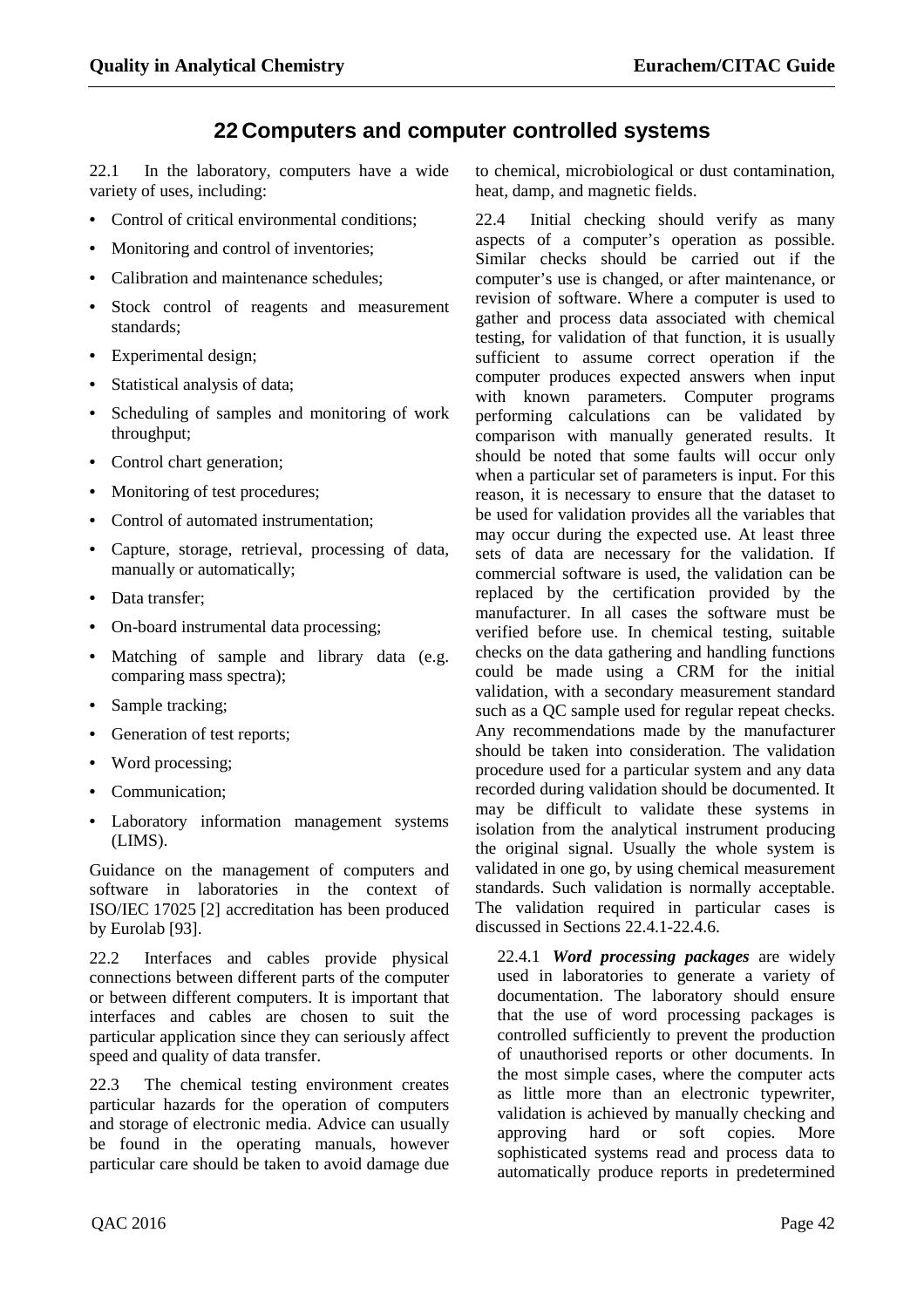formats. Such systems will require additional checks.

22.4.2 *Spreadsheet packages* are commonly used in laboratories to store, collate, summarise and present data, to calculate measurement results from instrument outputs, to plot charts and to carry out statistical analysis. For certain applications (particularly statistical analysis) inbuilt functions may be used rather than entering the relevant equations manually. In either case, spreadsheets should be validated to confirm that any equations/in-built functions used return the correct value. It is particularly important to establish that the correct input data are being referenced. Spreadsheets can be validated by using a test dataset and comparing the results with manual calculations. Procedures should be put in place to minimise the risk of incorrect data entry/transfer and to ensure that any calculations cannot be edited (either intentionally or accidentally) after the spreadsheet has been validated.

22.4.3 *Microprocessor controlled instruments* will normally have a self-checking routine which is activated when the instrument is switched on, and will include the recognition and checking of all peripheral equipment. Often the software is not accessible. Under most circumstances validation can be performed by testing the various aspects of instrument function using known parameters, e.g. by testing RMs, physical or chemical measurement standards or QC samples.

22.4.4 *Data handling or processing systems, integration systems.* The output from measuring instruments will usually need to be converted to a digital signal using an analogue/digital converter, before it can be processed. The digitised data are then translated into a recognisable signal (numbers, peaks, spectra according to the system) by the software algorithm. Programmed instructions are provided by the algorithm for a number of factors, e.g. deciding where peaks start and finish, whether a number should be rounded up or down. The algorithm is a common source of unexpected performance and validation should test the logic behind the decisions made by the algorithm.

22.4.5 *Computer controlled automated system.* This may embrace one or more of the foregoing examples, operated either simultaneously or in a controlled time sequence. Such systems will normally be validated by checking for

satisfactory operation (including performance under extreme circumstances) and establishing the reliability of the system before it is allowed to run unattended. The validation should consist of a validation of individual components, plus an overall check on the dialogue between individual components and the controlling computer. An assessment should be made of the likely causes of system malfunction. One important consideration is that the computer, interfaces and connecting cabling have sufficient capacity for the required tasks. If any part of the system is overloaded, its operation will slow down and possibly data may be lost. This could have serious consequences where the operations include time sequenced routines. Where possible the controlling software should be tailored to identify and highlight any such malfunctions and tag associated data. The use of QC samples and standards run at intervals in the sample batches should then be sufficient to monitor correct performance on a day-to-day basis. Calculation routines can be checked by testing with known parameter values. Electronic transfer of data should be checked to ensure that no corruption has occurred during transmission. This can be achieved on the computer by the use of 'verification files' but, wherever practical, the transmission should be backed-up by a hard copy of the data.

22.4.6 *Laboratory Information Management Systems* are widely used as a way of managing laboratory activities. A LIMS is a computer based system with software which allows the electronic collation, calculation and dissemination of data, often received directly from analytical instruments. It incorporates word-processing, database, spreadsheet, and data processing capabilities and can perform a variety of functions, including: sample registration and tracking; test assignment and allocation; worksheet generation; processing captured data; QC; financial control; and report generation. The operation of the LIMS may be confined to the laboratory itself or it may form part of a company-wide computer system. Information may be input manually or downloaded directly from analytical instrumentation or other electronic devices such as bar-code readers. Information can be output either electronically or as hard-copies. Electronic outputs could consist of raw or processed data written to other computers either within the organisation, or remote. Similarly the information could be downloaded to an external storage device. Where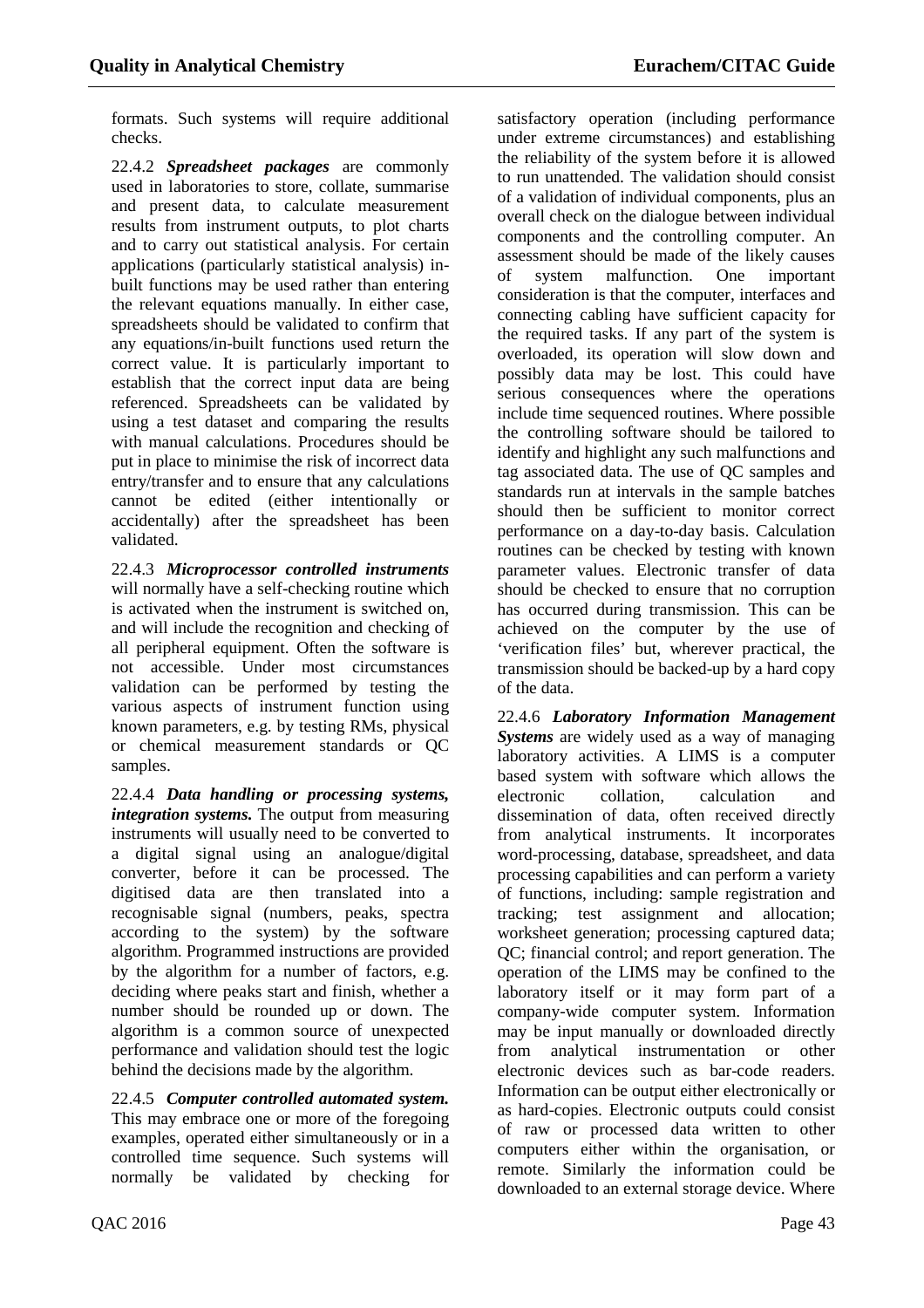data cross from one system to another there may be a risk of data corruption through system incompatibility or the need to reformat the information. A well designed system enables high levels of QA to be achieved, right from the point of sample entry to the production of the final report. Particular validation requirements include management of access to the various functions, and audit trails to catalogue alterations and file management. Where data are transmitted electronically it will be necessary to build in safety checks to guard against data corruption and unauthorised access.

22.5 ISO/IEC 17025 [2] has specific requirements in relation to the control of documents and records. Any electronic system used for the generation and management of documents/records must therefore meet these requirements. In many respects, electronic systems can simplify document management and control. However, a number of key aspects still need to be considered. These include:

- Accessibility;
- Security, in particular controls to prevent unauthorised modification;
- Retrieval will the documents/records still be accessible after future hardware/software upgrades?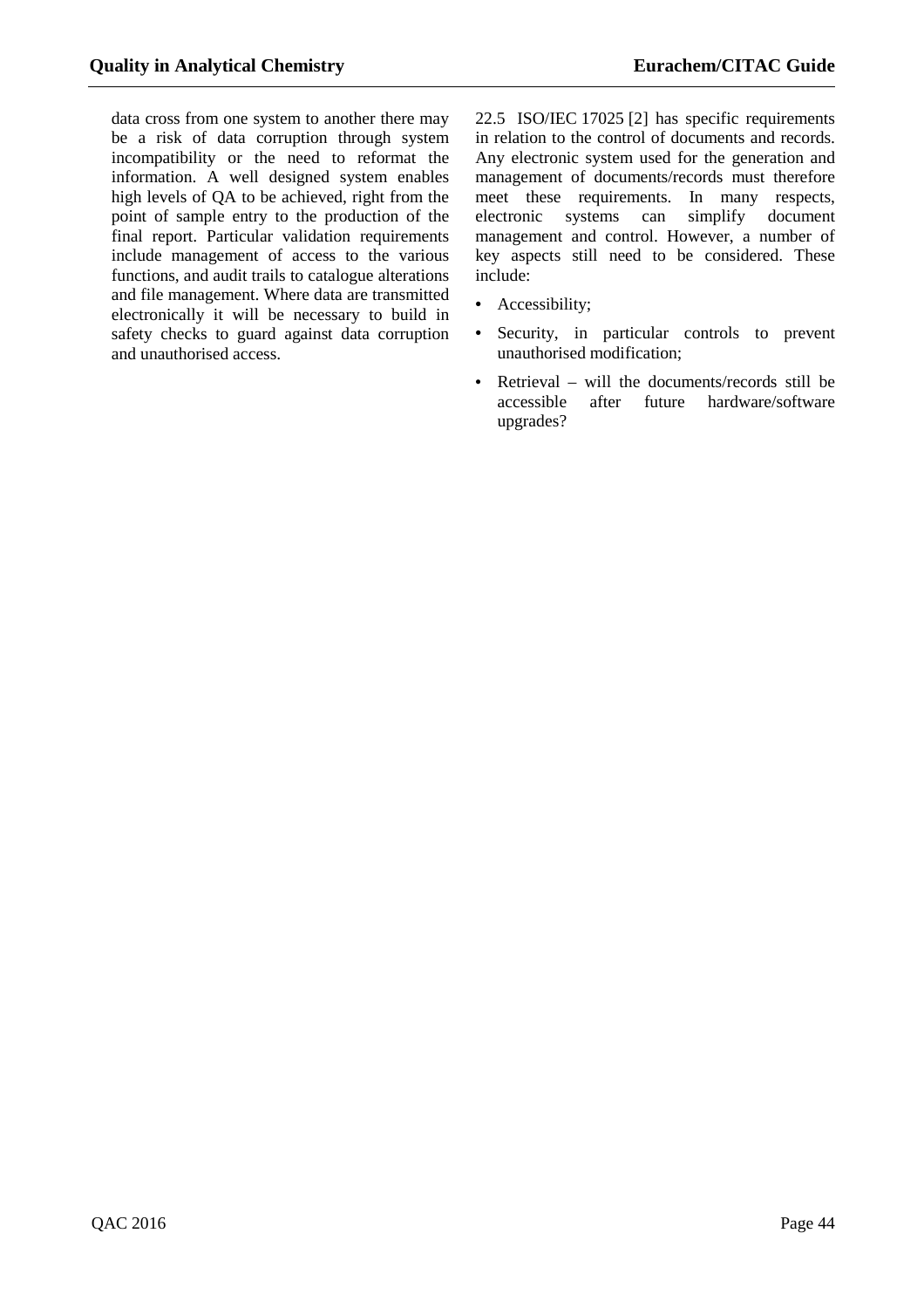#### **23 Laboratory audit and review**

23.1 See Sections 3.8 and 3.9 for terminology.

23.2 An important aspect of quality management is the periodic re-examination of the QMS by the laboratory management. In general, all aspects of the QMS should be examined at least once a year. The system should be examined in two ways.

- 1) It should be examined to ensure that it is sufficiently well documented to enable adequate and consistent implementation, and that personnel are following the procedures described. This examination is commonly known as an internal audit (as opposed to the external assessment carried out by accreditation bodies).
- 2) The QMS should be examined to see whether it meets the requirements of the laboratory, its customers and, if appropriate, the quality management standard. Over a period of time the needs of the laboratory and its customers will change and the QMS should evolve to continue to fulfil its purpose.

This second type of examination is commonly known as management review and should be carried out at least annually. It is carried out by the laboratory management and draws on information from a number of sources. These include results from internal audits, external assessments, performance in PT schemes, internal QC studies, revision of procedures, market trends, customer complaints and compliments, etc. ISO 19011 [94] provides guidance on the auditing of management systems.

23.3 The programme of internal audits and management review is normally delegated by the management of the laboratory to the laboratory quality manager, who is responsible for ensuring that auditors have the correct technical knowledge, training, guidance and authority necessary for their work. A timetable of the internal audit of specific areas of the laboratory must be drawn up each year, including the audit criteria and the personnel involved. The results are reported at the management review. Internal audits are normally carried out by the quality manager or other laboratory personnel who work outside of the area they are examining. This may not always be possible where the number of personnel is small. Sometimes it is necessary to ask an external person (to undertake an audit or management review), or another qualified person to carry out the audit alone or assisted by a qualified person working in the area.

23.4 Audits may be carried out in two basic ways:

- 1) In a horizontal internal audit, the auditor will examine in detail single aspects of the QMS, for example calibration, training procedures and records, or reports.
- 2) In a vertical internal audit the auditor will select a sample and follow its progress from sampling (or receipt of the sample) through to reporting of result(s) and sample disposal, examining all aspects of the QMS relating to its testing (calibration, results from participation in PT, quality controls, control of instruments, etc.).

ISO/IEC 17025 [2] states that the cycle for internal audits should normally be completed within one year.

23.5 A check list, with examples, of aspects of a chemical laboratory which could be relevant for examination during an internal audit is shown in Appendix A of this Guide. It is a requirement that all points of the relevant ISO standard are covered and controlled over the internal audit period. Afterwards, a report is required documenting the noncompliances and shortcomings, and the timescale of the required implementation of corrections and improvements to the QMS. It is necessary that these points are followed up and can be closed in a specific period of time. The laboratory should also monitor and demonstrate the effectiveness of the actions taken.

23.6 The management review should be carried out at regular intervals. Once a year is normally sufficient although, for laboratories with extensive scopes of accreditation, it may be necessary to split the management review into discrete modules that can be examined during the course of the year. The laboratory should establish a procedure for planning, performing and reporting of management reviews and follow up – including a fixed agenda, comprising the issues mentioned in Section 23.2.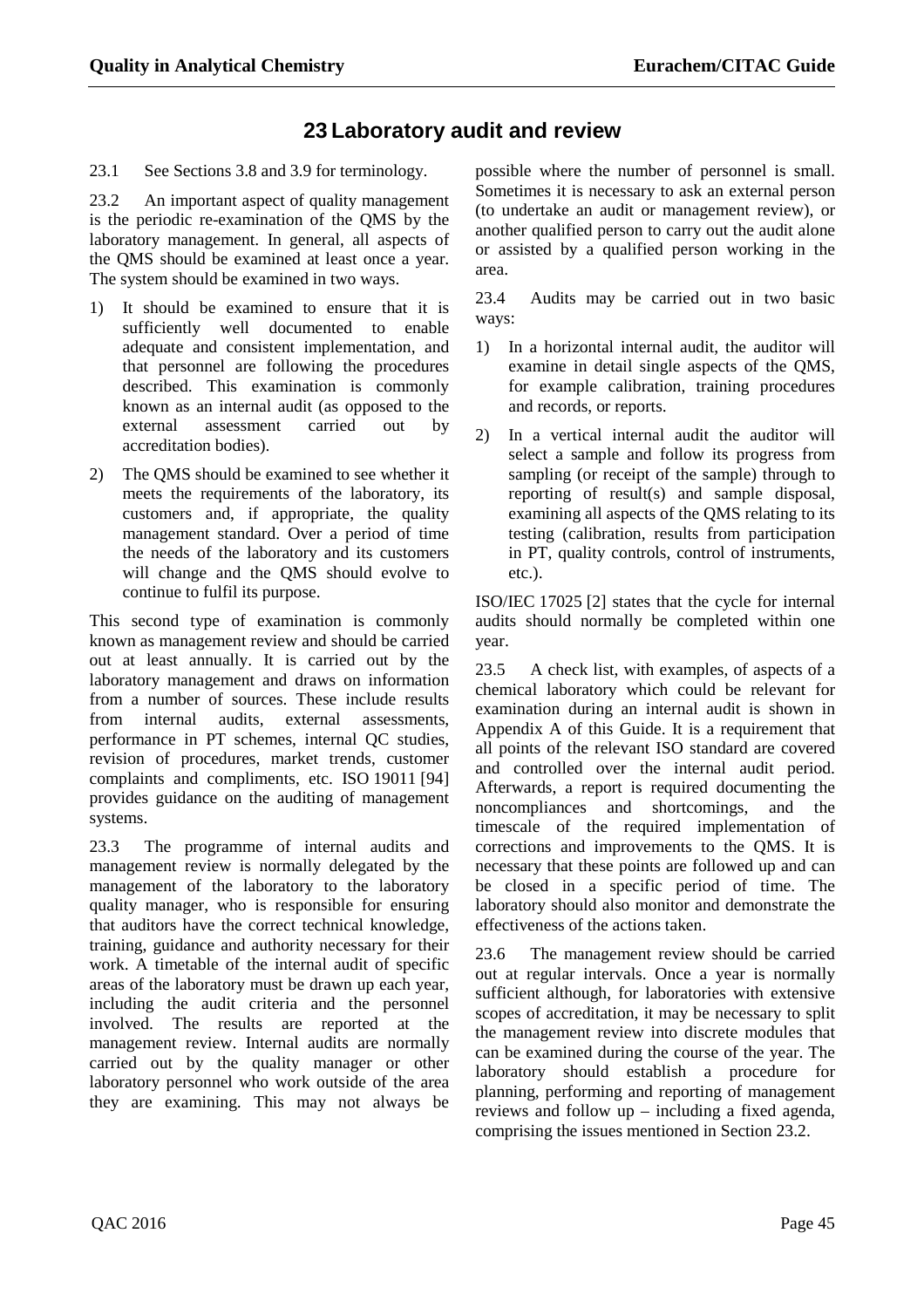#### **Appendix A – Quality audit: Areas of particular importance to a chemistry laboratory**

#### **A.1 Personnel**

- i) Personnel who operate specific equipment, perform tests and/or calibrations, evaluate results, sign test reports and calibration certificates, and/or provide opinions and interpretation are qualified on the basis of appropriate education, training, experience and/or demonstrated skills.
- ii) On-the-job training is carried out against established criteria, which are relevant to the present and anticipated tasks of the laboratory. The effectiveness of the training is evaluated. Up-to-date records of the training are maintained.
- iii) Tests and calibrations are carried out only by authorised analysts. Personnel undergoing training have appropriate supervision.
- iv) The performance of personnel carrying out analyses is observed by the auditor.
- v) The performance of authorised personnel is continuously monitored.

#### **A.2 Accommodation and environmental conditions**

- i) The laboratory environment is suitable for the work carried out.
- ii) The laboratory services and facilities are adequate for the work carried out.
- iii) There is adequate separation of potentially conflicting work.
- iv) The laboratory areas are sufficiently clean and tidy to ensure the quality of the work carried out is not compromised.
- v) There is adequate separation of sample reception, preparation, clean-up, and measurement areas, to ensure the quality of the work carried out is not compromised. In the case of small laboratories where management of space is not feasible, management of time (i.e. effective scheduling of different aspects of the work) is required.
- vi) Adherence to health and safety regulations is consistent with the requirements of the QMS.
- vii) Environmental conditions are monitored and recorded when specified in methods or procedures, or where they influence the quality of the results. Tests and calibrations are stopped when the environmental conditions jeopardise the results of the tests and/or calibrations.
- viii) Access to, and use of, areas affecting the quality of the tests and/or calibrations is maintained under appropriate control.
- ix) Measures are taken to ensure good housekeeping in the laboratory. Special procedures are implemented where necessary, for example where particular cleaning protocols are required to ensure the quality of results.

#### **A.3 Equipment**

- i) The laboratory has available all equipment required for the correct performance of the tests and/or calibrations. The equipment in use (and any associated software) is suitable for its intended purpose.
- ii) Appropriate instructions for use and maintenance of equipment (including manuals) are available.
- iii) Equipment is used by authorised personnel.
- iv) Major instruments are correctly maintained and records of this maintenance are kept.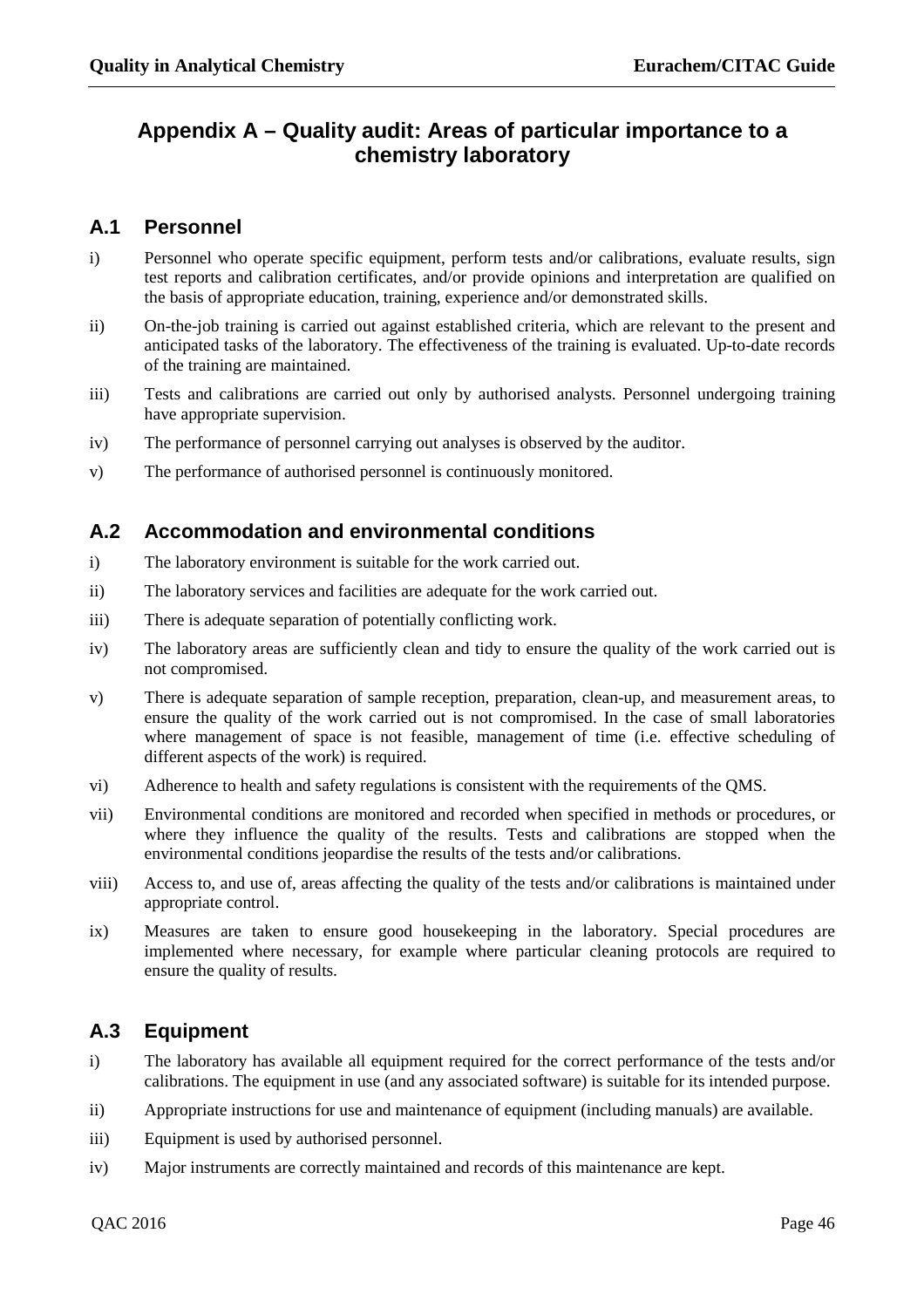- v) Equipment is calibrated or checked before use.
- vi) Programmes for the metrological control of instruments are established.
- vii) Critical equipment (e.g. balances, thermometers, glassware, timepieces, pipettes) is uniquely identified, appropriately calibrated (with suitable traceability), and the corresponding certificates or other records demonstrating traceability to national measurement standards are available.
- viii) Calibrated equipment is appropriately labelled or otherwise identified to ensure that it is not confused with uncalibrated equipment and to ensure that its calibration status (including the date when last calibrated and the date or expiration criteria when recalibration is due) is clear to the user.
- ix) Instrument calibration procedures and performance checks are documented and available to users. These procedures should include acceptance criteria, even when the metrological control is outsourced.
- x) Instrument performance checks and calibration procedures are carried out at appropriate intervals and show that calibration is maintained and day-to-day performance is acceptable. Appropriate corrective action is taken where necessary.
- xi) Intermediate checks needed to maintain confidence in the calibration status of the equipment are carried out according to defined procedures.
- xii) Test and calibration equipment, including both hardware and software, is safeguarded from adjustments which would invalidate the test and/or calibration results.
- xiii) Where calibrations give rise to a set of correction factors, the laboratory has procedures to ensure that copies (e.g. in instrument software/spreadsheets) are correctly updated.
- xiv) Records of calibration, performance checks and corrective actions are maintained.

#### **A.4 Test methods and method validation**

- i) Laboratory developed methods are appropriate for the intended use, fully documented, appropriately validated and authorised for use.
- ii) The introduction of test and calibration methods developed by the laboratory is a planned activity and is assigned to qualified personnel.
- iii) The laboratory demonstrates that standard (published/official) methods are fit-for-purpose, and that published performance levels can be achieved.
- iv) Alterations to methods are documented, technically justified, authorised, and accepted by the customer.
- v) Authorised copies of published and official methods are available.
- vi) The most up-to-date version of the method is available to the analyst.
- vii) Analysts are (observed to be) following the methods specified.
- viii) Laboratory developed methods contain at least the following information:
	- a) appropriate identification;
	- b) scope;
	- c) description of the type of item to be tested or calibrated;
	- d) parameters or quantities and ranges to be determined;
	- e) apparatus and equipment, including technical performance requirements;
	- f) chemicals, measurement standards (including RMs) required, with specifications for purity;
	- g) environmental conditions required and any stabilisation/equilibration period needed;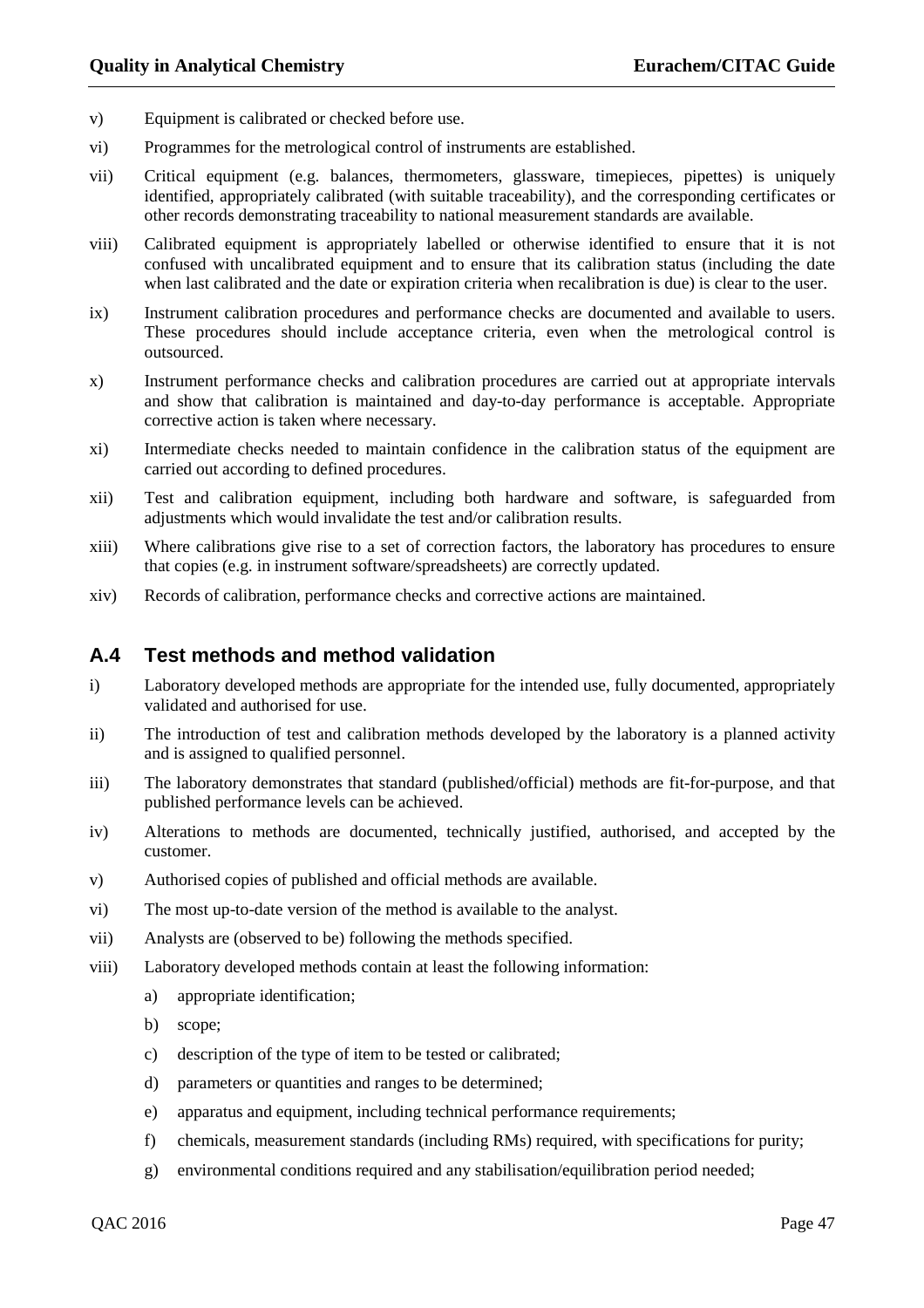- h) description of the procedure, including:
	- affixing of identification marks, handling, transporting, storing and preparation of items,
	- checks to be made before the work is started,
	- checks that the equipment is working properly and, where required, calibration and adjustment of the equipment before each use,
	- the method of recording the observations and results,
	- any safety measures to be observed.
- i) criteria and/or requirements for approval/rejection;
- j) data to be recorded and method of analysis and presentation;
- k) the uncertainty or the procedure for estimating uncertainty.
- ix) Methods include a specified timescale for review.

#### **A.5 Reagents and measurement standards (including reference materials)**

- i) The laboratory has a programme and procedure for the calibration of its measurement standards. The procedures should include acceptance criteria.
- ii) Measurement standards are calibrated by a body that can provide traceability.
- iii) A measurement standard is used for only one purpose (e.g. calibration or performance checks).
- iv) Measurement standards are calibrated before and after any adjustment.
- v) Checks needed to maintain confidence in the calibration status of reference, primary, transfer or working standards and RMs are carried out according to defined procedures and schedules.
- vi) The measurement standards required for the tests are readily available.
- vii) The measurement standards are certified or are the 'best' available.
- viii) The preparation of working measurement standards and reagents is documented.
- ix) Property values of RMs are traceable to SI units of measurement where possible, or to property values of appropriate CRMs. RMs prepared in-house are checked as far as is technically and economically practicable.
- x) Measurement standards, RMs and reagents are properly labelled and correctly stored. Where appropriate 'opening' and 'use-by' dates are shown on the label.
- xi) New batches of measurement standards and reagents critical to the performance of the method are compared against old batches before use.
- xii) The correct grade of each material is being used in the tests.
- xiii) Where measurement standards are certified, copies of the certificate are available for inspection.

#### **A.6 Quality control**

- i) There is an appropriate level of QC for each method.
- ii) QC check samples are being tested by the defined procedures, at the required frequency and there is an up-to-date record of the results and actions taken where results have exceeded action limits.
- iii) Where control charts are used, performance has been maintained within acceptable criteria.
- iv) Results from the random re-analysis of samples show an acceptable measure of agreement with the original analyses.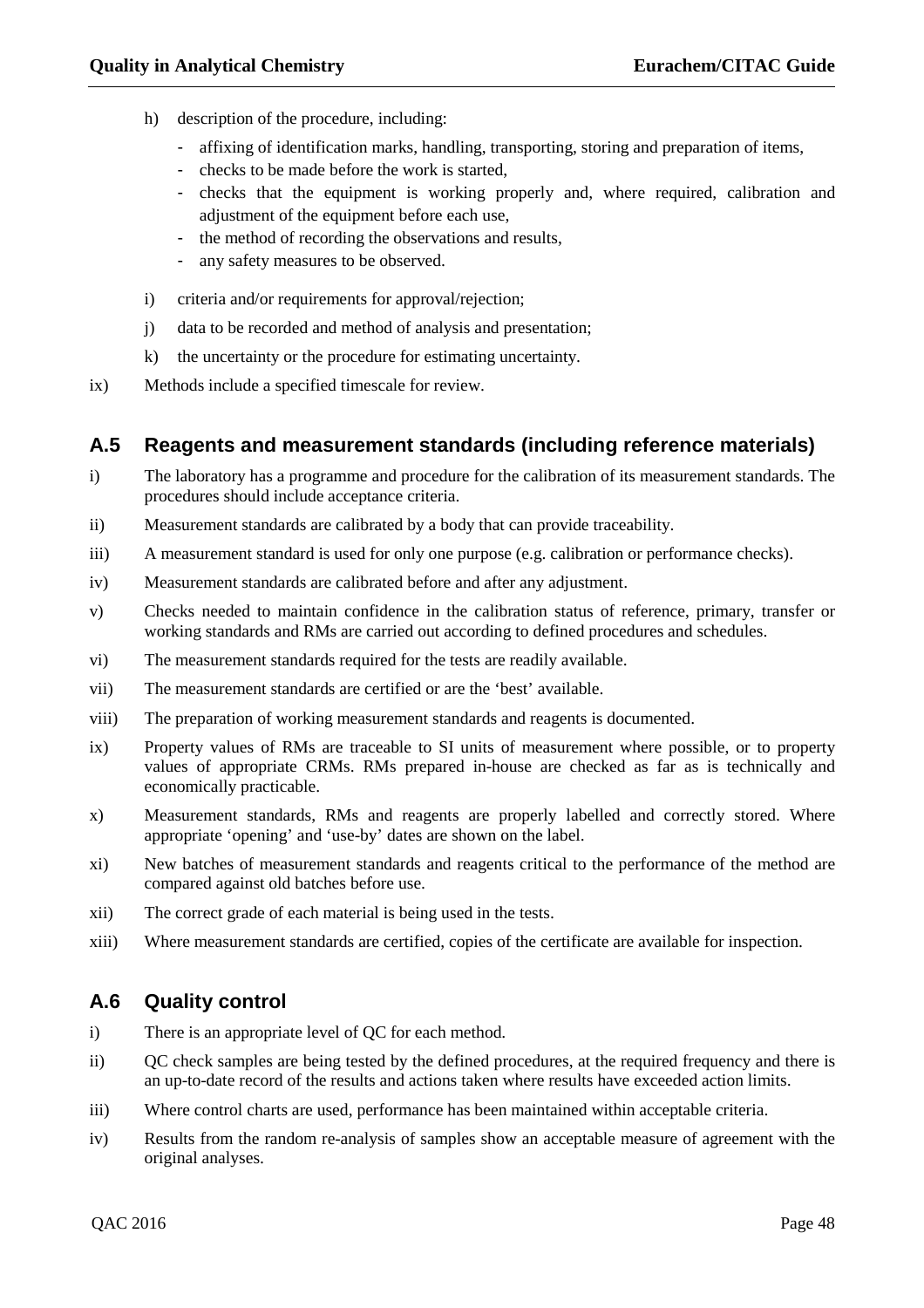- v) QC data are analysed and, where they are found to be outside pre-defined criteria, planned action is taken to correct the problem and to prevent incorrect results from being reported.
- vi) Where appropriate, performance in PT schemes and/or interlaboratory comparisons is satisfactory and has not highlighted any problems or potential problems.
- vii) There is an effective system for linking PT performance into day-to-day QC.

#### **A.7 Handling of test items**

- i) There is an effective documented system for receiving test items, identifying test items against requests for analysis, showing progress of analysis, issuing reports, and tracking the fate of test items.
- ii) Test items are properly labelled and stored.
- iii) Upon receipt records are kept of abnormalities, or departures from normal or specified conditions, as described in the test method.
- iv) The laboratory has procedures and appropriate facilities for avoiding deterioration, loss or damage to the test item during storage, handling and preparation.
- v) Storage conditions of test items are monitored and recorded.

#### **A.8 Records**

- i) Notebooks/worksheets or other records show the date of test, analyst, analyte(s), sample details, test observations, QC, all rough calculations, any relevant instrument output (e.g. chromatograms), raw data, and relevant calibration data.
- ii) Notebooks/worksheets are indelible, mistakes are crossed out rather than erased or obliterated, and the records are signed by the analysts.
- iii) Where a mistake is corrected the alteration is traceable to the person making the correction.
- iv) The laboratory has procedures for checking data transfers and calculations and is using them.
- v) Observations, data and calculations are recorded at the time they are made.
- vi) In the case of records stored electronically, the laboratory adopts adequate measures to avoid loss of or change to the original data.

#### **A.9 Test reports**

- i) The test report provides information about the measurement result(s) in a clear, accurate, concise and unambiguous manner.
- ii) The information given in reports is consistent with the requirements of the standard and the customer, and reflects any provisions made in the documented method.
- iii) The test report includes the following information:
	- a) title;
	- b) the name and address of the laboratory;
	- c) unique identification of the test report and on each page an identification and a clear identification of the end of the test report or calibration certificate;
	- d) the name and address of the customer;
	- e) identification of the method used and, where appropriate, reference to an International Standard;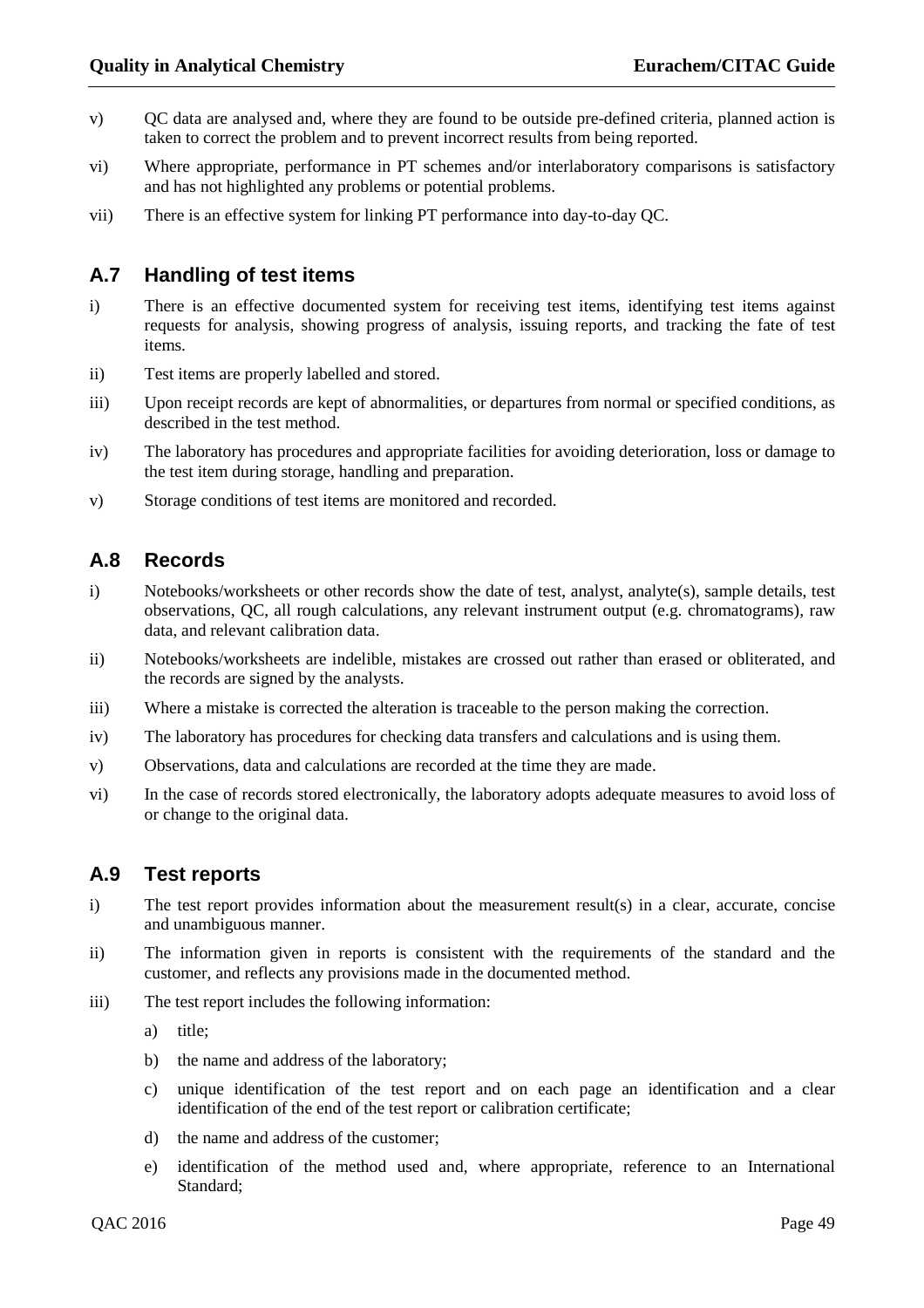- f) a description of the condition of, and unambiguous identification of, the item(s) tested or calibrated;
- g) the date of receipt of the test item and the date of performance of the test;
- h) reference to the sampling plan or sample taking procedure clarifying whether sampling was carried out by the laboratory or other body;
- i) the test results with the correct number of significant figures and, where appropriate, the units of measurement;
- j) the name, function and signature or equivalent identification of person authorising the test report or calibration certificate;
- k) where relevant, a statement to the effect that the results relate only to the items tested or calibrated.
- iv) Where applicable, the test report also contains a statement of the estimated uncertainty of the results as well as opinions and interpretations, and other additional information which may be required by specific methods, customers or groups of customers.
- v) When the test report contains results of tests performed by subcontractors, these results are clearly identified.
- vi) When the test report contains results from accredited methods the appropriate accreditation mark is included. Where the test report contains results from both accredited and non-accredited methods this is clearly indicated.

#### **A.10 Miscellaneous**

- i) Documented procedures are in operation to handle queries, complaints and system failures.
- ii) There is adequate evidence of corrective action (in the case of system failures) and preventive action. Effectiveness is evaluated in both cases.
- iii) The Laboratory Quality Manual is up-to-date and is accessible to all relevant personnel.
- iv) There are documented procedures for subcontracting work, including verification of the suitability of subcontractors.
- v) Vertical audits on random samples (i.e. checks made on a sample, examining all procedures associated with its testing from receipt through to the issue of a report, and sample retention and disposal) have not highlighted any problems.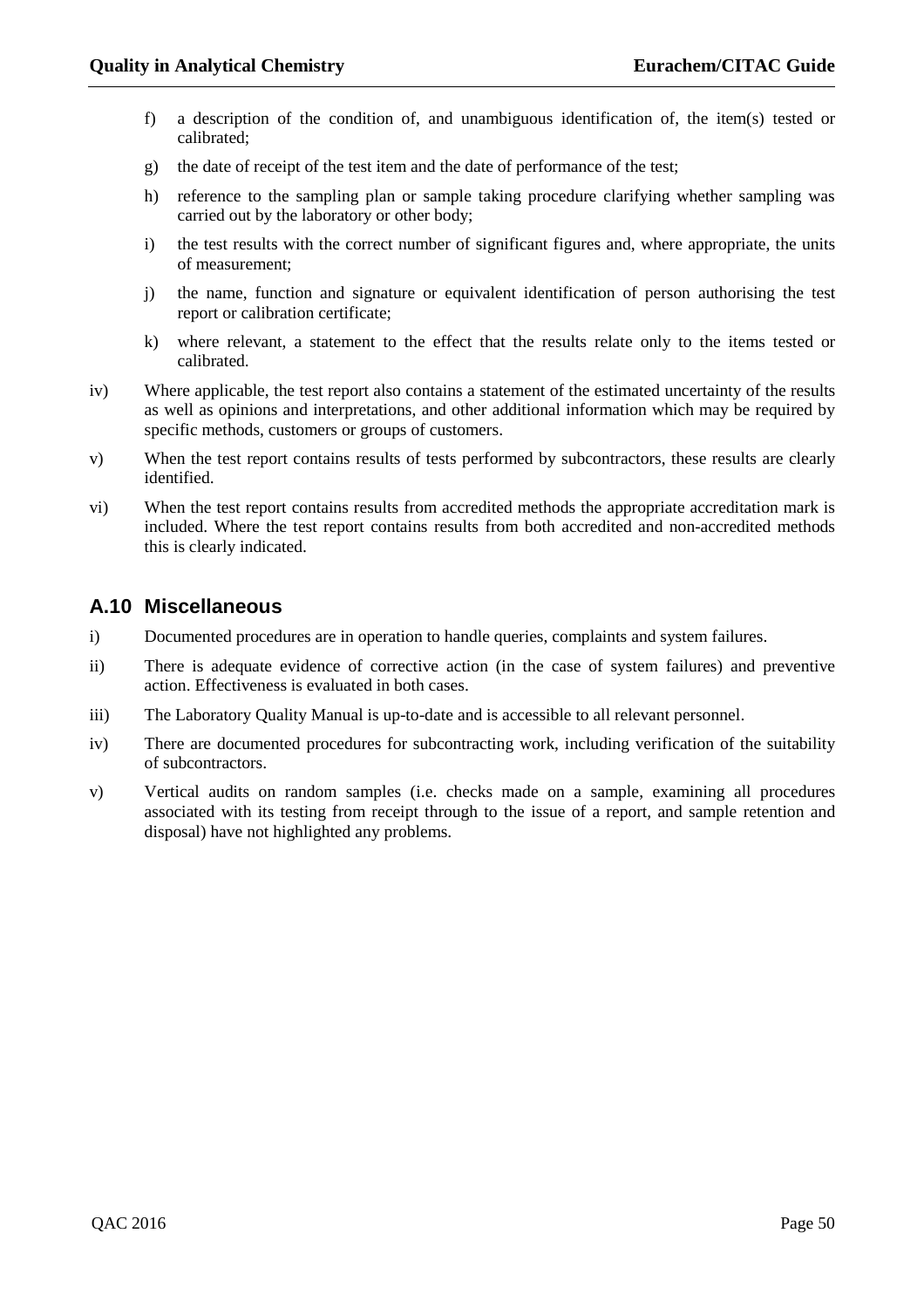#### **Appendix B – Instrument calibration and performance checks**

#### **B1. The purpose of periodic calibration is to:**

- i) Improve the estimate of the deviation between a reference value and a value obtained by using a measuring instrument (correction);
- ii) Improve the uncertainty in this deviation, at the time the instrument is used;
- iii) Confirm that there has been no alteration of the measuring instrument which could introduce doubt about the results obtained during the period.
- B.1.1. Before the establishment of calibration periods the laboratory must know:
- i) The maximum permissible error (mpe) with which the instrument can perform the measurements;
- ii) Factors related to the type of instrument, possible deterioration and drift, and the manufacturer's recommendation;
- iii) The extent to which the measuring instrument is used, the severity of the environmental conditions (humidity, temperature) and level of expertise of the personnel using the measuring instrument;
- iv) The trend of the data obtained from previous calibration records;
- v) Cost-benefit ratio.
- B.1.2 Guidance is given in Table B1 on the calibration of equipment in common use in analytical laboratories and on which the calibration of other instruments may be dependent. Table B2 gives guidance on equipment validation and verification of performance. More comprehensive advice is available in the literature [71] and also in equipment manuals.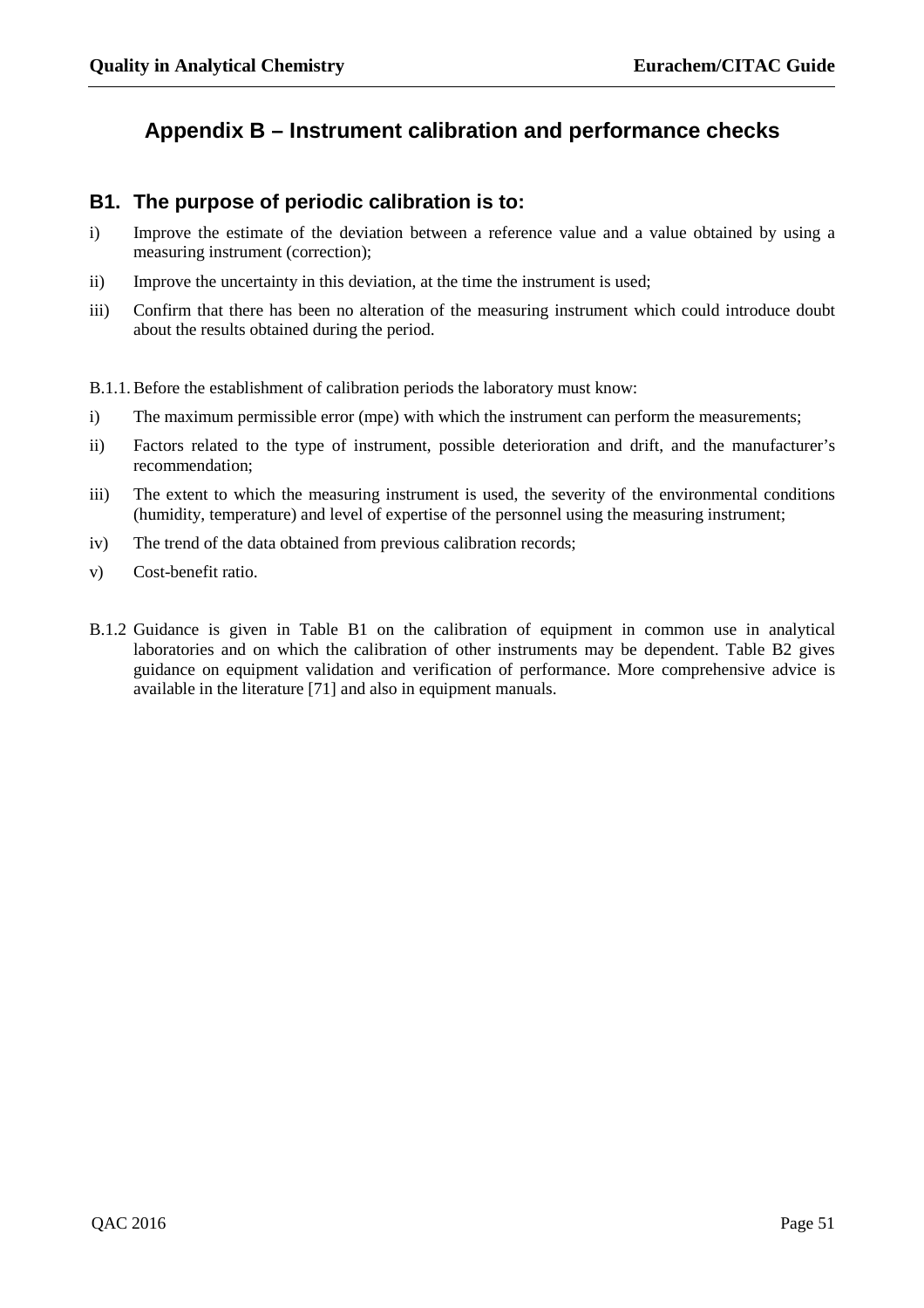#### **Table B1 – Guidance on calibration and calibration checks of laboratory equipment**

This information is provided for guidance purposes and the frequency will be based on the need, type and previous performance of the equipment.

| Type of equipment                           | <b>Requirement</b>                                                                                    | <b>Suggested frequency</b>                                                                             |
|---------------------------------------------|-------------------------------------------------------------------------------------------------------|--------------------------------------------------------------------------------------------------------|
| <b>Balances</b>                             | Full traceable calibration                                                                            | Annually in the first 3 years,<br>followed by less frequently,<br>based on satisfactory<br>performance |
| Calibration weights                         | Full traceable calibration                                                                            | Every 5 years                                                                                          |
| Check weight $(s)$                          | Check against calibrated weight or<br>check on balance immediately<br>following traceable calibration | Every 2 years                                                                                          |
| Volumetric glassware                        | Gravimetric calibration to required<br>tolerance                                                      | Annually                                                                                               |
| Pipettors/pipettes                          | Full traceable calibration                                                                            | Annually                                                                                               |
| Hydrometers (working)                       | One point calibration versus<br>reference hydrometer                                                  | Annually                                                                                               |
| Hydrometers (reference)                     | One point calibration using<br>measurement standard of known<br>specific gravity                      | 5 years                                                                                                |
| <b>Barometers</b>                           | 5 years                                                                                               | One point                                                                                              |
| Reference thermometers<br>(liquid-in-glass) | Full traceable re-calibration<br>Single point (e.g. ice-point check)                                  | Every 5 years<br>Annually                                                                              |
| Reference thermocouples                     | Full traceable re-calibration<br>Check against reference thermometer                                  | Every 3 years<br>Annually                                                                              |
| Working thermometers and<br>thermocouples   | Check against reference thermometer<br>at ice-point and/or working<br>temperature range               | Annually                                                                                               |

Note: Some instruments will normally be calibrated in an accredited calibration laboratory, and should at least provide results traceable to national measurement standards.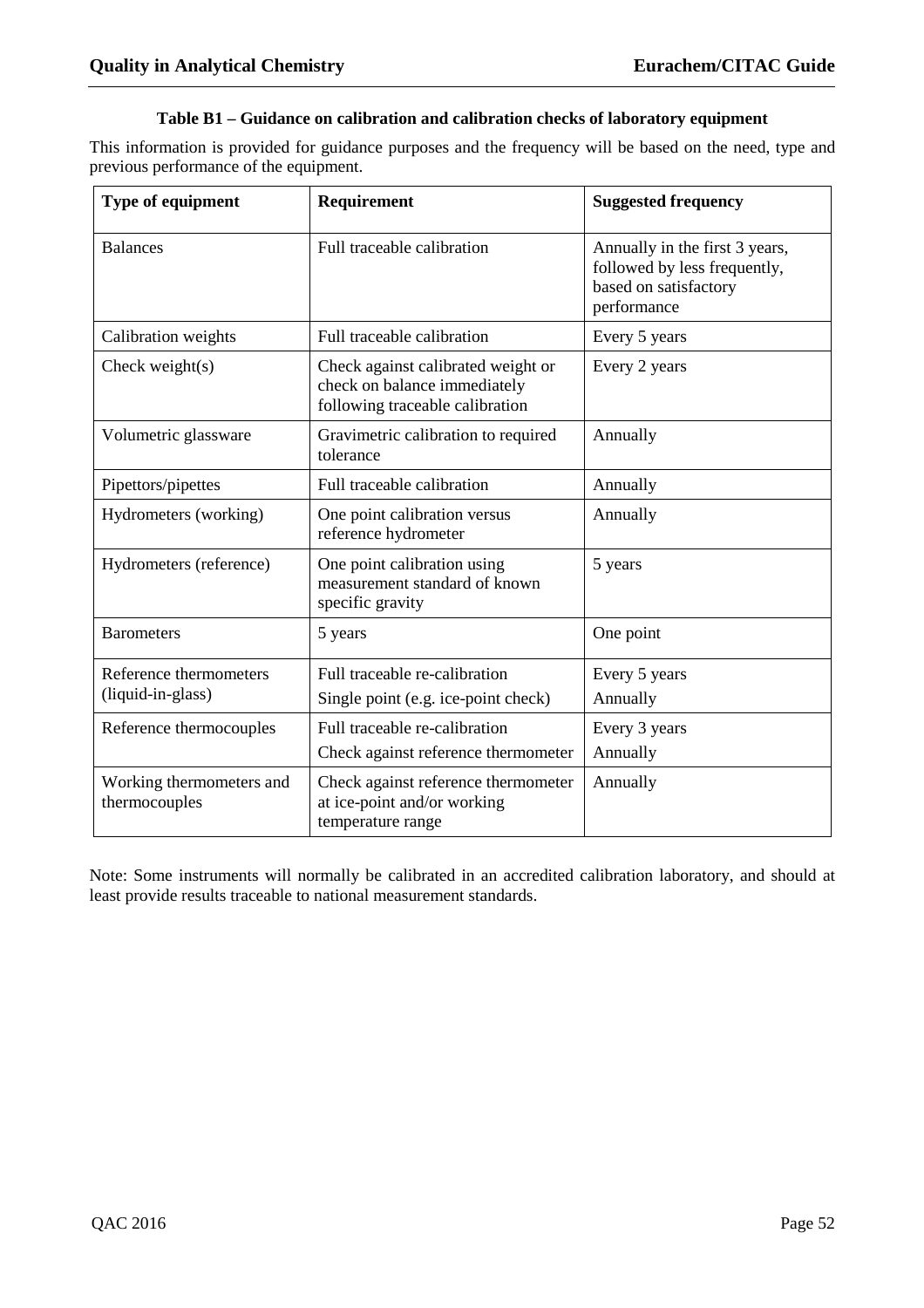#### **Table B2 – Guidance on equipment validation and verification of performance**

This information is provided for guidance purposes and the frequency will be based on the need, type and previous performance of the equipment.

| Type of equipment                   | Requirement                                                                               | <b>Suggested frequency</b>                                                                                            |
|-------------------------------------|-------------------------------------------------------------------------------------------|-----------------------------------------------------------------------------------------------------------------------|
| <b>Balances</b>                     | Check zero, and reading against<br>check weight                                           | Daily/each use                                                                                                        |
| Pipettors/pipettes                  | Check accuracy and precision of<br>volume dispensed by gravimetric<br>method              | Regularly (to be defined by<br>taking account of the frequency<br>and nature of use)                                  |
| Temperature controlled<br>equipment | Establish stability and<br>(a)<br>uniformity of temperature<br>Monitor temperature<br>(b) | Initially, periodically, at<br>(a)<br>documented frequency, and<br>after repair/modification<br>Daily/each use<br>(b) |
| <b>Timers</b>                       | Check against national time signal                                                        | Annually                                                                                                              |
| pH meters                           | Adjust using at least two buffers of<br>suitable quality                                  | Daily/each use                                                                                                        |

#### **B2. The following aspects of the instruments listed below, may need to be checked, depending on the method:**

- B2.1 *Chromatographic equipment:*
- i) Overall system checks, precision of repeat sample injections, carry-over;
- ii) Column performance (capacity, resolution, retention);
- iii) Detector performance (output, response, noise, drift, selectivity, linearity);
- iv) System heating/thermostatting (trueness, precision, stability, ramping characteristics);
- v) Autosampler (trueness and precision of time routines).

#### B2.2 *Liquid and ion chromatographs:*

- i) Composition of mobile phase;
- ii) Mobile phase delivery system (pressure, precision, trueness, pulse-free).
- B2.3 *Electrode/meter systems, including conductivity, pH and ion-selective:*
- i) Electrode drift or reduced response;
- ii) Fixed point and slope checks using chemical measurement standards.
- B2.4 *Heating/cooling apparatus, including freeze dryers, freezers, furnaces, hot air sterilisers, incubators, melting and boiling point apparatus, oil baths, ovens, steam sterilisers and water baths:*
- i) Periodic calibration of temperature sensing system using the appropriate calibrated thermometer or pyroprobe;
- ii) Thermal stability;
- iii) Heating/cooling rates and cycles;

QAC 2016 Page 53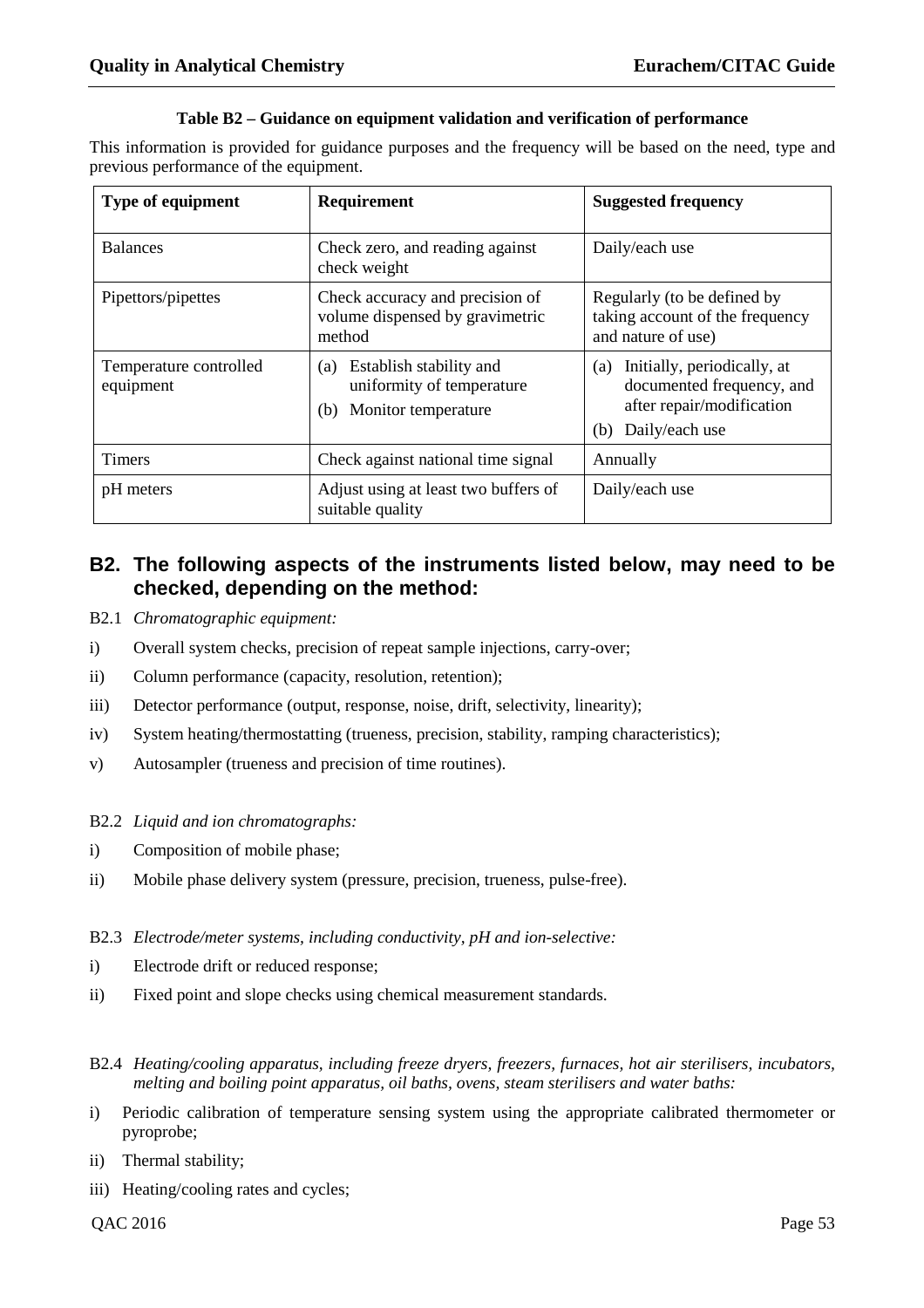- iv) Temperature gradients in ovens and furnaces;
- v) Ability to achieve and sustain pressure or vacuum.
- B2.5 *Spectrometers and spectrophotometers, including atomic absorption, fluorimetric, inductively coupled plasma-optical emission, infra-red, luminescence, mass, nuclear magnetic resonance, ultraviolet/visible and X-ray fluorescence:*
- i) Selected wavelength trueness, precision, stability;
- ii) Source stability;
- iii) Detector performance (resolution, selectivity, stability, linearity, trueness, precision);
- iv) Signal to noise ratio;
- v) Detector calibration (mass, wavelength, frequency, absorbance, transmittance, bandwidth, intensity etc.);
- vi) Internal temperature controllers and indicators where applicable.

#### B2.6 *Microscopes:*

- i) Resolving power;
- ii) Performance under various lighting conditions (fluorescence, polarisation, etc.);
- iii) Graticule calibration (for length measurement).

#### B2.7 *Autosamplers:*

- i) Trueness and precision of timing systems;
- ii) Reliability of sequencing programmes;
- iii) Trueness and precision of sample delivery systems.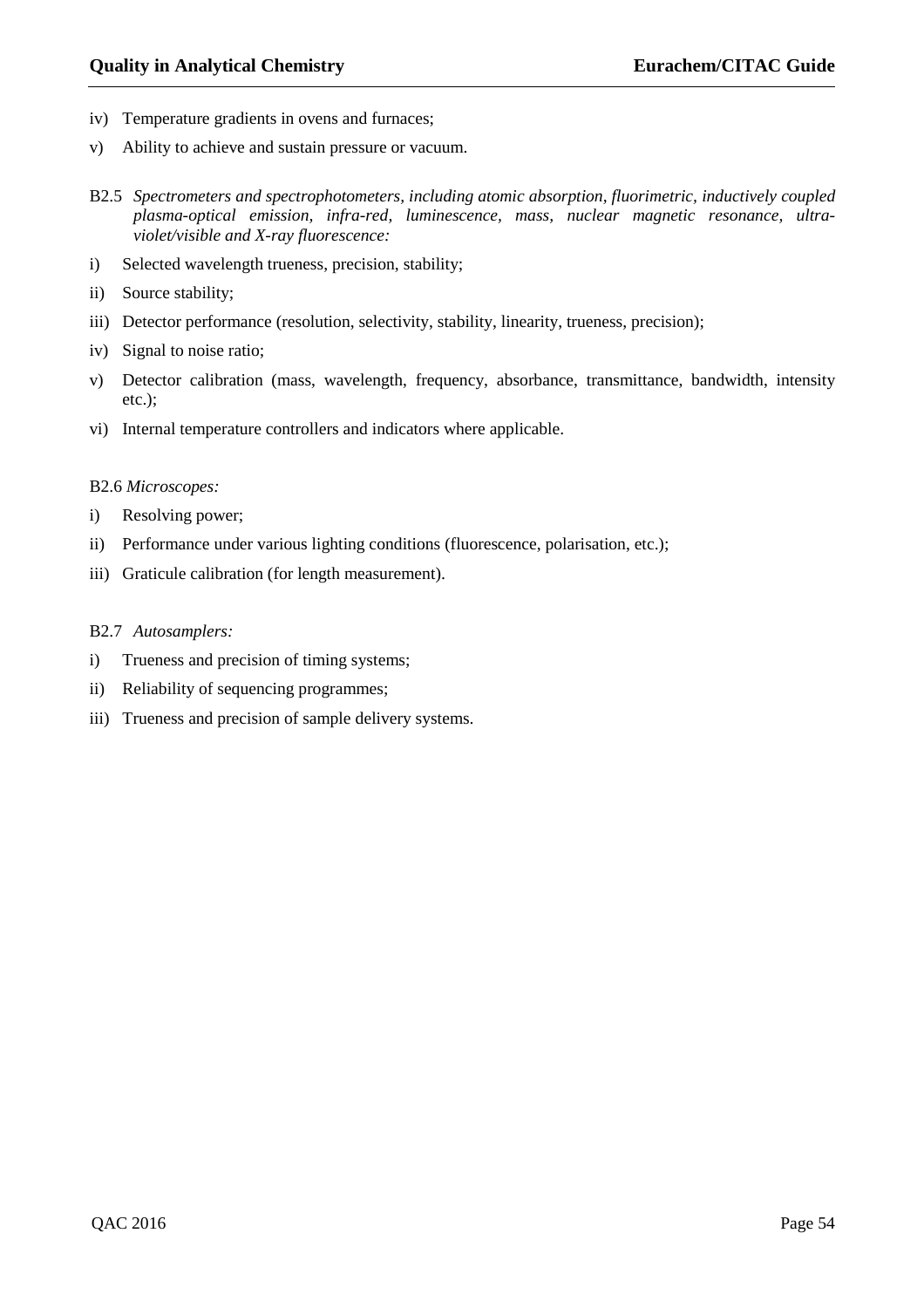#### **Bibliography**

For a list of current references relating to quality in analytical measurement, please refer to the Eurachem *Reading List* available under the *Publications* section of the Eurachem website, www.eurachem.org.

- 1. Eurachem/CITAC Guide CG2: Quality assurance for research and development and non-routine analysis (1998). Available from www.eurachem.org.
- 2. ISO/IEC 17025:2005, General requirements for the competence of testing and calibration laboratories, ISO, Geneva (2005).
- 3. ISO 15189:2012, Medical laboratories Requirements for quality and competence, ISO, Geneva (2012).
- 4. ISO 15195:2003, Laboratory medicine Requirements for reference measurement laboratories, ISO, Geneva (2003).
- 5. ISO 9001:2015, Quality management systems Requirements, ISO, Geneva (2015).
- 6. Directive 2004/10/EC of the European Parliament and of the Council of 11 February 2004 on the harmonisation of laws, regulations and administrative provisions relating to the application of the principles of good laboratory practice and the verification of their applications for tests on chemical substances (codified version), Official Journal of the European Union, L 50/44, 20.2.2004.
- 7. Commission Directive 2003/94/EC of 8 October 2003 laying down the principles and guidelines of good manufacturing practice in respect of medicinal products for human use and investigational medicinal products for human use, Official Journal of the European Union, L 262/22, 14.10.2003.
- 8. ISO/IEC 17000:2004, Conformity assessment Vocabulary and general principles, ISO, Geneva (2004).
- 9. ISO 9000:2015, Quality management systems Fundamentals and vocabulary, ISO, Geneva (2015).
- 10. International vocabulary of metrology Basic and general concepts and associated terms (VIM), JCGM 200:2012, www.bipm.org. A previous version is published as ISO/IEC Guide 99:2007, ISO, Geneva (2007).
- 11. V. J. Barwick and E. Prichard (eds.) Eurachem Guide: Terminology in analytical measurement Introduction to VIM 3 (2011). ISBN 978-0-948926-29-7. Available from www.eurachem.org.
- 12. B. Magnusson and U. Örnemark (eds.) Eurachem Guide: The fitness for purpose of analytical methods  $-$  A laboratory guide to method validation and related topics ( $2<sup>nd</sup>$  ed. 2014). ISBN 978-91-87461-59-0. Available from www.eurachem.org.
- 13. S. L. R. Ellison, A. Williams (eds.), Eurachem/CITAC Guide CG4: Quantifying uncertainty in analytical measurement, (3<sup>rd</sup> ed. 2012). ISBN 978-0-948926-30-3. Available from www.eurachem.org.
- 14. S. L. R. Ellison, B. King, M. Rösslein, M. Salit, A. Williams (eds.), Eurachem/CITAC Guide: Traceability in chemical measurement. A guide to achieving comparable results in chemical measurement,  $(1<sup>st</sup>$  ed. 2003). Available from www.eurachem.org.
- 15 I. Kuselman, F. Pennecchi, IUPAC/CITAC Guide: Classification, modelling and quantification of human errors in a chemical analytical laboratory (IUPAC Technical Report), Pure Appl. Chem., 88(5), 477-515 (2016).
- 16. Regulation (EC) No 765/2008 of the European Parliament and of the Council of 9 July 2008 setting out the requirements for accreditation and market surveillance relating to the marketing of products and repealing Regulation (EEC) No 339/93, Official Journal of the European Union, L 218/30, 13.8.2008.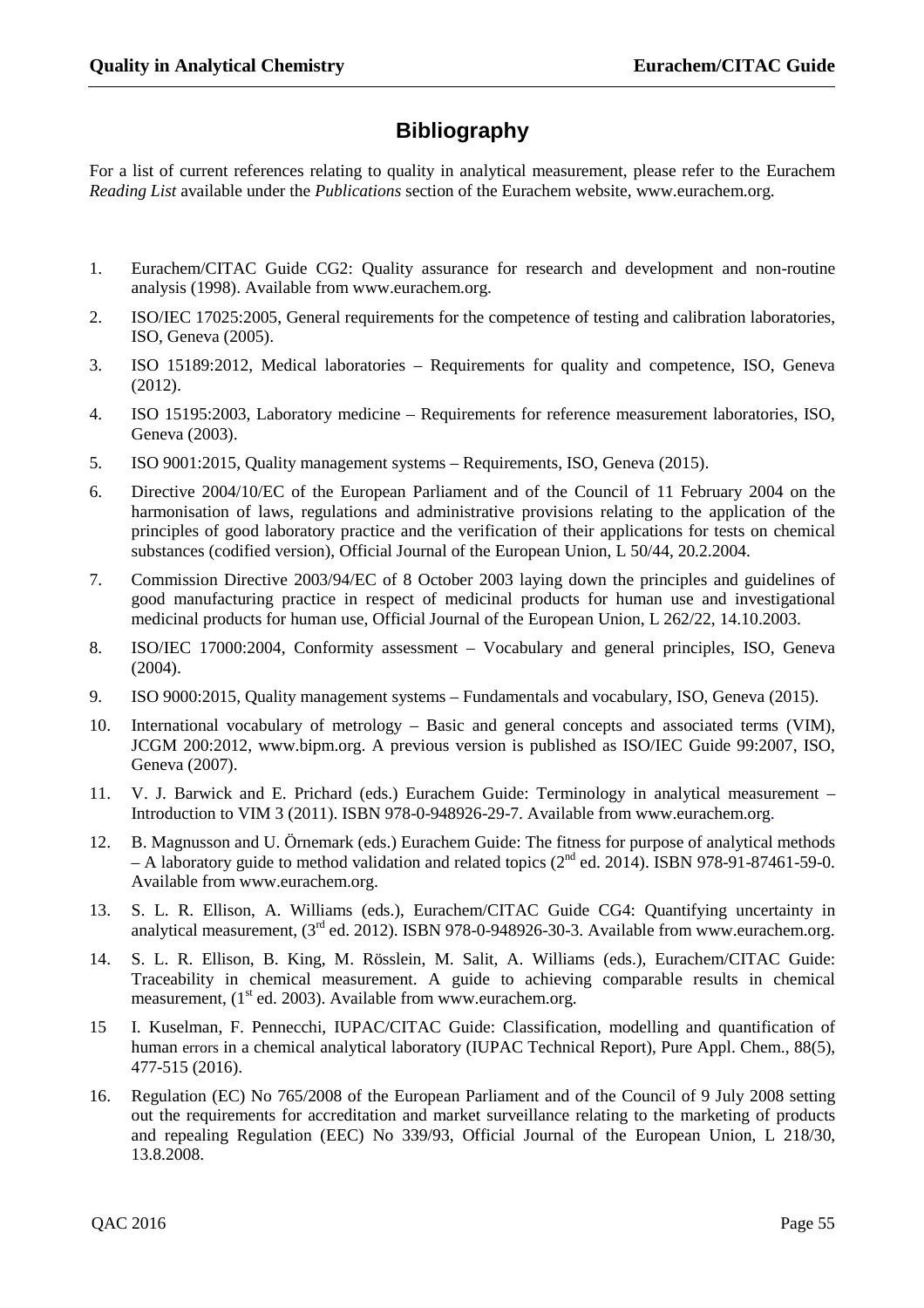- 17. ISO/IEC 17011:2004, Conformity assessment General requirements for accreditation bodies accrediting conformity assessment bodies, ISO, Geneva (2004).
- 18. ILAC G18:04/2010, Guideline for the formulation of scopes of accreditation for laboratories, ILAC (2010). Available from www.ilac.org.
- 19. LAB 39, UKAS Guidance on the implementation and management of flexible scopes of accreditation within laboratories, UKAS (2004). Available from www.ukas.com.
- 20. EA-2/15 M:2008, EA Requirements for the accreditation of flexible scopes, EA (2008). Available from www.european-accreditation.org.
- 21. M. H. Ramsey and S. L. R. Ellison (eds.), Eurachem/EUROLAB/CITAC/Nordtest/AMC Guide: Measurement uncertainty arising from sampling: a guide to methods and approaches, Eurachem (2007). ISBN 978-0-948926-26-6. Available from www.eurachem.org.
- 22. Commission Regulation (EC) No 333/2007 of 28 March 2007 laying down the methods of sampling and analysis for the official control of the levels of lead, cadmium, mercury, inorganic tin, 3-MCPD and benzo(a)pyrene in foodstuffs, Official Journal of the European Union, L 88/29, 29.3.2007.
- 23. W. Horwitz, Nomenclature for sampling in analytical chemistry (IUPAC Recommendations 1990), Pure Appl. Chem., 62(6), 1193-1208 (1990).
- 24. P. de Zorzi, S. Barbizzi, M. Belli, G. Ciceri, A. Fajgelj, D. Moore, U. Sansone, M. van der Perk, Terminology in soil sampling (IUPAC Recommendations 2005), Pure Appl. Chem., 77(5), 827-841 (2005).
- 25. ISO 3951-1:2013, Sampling procedures for inspection by variables Part 1: Specification for single sampling plans indexed by acceptance quality limit (AQL) for lot-by-lot inspection for a single quality characteristic and a single AQL, ISO, Geneva (2013).
- 26. ISO 3951-2:2013, Sampling procedures for inspection by variables Part 2: General specification for single sampling plans indexed by acceptance quality limit (AQL) for lot-by-lot inspection of independent quality characteristics, ISO, Geneva (2013).
- 27. ISO 3951-3:2007, Sampling procedures for inspection by variables Part 3: Double sampling schemes indexed by acceptance quality limit (AQL) for lot-by-lot inspection, ISO, Geneva (2007).
- 28. ISO 3951-4:2011, Sampling procedures for inspection by variables Part 4: Procedures for assessment of declared quality levels, ISO, Geneva (2011).
- 29. ISO 3951-5:2006, Sampling procedures for inspection by variables Part 5: Sequential sampling plans indexed by acceptance quality limit (AQL) for inspection by variables (known standard deviation), ISO, Geneva (2006).
- 30. ISO 2859-1:1999, Sampling procedures for inspection by attributes Part 1: Sampling schemes indexed by acceptance quality limit (AQL) for lot-by-lot inspection, ISO, Geneva (1999).
- 31. ISO 2859-2:1985, Sampling procedures for inspection by attributes Part 2: Sampling plans indexed by limiting quality (LQ) for isolated lot inspection, ISO, Geneva (1985).
- 32. ISO 2859-3:2005, Sampling procedures for inspection by attributes Part 3: Skip-lot sampling procedures, ISO, Geneva (2005).
- 33. ISO 2859-4:2002, Sampling procedures for inspection by attributes Part 4: Procedures for assessment of declared quality, ISO, Geneva (2002).
- 34. ISO 2859-5:2005, Sampling procedures for inspection by attributes Part 5: System of sequential sampling plans indexed by acceptance quality limit (AQL) for lot-by-lot inspection, ISO, Geneva (2005).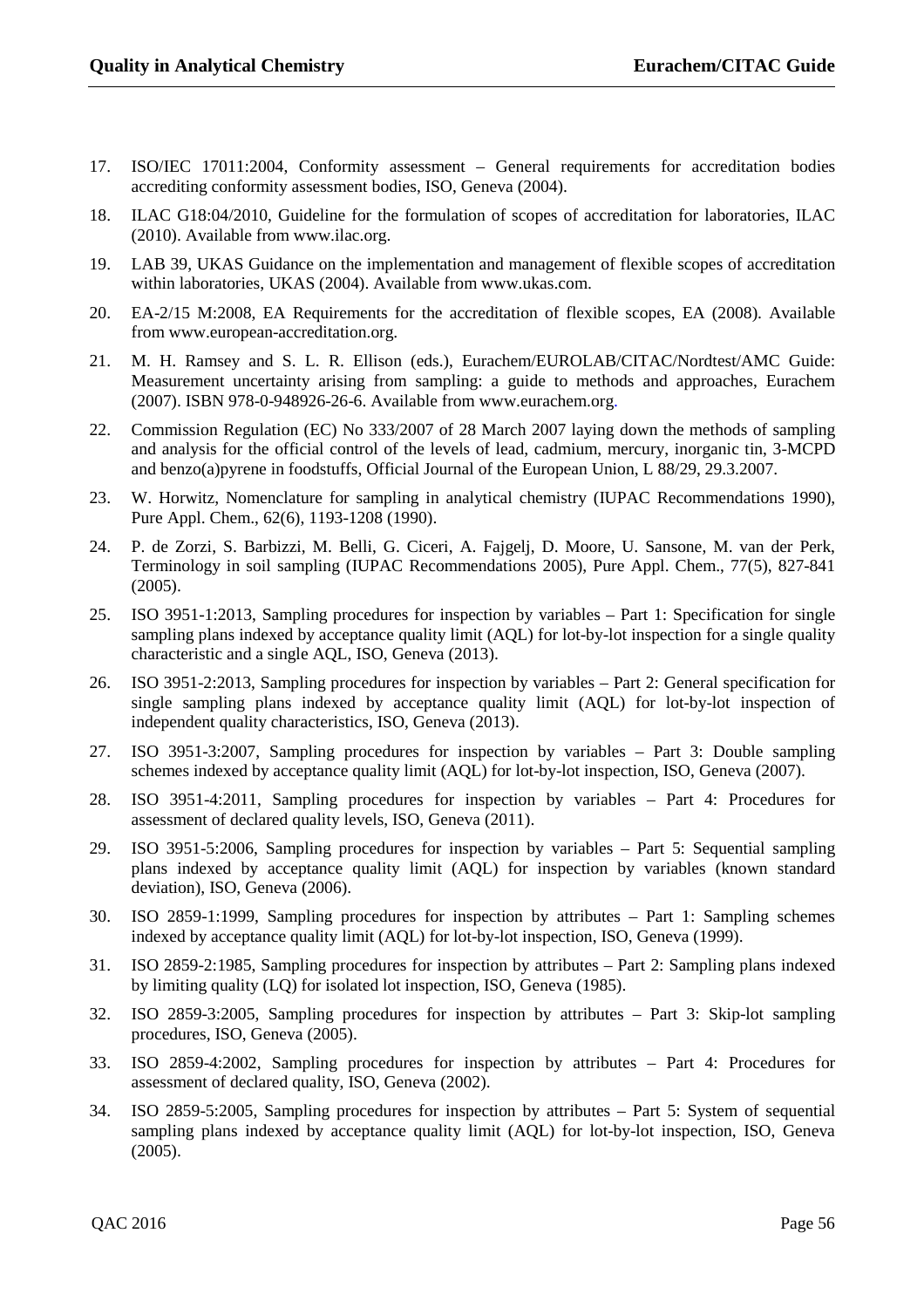- 35. ISO 2859-10:2006, Sampling procedures for inspection by attributes Part 10: Introduction to the ISO 2859 series of standards for sampling for inspection by attributes, ISO, Geneva (2006).
- 36. Official Medicine Control Laboratories (OMCL) Network of the Council of Europe. Qualification of equipment. PA/PH/OMCL (08) 73 2R Core document and Annexes. Available from https://www.edqm.eu/en/quality-management-guidelines-86.html.
- 37. ISO 10012:2003, Measurement management systems Requirements for measurement processes and measuring equipment, ISO, Geneva (2003).
- 38. ISO 31000:2009, Risk management Principles and guidelines, ISO, Geneva (2009).
- 39. ISO Guide 73:2009, Risk management Vocabulary, ISO, Geneva (2009).
- 40. ISO 31010:2009 Risk management Risk assessment techniques, ISO, Geneva (2009).
- 41. P. De Bievre, R. Dybkaer, A. Fajgelj, D. Brynn Hibbert, Metrological traceability of measurement results in chemistry: Concepts and implementation (IUPAC Technical Report), Pure Appl. Chem., 83(10), 1873-1935 (2011).
- 42. ILAC P10:01/2013, ILAC Policy on the traceability of measurements results, ILAC (2013). Available from www.ilac.org.
- 43. B. Magnusson, T. Näykki, H. Hovind, M. Krysell, Handbook for calculation of measurement uncertainty in environmental laboratories, Nordtest Report TR 537 (ed. 3.1 2012). Available from www.nordtest.info.
- 44. M. Thompson, S. Ellison, A. Fajgelj, P. Willetts, R. Wood, Harmonised guidelines for the use of recovery information in analytical measurements, Pure Appl. Chem., 71(2) 337-348 (1999).
- 45. ISO 5725-1:1994, Accuracy (trueness and precision) of measurement methods and results Part 1: General principles and definitions, ISO, Geneva (1994).
- 46. ISO 5725-2:1994, Accuracy (trueness and precision) of measurement methods and results Part 2: Basic method for the determination of repeatability and reproducibility of a standard measurement method, ISO, Geneva (1994).
- 47. ISO 5725-3:1994, Accuracy (trueness and precision) of measurement methods and results Part 3: Intermediate measures of the precision of a standard measurement method, ISO, Geneva (1994).
- 48. ISO 5725-4:1994, Accuracy (trueness and precision) of measurement methods and results Part 4: Basic methods for the determination of the trueness of a standard measurement method, ISO, Geneva (1994).
- 49. ISO 5725-5:1998, Accuracy (trueness and precision) of measurement methods and results Part 5: Alternative methods for the determination of the precision of a standard measurement method, ISO, Geneva (1998).
- 50. ISO 5725-6:1994, Accuracy (trueness and precision) of measurement methods and results Part 6: Use in practice of accuracy values, ISO, Geneva (1994).
- 51. Evaluation of measurement data Guide to the expression of uncertainty in measurement (GUM), JCGM 100:2008 (corrected version 2010), www.bipm.org. Printed as ISO/IEC Guide 98-3:2008, ISO, Geneva (2008).
- 52. EA-4/16 G:2003, EA guidelines on the expression of uncertainty in quantitative testing, EA (2003). Available from www.european-accreditation.org.
- 53. Measurement uncertainty revisited, Technical Report 1/2007, Eurolab (2007). Available from www.eurolab.org.
- 54. ISO 21748:2010, Guide to the use of repeatability, reproducibility and trueness estimates in measurement uncertainty estimation, ISO, Geneva (2010).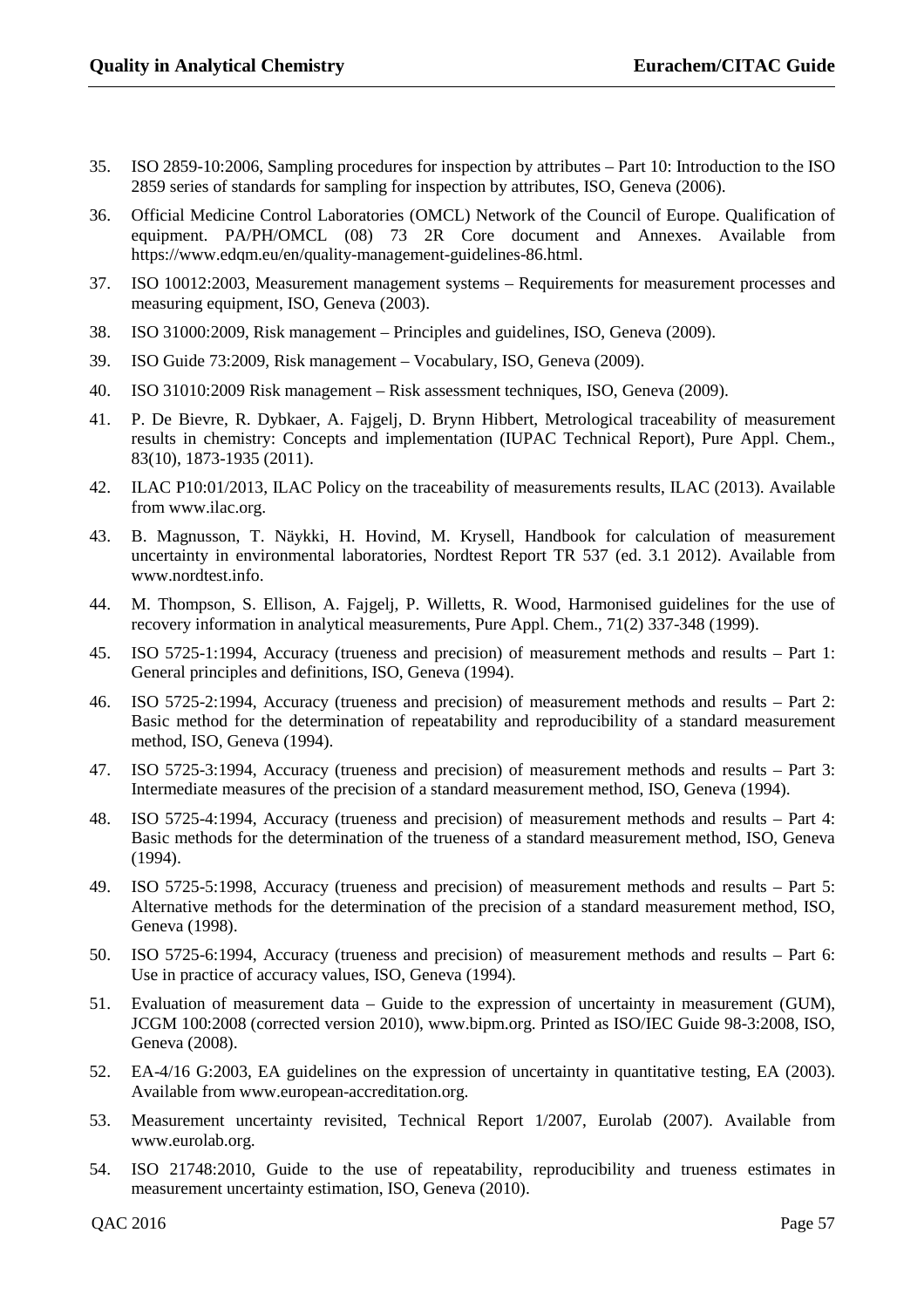- 55. ISO 80000-1:2009, Quantities and units Part 1: General, ISO, Geneva (2009).
- 56. I. Kuselman, F. Pennecchi, C. Burns, A. Fajgelj, P. de Zorzi, IUPAC/CITAC Guide: Investigating outof-specification test results of chemical composition based on metrological concepts (IUPAC Technical Report), Pure Appl. Chem., 84(9), 1939-1971 (2012).
- 57. ISO 78-2:1999, Chemistry Layouts for standards Part 2: Methods of chemical analysis, ISO, Geneva (1999).
- 58. W. J. Youden, E. H. Steiner, Statistical Manual of the AOAC, AOAC International (1975). ISBN 0- 935584-15-3.
- 59. Commission Decision of 12 August 2002 implementing Council Directive 96/23/EC concerning the performance of analytical methods and the interpretation of results, Official Journal of the European Union, L221/8, 17.8.2002.
- 60. ISO 11095:1996, Linear calibration using reference materials, ISO, Geneva (1996).
- 61. ISO Guide 35:2006, Reference materials General and statistical principles for certification, ISO, Geneva (2006).
- 62. Guidelines on the Calibration of Non-Automatic Weighing Instruments, EURAMET Calibration Guide No. 18 Version 4.0 (11/2015).
- 63. ISO 8655-1:2002, Piston-operated volumetric apparatus Part 1: Terminology, general requirements and user recommendations, ISO, Geneva (2002).
- 64. ISO 8655-2:2002, Piston-operated volumetric apparatus Part 2: Piston pipettes, ISO, Geneva (2002).
- 65. ISO 8655-3:2002, Piston-operated volumetric apparatus Part 3: Piston burettes, ISO, Geneva (2002).
- 66. ISO 8655-4:2002, Piston-operated volumetric apparatus Part 4: Dilutors, ISO, Geneva (2002).
- 67. ISO 8655-5:2002, Piston-operated volumetric apparatus Part 5: Dispensers, ISO, Geneva (2002).
- 68. ISO 8655-6:2002, Piston-operated volumetric apparatus Part 6: Gravimetric methods for the determination of measurement error, ISO, Geneva (2002).
- 69. ISO 8655-7:2005, Piston-operated volumetric apparatus Part 7: Non-gravimetric methods for the assessment of equipment performance, ISO, Geneva (2005).
- 70. ISO Guide 33:2015, Reference materials Good Practice in using reference materials, ISO, Geneva (2015).
- 71. OIML D 10/ILAC-G24, 2007, Guidelines for the determination of calibration intervals of measuring instruments, ILAC (2007). Available from www.ilac.org.
- 72. ISO 4787:210, Laboratory glassware Volumetric instruments Methods for testing of capacity and for use, ISO, Geneva (2010).
- 73. ISO Guide 30:2015, Reference materials Selected terms and definitions, ISO, Geneva (2015).
- 74. ISO Guide 31:2015, Reference materials Contents of certificates, labels and accompanying documentation, ISO, Geneva (2015).
- 75. ISO 17034:2016, General requirements for the competence of reference material producers, ISO, Geneva (2016).
- 76. ISO Guide 80:2014, Guidance for the in-house preparation of quality control materials (QCMs), ISO, Geneva (2014).
- 77. CLSI. Characterization and qualification of commutable reference materials for laboratory medicine: Approved guideline. CLSI document EP30-A, Clinical and Laboratory Standards Institute (2010). ISBN 1-56238-726-X.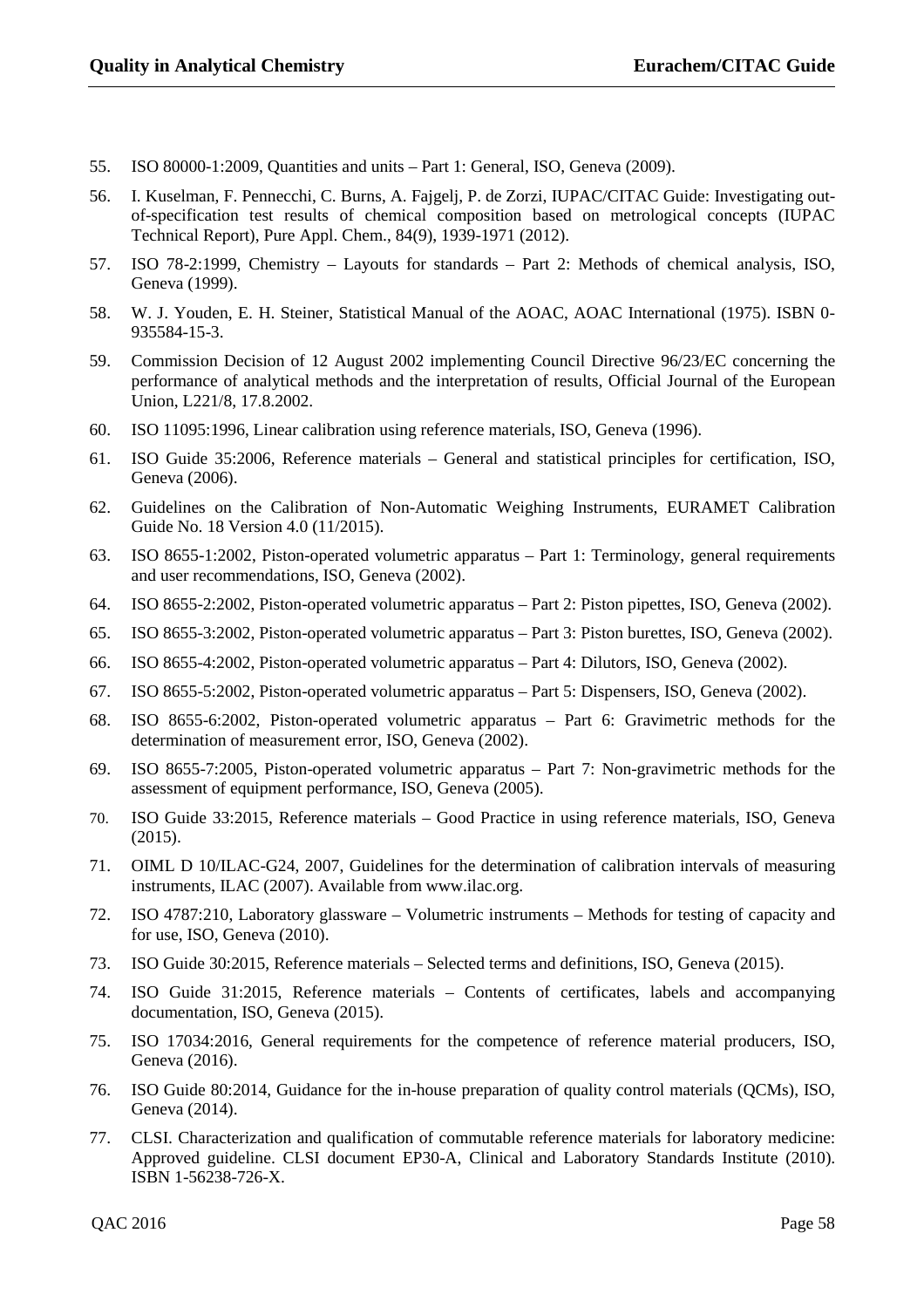- 78. Compendium of analytical nomenclature (IUPAC orange book). Available from www.iupac.org.
- 79. M. Thompson, R. Wood, Harmonised guidelines for internal quality control in analytical chemistry laboratories, (IUPAC technical report), Pure Appl. Chem., 67(4), 649-666 (1995).
- 80. H. Hovind, B. Magnusson, M. Krysell, U. Lund, and I. Mäkinen, Internal quality control Handbook for chemical laboratories, Nordtest technical report 569,  $(4<sup>th</sup>$  ed. 2011). Available from www.nordtest.info.
- 81. ISO 7870-1:2014, Control Charts Part 1: General guidelines, ISO, Geneva (2014).
- 82. ISO 7870-2:2013, Control Charts Part 2: Shewhart control charts, ISO, Geneva (2013).
- 83. ISO 7870-3:2012, Control Charts Part 3: Acceptance control charts, ISO, Geneva (2012).
- 84. ISO 7870-4:2011, Control Charts Cumulative sum charts, ISO, Geneva (2011).
- 85. ISO 7870-5:2014, Control Charts Specialized control charts, ISO, Geneva (2014).
- 86. AMC technical brief No. 9, Feb 2002, M. Thompson (ed.), A simple fitness-for-purpose control chart based on duplicate results obtained from routine test materials. Available from www.rsc.org.
- 87. ISO/TS 13530:2009, Water quality Guidance on analytical quality control for chemical and physicochemical water analysis, ISO, Geneva (2009).
- 88. ISO/IEC 17043:2010, Conformity assessment General requirements for proficiency testing, ISO Geneva, (2010).
- 89. ISO 13528:2015, Statistical methods for use in proficiency testing by interlaboratory comparison, ISO, Geneva, 2015.
- 90. I. Mann, B. Brookman (eds.), Eurachem Guide: Selection, use and interpretation of proficiency testing (PT) schemes by laboratories,  $(2<sup>nd</sup>$  ed. 2011). Available from www.eurachem.org.
- 91. EA-4/18 INF:2010, Guidance on the level and frequency of proficiency testing participation, EA (2010). Available from www.european-accreditation.org.
- 92. I. Kuselman, A. Fajgelj, IUPAC/CITAC Guide: Selection and use of proficiency testing schemes for a limited number of participants – chemical analytical laboratories (IUPAC Technical Report), Pure Appl. Chem., 82(5),1099-1135 (2010).
- 93. Eurolab Technical Report No. 2/2006, Guidance for the management of computers and software in laboratories with reference to ISO/IEC 17025/2005, Eurolab (2006). Available from www.eurolab.org.
- 94. ISO 19011:2011, Guidelines for auditing management systems, ISO, Geneva (2011).